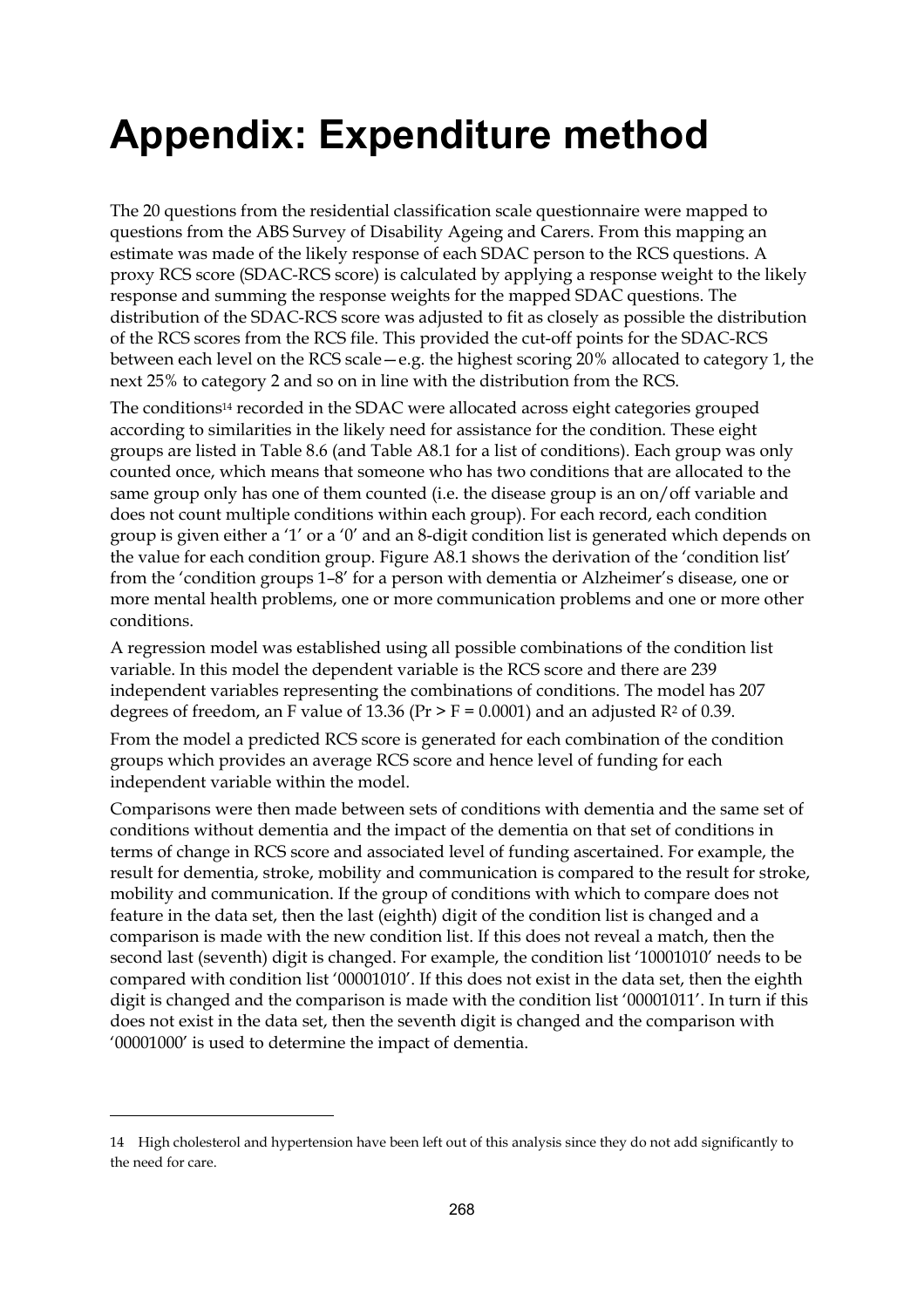The level of funding for dementia is the difference between the level of funding for the group of conditions without dementia and the level of funding for the group of conditions plus dementia. Using this method, a cost of each disease group is allocated to each record in the SDAC according to the conditions listed for that record. The total allocated cost is scaled to the total basic funding for each RCS group.

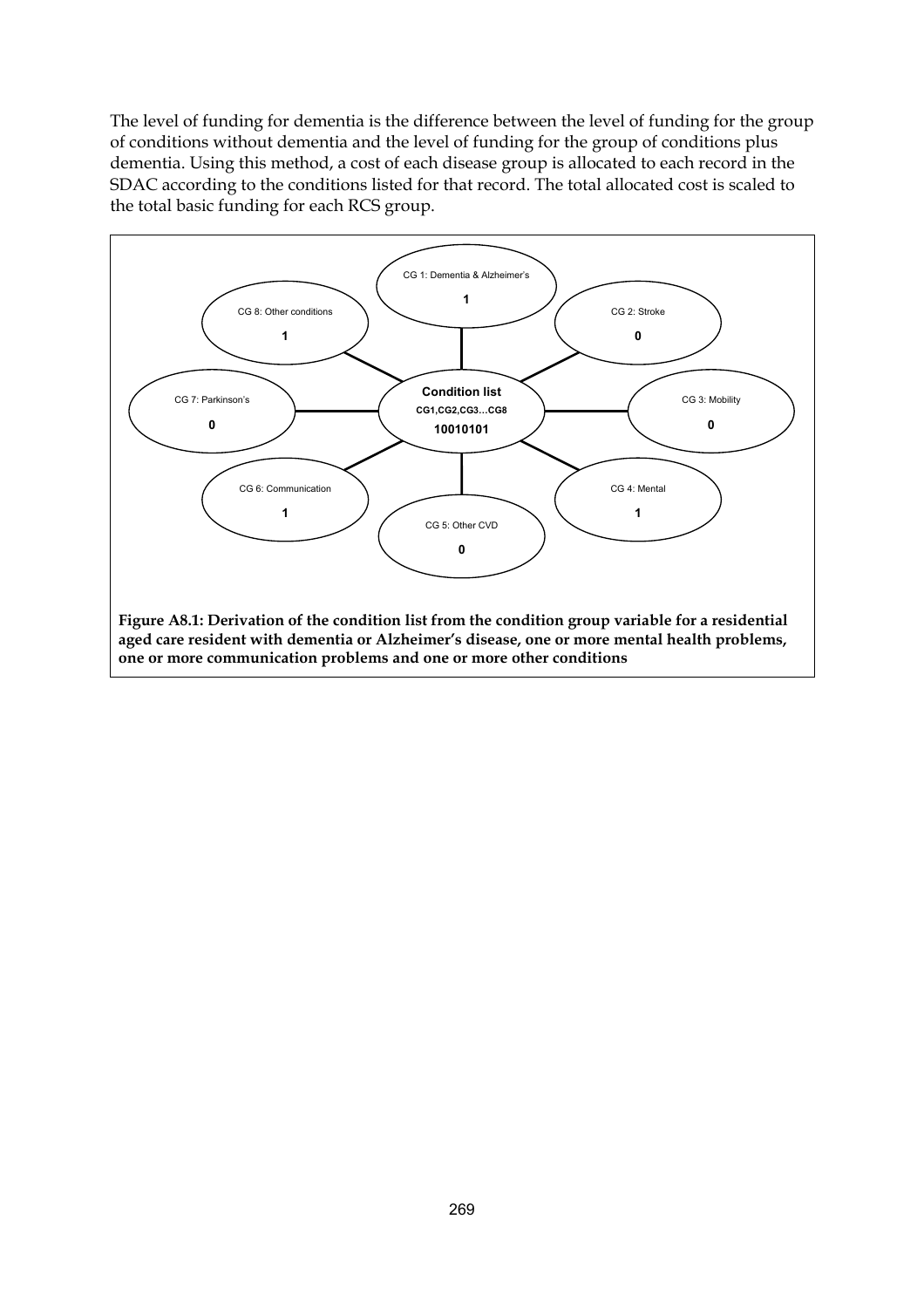## **Appendix tables**

|                                            |           | Age            |                                                      | Sex      |        |
|--------------------------------------------|-----------|----------------|------------------------------------------------------|----------|--------|
| <b>Study</b>                               | Range     | Mean (std dev) | <b>Other details</b>                                 | % female | % male |
| Victorian Carers' Program                  |           |                |                                                      |          |        |
| Schofield et al. (1998b)                   |           |                | Includes recipients >50                              |          |        |
| Dementia                                   |           |                | $93\% > 70$                                          | 77       | 23     |
| Undiagnosed memory loss                    |           |                | 76% >70                                              | 60       | 40     |
| Physical impairment                        |           |                | 77% > 70                                             | 68       | 32     |
| Brodaty et al. (2005)                      |           |                | 30% 53-73, 45% 74-82<br>& 25% > 83                   |          |        |
| Dementia caregivers' training<br>programme | 49-79     | 70.2 (6.5)     | Eligible patients <80                                | 48       | 52     |
| Brodaty & Hadzi-Pavlovic (1990)            | $51 - 91$ | 72.2(8.3)      | Numbers are for patients<br>who were alive at survey | 54       | 46     |
| Bindoff et al. (1997)                      |           |                |                                                      |          |        |
| Dementia                                   |           | 76.2 (12.5)    |                                                      |          |        |
| Intellectual disability                    |           | 23.5(7.8)      |                                                      |          |        |
| Physical disability                        |           | 54.2 (25.4)    |                                                      |          |        |
| Luscombe et al. (1998)                     |           |                | Eligible recipients <65                              |          |        |
| Alzheimer's disease                        |           | 56.5 (5.8)     |                                                      | 51       | 49     |
| Huntington's disease                       |           | 46.3 (10.5)    |                                                      | 39       | 61     |
| Other dementias                            |           | 54.5(8.4)      |                                                      | 24       | 76     |
| LoGiudice et al. (1999)                    |           |                |                                                      | 57       | 43     |
| Control                                    |           | 77.5 (8.6)     |                                                      | 61       | 39     |
| Memory clinic                              |           | 72.9 (7.9)     |                                                      | 52       | 48     |
| Bruce & Paterson (2000)                    | $57 - 93$ | 79             |                                                      | 46       | 54     |
| Leong et al. (2001)                        |           |                |                                                      |          |        |
| Schofield (2001)                           |           |                |                                                      |          |        |
| Bruce et al. (2002)                        |           |                |                                                      |          |        |
| Low et al. (2002)                          | 49–95     | 82.9 (7.8)     |                                                      | 74       | 26     |
| Ward et al. (2003)                         | $62 - 93$ | 79.7           |                                                      | 48       | 52     |
| Bruce et al. (2005)                        |           |                |                                                      |          |        |
| Helmes et al. (2005)                       | $55 - 96$ | 78.49 (8.56)   |                                                      | 63       | 37     |

**Table A5.1: Summary of published Australian studies: age and sex distribution of care recipients**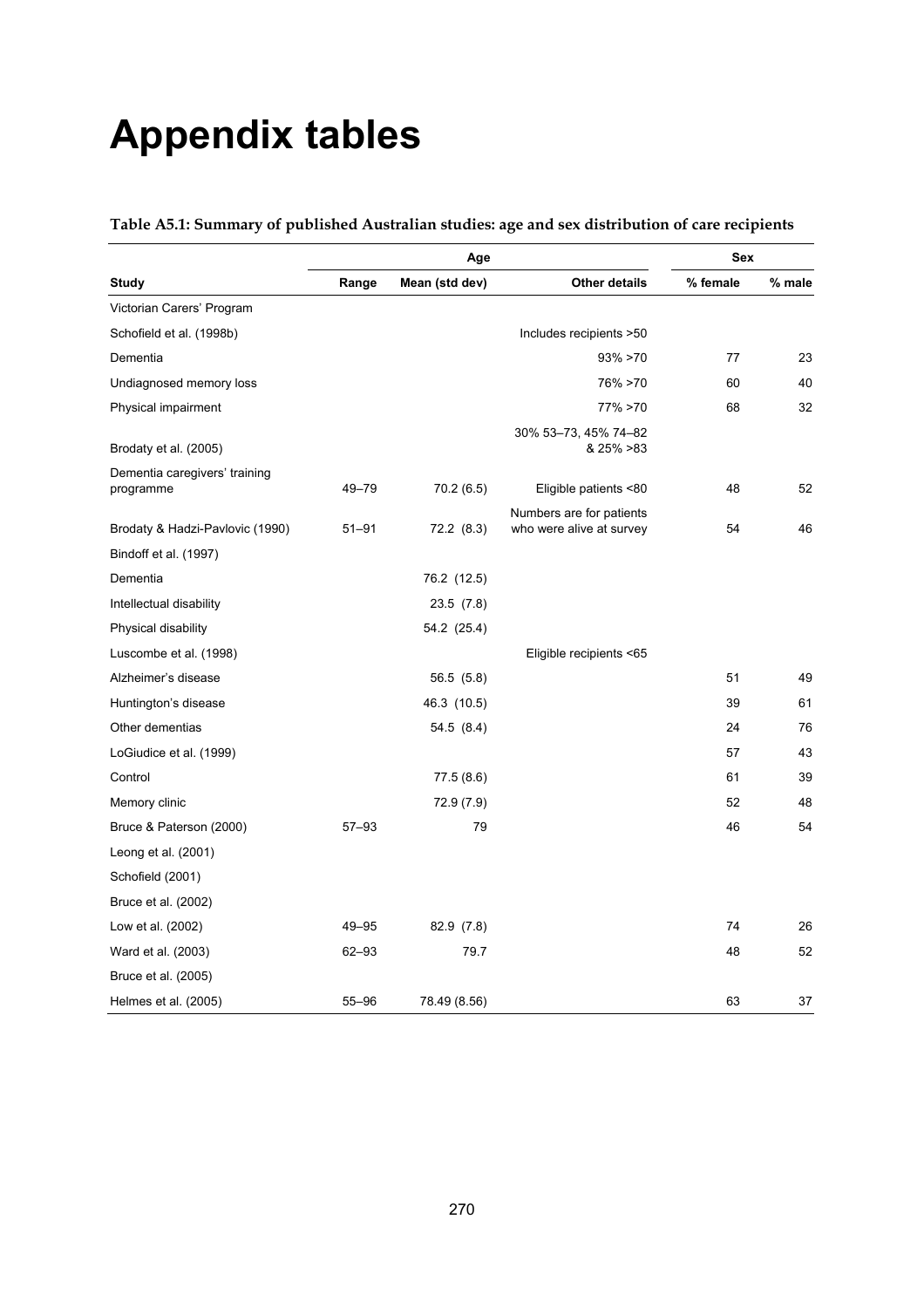| Study                                                                                                                                                                                                                                                                                                                                                    | Year data<br>collected | Recruitment                                                                                                     | Carer identification &<br>eligibility criteria                                                                                                                                 | eligibility criteria<br>Care recipient                                                                                                             | Living arrangements                                                                                | Number of carers & care<br>recipients                                                                                                                 |
|----------------------------------------------------------------------------------------------------------------------------------------------------------------------------------------------------------------------------------------------------------------------------------------------------------------------------------------------------------|------------------------|-----------------------------------------------------------------------------------------------------------------|--------------------------------------------------------------------------------------------------------------------------------------------------------------------------------|----------------------------------------------------------------------------------------------------------------------------------------------------|----------------------------------------------------------------------------------------------------|-------------------------------------------------------------------------------------------------------------------------------------------------------|
| Victorian Carers' Program                                                                                                                                                                                                                                                                                                                                | 1993                   | 94% of 26,000 randomly<br>households agreed to<br>answer the screening<br>selected Victorian<br>question        | main responsibility in caring<br>for someone who is aged or<br>disability or other problem?<br>Do you or does anyone in<br>your household take the<br>has a long-term illness, |                                                                                                                                                    | esident & non-resident<br>people in residential<br>carers & carers of<br>Included both co-<br>care | 976<br>extensive telephone interview<br>Of the self-identified carers,<br>(78%) participated in an                                                    |
| impairment, memory loss<br>Schofield et al. (1998b):<br>Carers of people aged<br>over 50 with physical<br>comparative study<br>& dementia: a                                                                                                                                                                                                             |                        |                                                                                                                 |                                                                                                                                                                                | aged over 50 years with<br>caregivers of people<br>physical impairment,<br>Subsample included<br>memory loss or<br>dementia                        |                                                                                                    | impairment, 182 carers of those<br>Subsample included 196 carers<br>with memory loss & 117 carers<br>of those with dementia<br>of those with physical |
| Brodaty et al. (2005): Why<br>caregivers of people with<br>dementia & memory loss<br>don't use services                                                                                                                                                                                                                                                  |                        |                                                                                                                 | Principal carers                                                                                                                                                               | caregivers of people<br>Subsample included<br>with dementia or<br>memory loss                                                                      | living in the community<br>caregivers of people<br>Subsample included                              | 109 carers                                                                                                                                            |
| stress in carers of patients<br>(1989): Effect of a training<br>Brodaty et al. (1997): The<br>Brodaty & Peters (1991):<br>Cost effectiveness of a<br>programme to reduce<br>Prince Henry Hospital<br>dementia caregivers'<br>Brodaty & Gresham<br>training program for<br>Dementia caregivers'<br>training programme<br>dementia carers<br>with dementia |                        | by referral or publicity &<br>Subjects were recruited<br>conducted in a Sydney<br>the programs were<br>hospital |                                                                                                                                                                                | Aged less than 80 years<br>Did not wander & were<br>Could understand<br>Mild to moderate<br>not aggressive<br>dementia<br>English<br>$\frac{1}{5}$ | Eligible patients lived at<br>home with their carer                                                | 96 patient-carer pairs-33 in the<br>dementia carers' program, 31 in<br>the memory retraining group &<br>33 in the wait list group                     |
| training programme                                                                                                                                                                                                                                                                                                                                       |                        |                                                                                                                 |                                                                                                                                                                                |                                                                                                                                                    |                                                                                                    |                                                                                                                                                       |

Table A6.1: Summary of published Australian studies: methodology **Table A6.1: Summary of published Australian studies: methodology** 

271

(continued) *(continued)*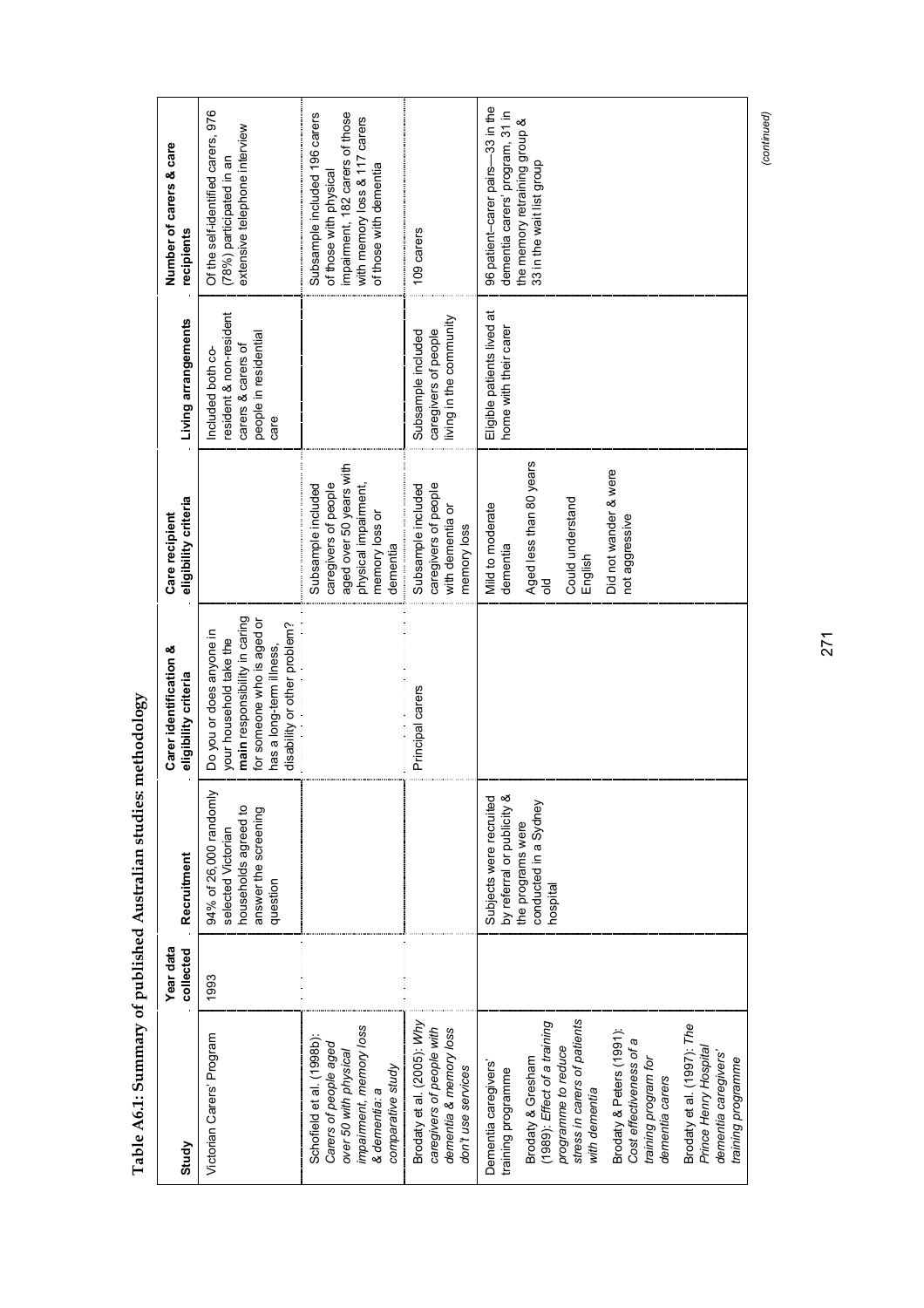| Study                                                                                                                        | Year data<br>collected                 | Recruitment                                                                                                                                                                                                   | Carer identification &<br>eligibility criteria                                                                                                                                | Care recipient eligibility<br>criteria                                                                                                                                          | Living arrangements                                                                                                                                                               | Number of carers & care<br>recipients                                                                                                                       |
|------------------------------------------------------------------------------------------------------------------------------|----------------------------------------|---------------------------------------------------------------------------------------------------------------------------------------------------------------------------------------------------------------|-------------------------------------------------------------------------------------------------------------------------------------------------------------------------------|---------------------------------------------------------------------------------------------------------------------------------------------------------------------------------|-----------------------------------------------------------------------------------------------------------------------------------------------------------------------------------|-------------------------------------------------------------------------------------------------------------------------------------------------------------|
| (1990): Psychosocial effects<br>Brodaty & Hadzi-Pavlovic<br>persons with dementia<br>on carers of living with                |                                        | Sampled from list of<br>Disease & Related<br>NSW Alzheimer's<br>Disorders Society<br>members                                                                                                                  |                                                                                                                                                                               |                                                                                                                                                                                 | resident carers as wel<br>sections of the survey<br>as carers of people in<br>institutions-only co-<br>Included both co-<br>resident & non-<br>completed all 3<br>resident carers | 146 usable questionnaires-112<br>53 carers lived with the person<br>dementia who was still alive &<br>were carers of a person with<br>with dementia         |
| caregivers in dementia care<br>think he might have hit me<br>once': aggression towards<br>Cahill & Shapiro (1993):           | September<br>$-0.0601$<br>March<br>997 | Brisbane metropolitan<br>Recruited in the<br>area                                                                                                                                                             | Female, primary caregivers                                                                                                                                                    | Dementia                                                                                                                                                                        | providing care in the<br>Retrospective study<br>while carers were<br>community                                                                                                    | 39 caregivers                                                                                                                                               |
| members with dementia &<br>disability: a comparative<br>Bindoff et al. (1997):<br>Caregivers of family<br>study of wellbeing |                                        | Tasmania                                                                                                                                                                                                      |                                                                                                                                                                               |                                                                                                                                                                                 | Dependent was co-<br>resident                                                                                                                                                     | dependants & 22 of a dependant<br>with a dementia-related disorder<br>physically disabled & 19 of<br>72 family caregivers: 20 of<br>intellectually disabled |
| dementia: diagnostic issues,<br>effects on carers & use of<br>Luscombe et al. (1998):<br>Younger people with<br>services     |                                        | Alzheimer's Association<br>& Huntington's Disease<br>Association of Australia<br>support groups of the<br>& clinician referrals<br>Recruited through                                                          |                                                                                                                                                                               | Less than 65 years of age<br>AIDS-related dementia<br>Dementia, excluding<br>when surveyed                                                                                      |                                                                                                                                                                                   | 102 eligible carers                                                                                                                                         |
| memory clinics improve the<br>LoGiudice et al. (1999): Do<br>quality of life of carers? A<br>andomized pilot trial           |                                        | ACATs; & advertising in<br>district nursing service;<br>GPs; local community<br>various sources: local<br>local newspapers &<br>council services &<br>Recruited through<br>services including<br>carer groups | One principally responsible<br>person, who was in persona<br>for providing or coordinating<br>resources required by the<br>recipient at least weekly<br>contact with the care | Mild to moderate cognitive<br>impairment with >6 month<br>history of memory loss &<br>intact basic self-hygiene<br>Independent mobility &<br>intellectual decline &<br>MMSE <24 | Community dwelling<br>subjects                                                                                                                                                    | participation after randomisation<br>50 subjects & their carers-4<br>& one withdrew after initial<br>withdrew consent for<br>interview                      |

Table A6.1 (continued): Summary of published Australian studies: methodology **Table A6.1 (continued): Summary of published Australian studies: methodology** 

272

(continued) *(continued)*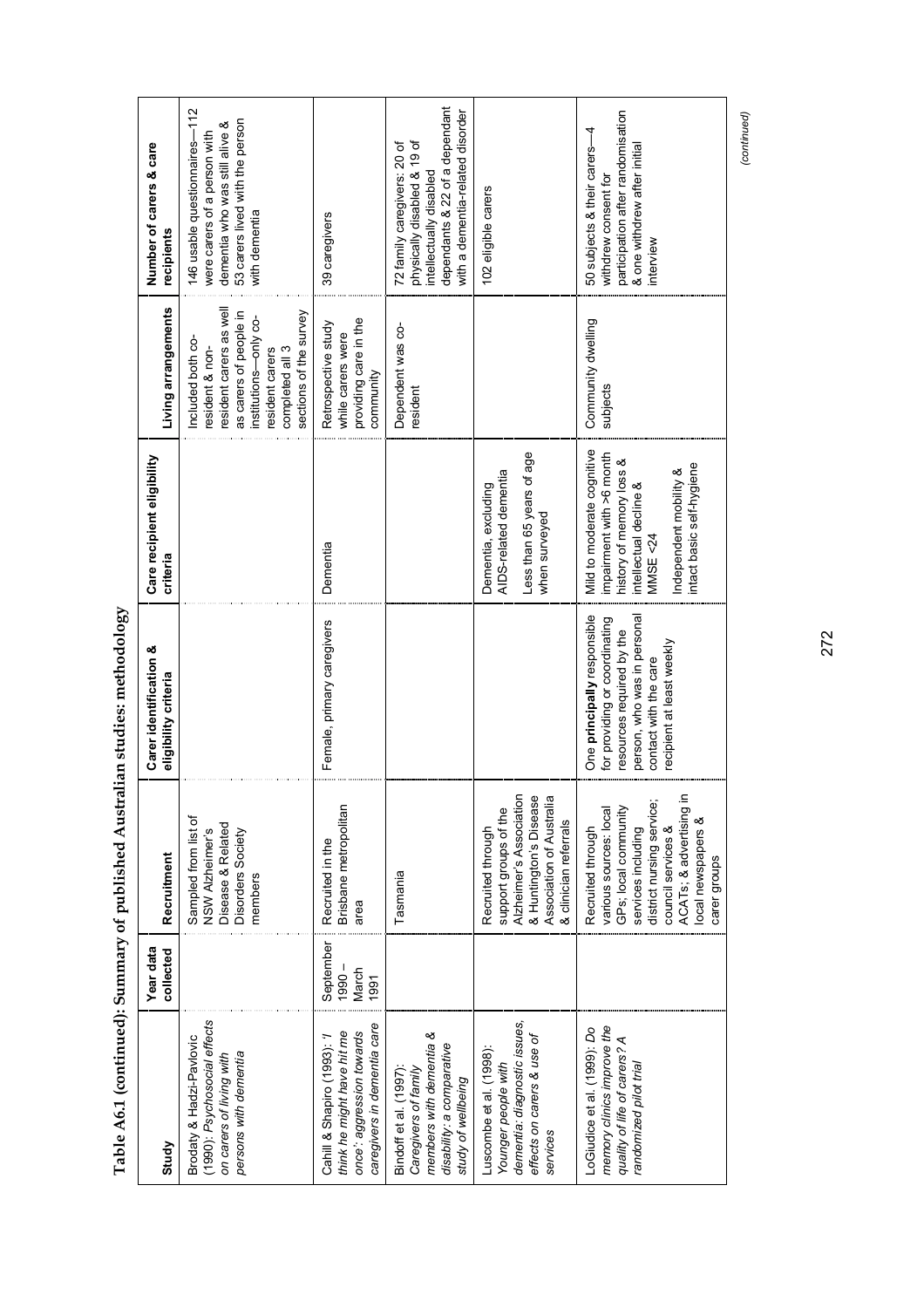| Study                                                                                                                                                      | Year data<br>collected                 | Recruitment                                                                                                                                                                                                    | <b>Carer identification &amp;</b><br>eligibility criteria                                                                             | eligibility criteria<br>Care recipient  | Living arrangements                                                            | Number of carers & care<br>recipients                                         |
|------------------------------------------------------------------------------------------------------------------------------------------------------------|----------------------------------------|----------------------------------------------------------------------------------------------------------------------------------------------------------------------------------------------------------------|---------------------------------------------------------------------------------------------------------------------------------------|-----------------------------------------|--------------------------------------------------------------------------------|-------------------------------------------------------------------------------|
| Bruce & Paterson (2000):<br>support for the dementia<br>carer: a qualitative study<br>Barriers to community                                                | June 1997<br>January<br>$1996 -$       | Carers of people who<br>members of the WA<br>had been seen by<br>Fremantle ACAT                                                                                                                                |                                                                                                                                       | Dementia                                | 12 had relinquished<br>Co-resident carers-<br>care at the time of<br>interview | 24 carers                                                                     |
| people with dementia living<br>Leong et al. (2001): Needs<br>of family carers of elderly<br>in the community                                               |                                        | support group meetings<br>run in several locations<br>Recruited through the<br>Australia & dementia<br>regional Area Health<br>nursing service of a<br>Service in eastern<br>community health<br>in the region | Principal carer at least 3<br>Able to communicate in<br>Related to person with<br>Aged over 18 years<br>dementia<br>months<br>English | Dementia                                | living nearby to person<br>Sharing residence or<br>with dementia               | 94 valid responses-a purposive<br>subsample of ten carers were<br>interviewed |
| dementia in residential care<br>Schofield (2001): Rituals of<br>visiting people with                                                                       |                                        |                                                                                                                                                                                                                | been primarily responsible for<br>Family members who had<br>the care of a relative with<br>dementia                                   | Dementia                                | Person with dementia<br>had recently entered<br>long-term residential<br>care  | 25 carers                                                                     |
| between dementia carers &<br>general practitioners: effect<br>Communication problems<br>on access to community<br>Bruce et al. (2002):<br>support services | September<br>$1999 - 30$<br>April 2000 | referred for the first time<br>to the WA Fremantle<br>Carers of patients<br>ACAT by their GP                                                                                                                   | Carers had been in the caring<br>role for at least 6 months                                                                           | Dementia                                | people living in the<br>Live-in carers of<br>community                         | 21 carers & 19 referring GPs                                                  |
| Low et al. (2002): A study of<br>behavioural & psychological<br>symptoms of dementia in<br>premorbid personality &<br>nursing home residents               |                                        | 11 nursing homes in<br>eastern Sydney                                                                                                                                                                          | Caregiver visited resident at<br>east weekly                                                                                          | Dementia & depression<br>&/or psychosis | Subjects resided in<br>nursing homes                                           | 58 informal caregivers (57<br>returned questionnaires)                        |

Table A6.1 (continued): Summary of published Australian studies: methodology **Table A6.1 (continued): Summary of published Australian studies: methodology** 

(continued) *(continued)*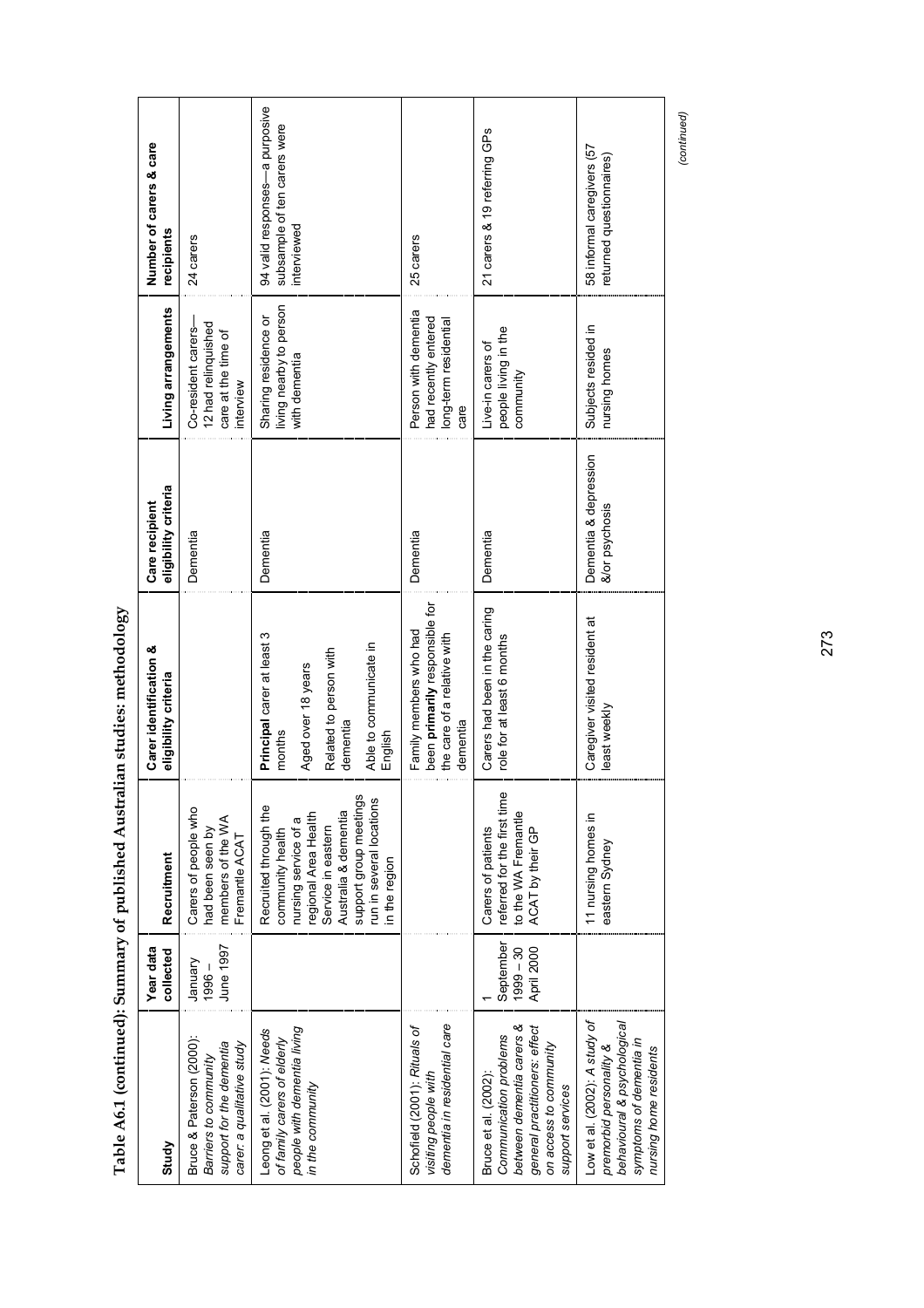| Study                                                                                                                                                        | Year data<br>collected            | Recruitment                                                                                                                                                           | Carer identification &<br>eligibility criteria                                             | eligibility criteria<br>Care recipient                                                                                                                                                   | Living arrangements                                                                                 | Number of carers & care<br>recipients     |
|--------------------------------------------------------------------------------------------------------------------------------------------------------------|-----------------------------------|-----------------------------------------------------------------------------------------------------------------------------------------------------------------------|--------------------------------------------------------------------------------------------|------------------------------------------------------------------------------------------------------------------------------------------------------------------------------------------|-----------------------------------------------------------------------------------------------------|-------------------------------------------|
| behavioural & psychological<br>Ward et al. (2003): Family<br>symptoms of dementia<br>carers' responses to                                                    |                                   | dentified in a survey of<br>mental health services<br>referred by local aged<br>general practice or<br>mental disorder in                                             |                                                                                            | Dementia                                                                                                                                                                                 | Included both co-<br>resident & non-<br>resident carers                                             | 50 family carers                          |
| Bruce et al. (2005): Physical<br>caregiver stress in dementia<br>disability contributes to<br>caregivers                                                     | December<br>April-<br><b>2001</b> | Subjects who had been<br>time for formal support<br>referred by their family<br>physicians for the first<br>services or memory<br>evaluation                          | relatives with verified dementia<br>Primary caregivers caring for<br>for at least 6 months | Dementia                                                                                                                                                                                 | ncluded both co-<br>resident & non-<br>resident carers                                              | 91 caregivers                             |
| dementia: role of personality<br>Individual differences in the<br>experience of burden in<br>caring for relatives with<br>Helmes et al. (2005):<br>& mastery |                                   | recruited from the Royal<br>Perth Hospital Memory<br>Clinic, advertisement in<br>the local press & other<br>clinical services in the<br>Participants were<br>hospital | Carer had to score 23 or<br>above on the MMSE                                              | Dementia                                                                                                                                                                                 | Most carers resided in<br>Included both co-<br>their own home<br>resident & non-<br>resident carers | 51 people with dementia & their<br>carers |
| Aged Care Innovative Pool<br>Dementia Pilot: final report<br>AIHW: Hales et al. (2006):<br>National evaluation of the                                        | <b>2004</b>                       | Dementia Pilot projects<br>Care recipients & their<br>participating in the<br>Innovative Pool<br>family carers                                                        |                                                                                            | contribution to the need<br>that made a significant<br>residential aged care<br>Cognitive impairment<br><b>ACAT</b> approval for<br>(usually high level<br>residential care)<br>for care | carers of people in<br>resident carers &<br>Included both co-<br>resident & non-<br>esidential care | 249 care recipient & 219 family<br>carers |

Table A6.1 (continued): Summary of published Australian studies: methodology **Table A6.1 (continued): Summary of published Australian studies: methodology**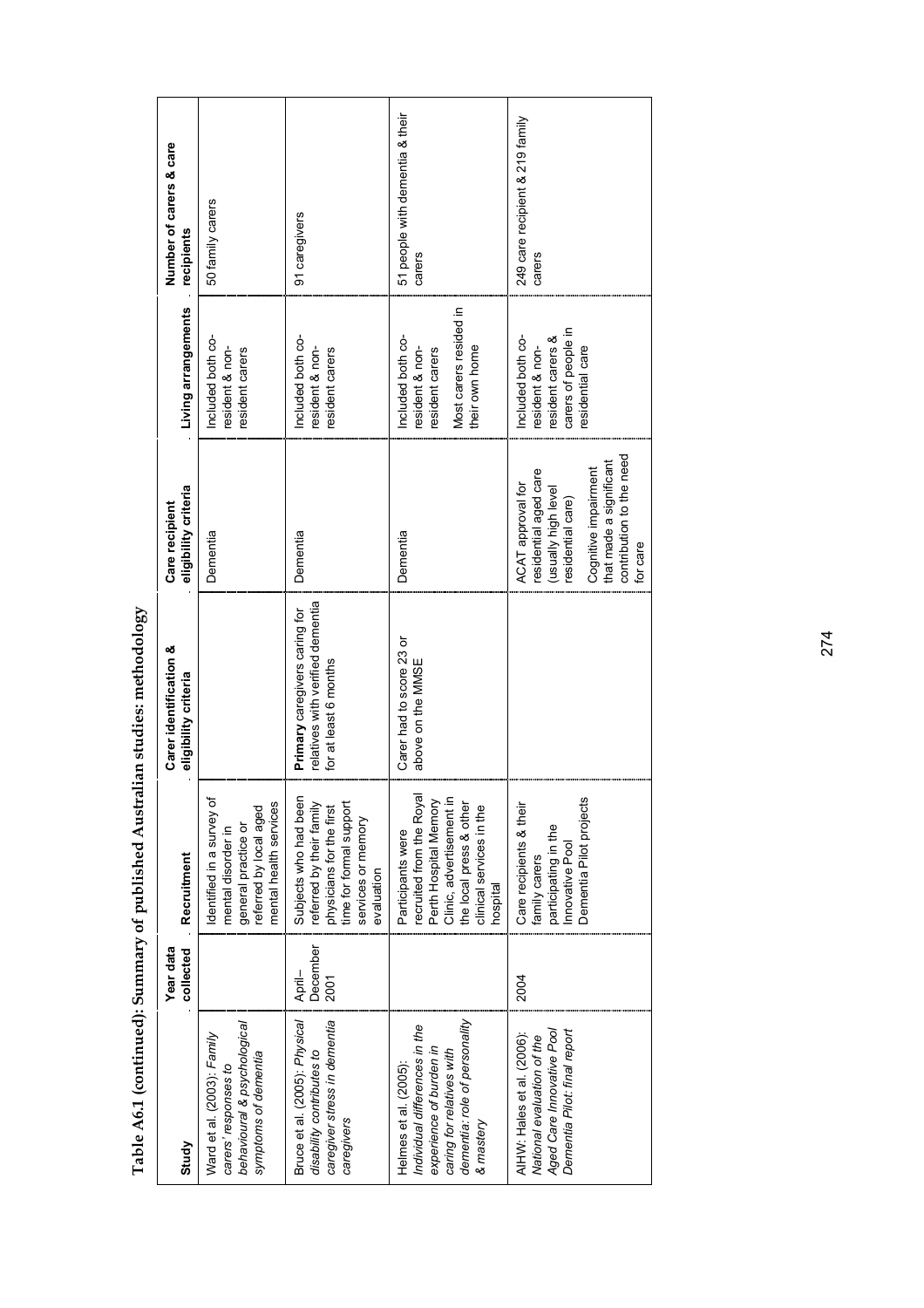|                                            |            | Age              |                                | <b>Sex</b> |        |
|--------------------------------------------|------------|------------------|--------------------------------|------------|--------|
| <b>Study</b>                               | Range      | Mean (std dev)   | <b>Other details</b>           | % female   | % male |
| Victorian Carers' Program                  |            |                  |                                |            |        |
| Schofield et al. (1998b)                   |            |                  | >70% 35-64                     | 75         | 25     |
| Dementia                                   |            |                  |                                |            |        |
| Undiagnosed memory loss                    |            |                  |                                |            |        |
| Physical impairment                        |            |                  |                                |            |        |
|                                            |            |                  | 4.6% 0-34, 35% 35-49,          |            |        |
| Brodaty et al. (2005)                      |            |                  | 30% 50–64 & 30% ≥65            | 73         | 27     |
| Dementia caregivers' training<br>programme |            | 67.7(8.2)        |                                | 54         | 46     |
| Brodaty & Hadzi-Pavlovic (1990)            | $29 - 85$  | 60.2 (13.3)      |                                | 79         | 21     |
| Bindoff et al. (1997)                      | $28 - 82$  | 55 (13.17)       |                                | 76         | 24     |
| Dementia                                   |            | 61.1 (12.8)      |                                | 73         | 27     |
| Intellectual disability                    |            | 50.6(9.7)        |                                | 84         | 16     |
| Physical disability                        |            | 49.4 (12.9)      |                                | 75         | 25     |
| Luscombe et al. (1998)                     |            | 51.7 (12.5)      |                                | 75         | 25     |
| Alzheimer's disease                        |            |                  |                                |            |        |
| Huntington's disease                       |            |                  |                                |            |        |
| Other dementias                            |            |                  |                                |            |        |
| LoGiudice et al. (1999)                    |            |                  | Most were elderly              | 78         | 22     |
| Control                                    |            | 60.7 (12.6)      |                                | 80         | 20     |
| Memory clinic                              |            | 61.4 (14.0)      |                                | 76         | 24     |
| Bruce & Paterson (2000)                    | $36 - 85$  | 69               | $63\% > 70$                    | 67         | 33     |
| Leong et al. (2001)                        | 45–97      | 65.5 (11.5)      | Eligible carers >18<br>69% ≥60 | >67        | $33$   |
|                                            | Mid 30s to |                  |                                |            |        |
| Schofield (2001)                           | late 80s   |                  |                                | 68         | 32     |
| Bruce et al. (2002)                        | $43 - 83$  | 68               |                                | 52         | 48     |
| Low et al. (2002)                          | 34-84      | 61 ( $\pm$ 11.6) |                                | 54         | 46     |
| Ward et al. (2003)                         | $42 - 92$  | 69               | Most were elderly              | 64         | 36     |
| Bruce et al. (2005)                        | $38 - 85$  | Median 62        | Bimodal distribution of ages   | 71         | 29     |
| Helmes et al. (2005)                       | $31 - 85$  | 61.1 (14.0)      |                                | 71         | 29     |

### **Table A6.2: Summary of published Australian studies: age and sex distribution of carers**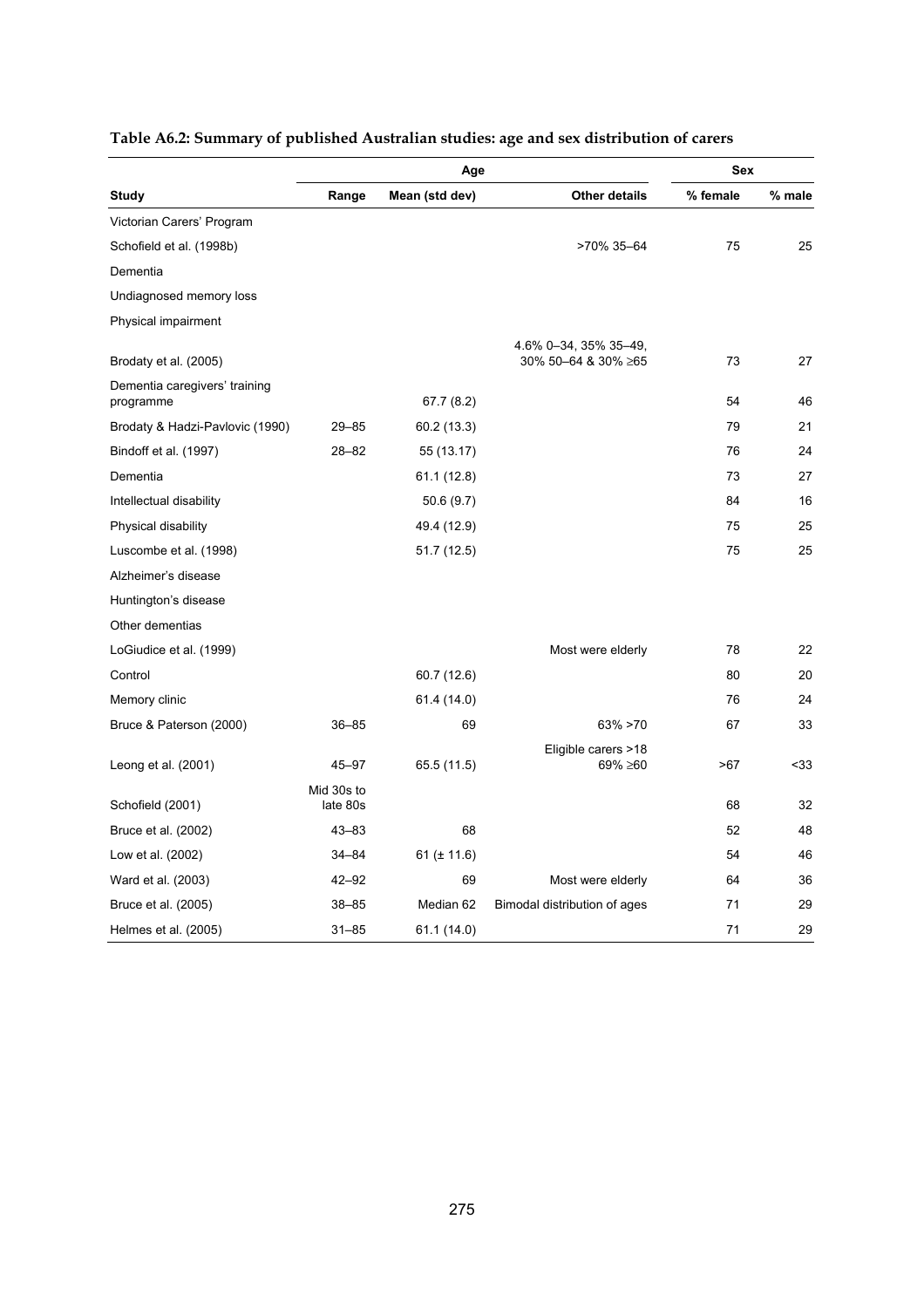| $\frac{1}{2}$                                                                           |
|-----------------------------------------------------------------------------------------|
|                                                                                         |
|                                                                                         |
|                                                                                         |
|                                                                                         |
|                                                                                         |
|                                                                                         |
|                                                                                         |
|                                                                                         |
|                                                                                         |
|                                                                                         |
|                                                                                         |
|                                                                                         |
|                                                                                         |
|                                                                                         |
|                                                                                         |
|                                                                                         |
|                                                                                         |
|                                                                                         |
|                                                                                         |
|                                                                                         |
|                                                                                         |
|                                                                                         |
|                                                                                         |
|                                                                                         |
|                                                                                         |
|                                                                                         |
|                                                                                         |
|                                                                                         |
|                                                                                         |
|                                                                                         |
|                                                                                         |
|                                                                                         |
|                                                                                         |
|                                                                                         |
|                                                                                         |
|                                                                                         |
|                                                                                         |
|                                                                                         |
|                                                                                         |
|                                                                                         |
|                                                                                         |
| <br> <br>                                                                               |
|                                                                                         |
|                                                                                         |
|                                                                                         |
|                                                                                         |
|                                                                                         |
|                                                                                         |
|                                                                                         |
|                                                                                         |
|                                                                                         |
|                                                                                         |
|                                                                                         |
|                                                                                         |
|                                                                                         |
|                                                                                         |
|                                                                                         |
|                                                                                         |
|                                                                                         |
|                                                                                         |
|                                                                                         |
|                                                                                         |
|                                                                                         |
|                                                                                         |
|                                                                                         |
|                                                                                         |
|                                                                                         |
|                                                                                         |
|                                                                                         |
|                                                                                         |
|                                                                                         |
|                                                                                         |
|                                                                                         |
|                                                                                         |
|                                                                                         |
|                                                                                         |
| l                                                                                       |
|                                                                                         |
| i<br>1                                                                                  |
|                                                                                         |
|                                                                                         |
|                                                                                         |
|                                                                                         |
|                                                                                         |
|                                                                                         |
|                                                                                         |
|                                                                                         |
|                                                                                         |
| ֚֚֚֬                                                                                    |
| $\frac{1}{2}$                                                                           |
|                                                                                         |
| ֖֧ׅ֧֧ׅ֧֧֧֧֧֧֪ׅ֧֦֧֧֪ׅ֧֧֪ׅ֧֪ׅ֧֪ׅ֧֧֪֧֚֚֚֚֚֚֚֚֚֚֚֚֚֚֚֚֚֚֚֚֚֚֚֚֚֚֚֚֚֚֚֚֡֝֝֬֝֝֬֝֬֝֬֝֬֝֬֝֬֝֬֝֬ |
| ,<br>)                                                                                  |
|                                                                                         |
|                                                                                         |
| י<br> <br> <br>į<br>֕                                                                   |

|                                            |                |                         |                   |                          | Recommended long-term care setting |            |          |                |              |                   |
|--------------------------------------------|----------------|-------------------------|-------------------|--------------------------|------------------------------------|------------|----------|----------------|--------------|-------------------|
|                                            |                | iving<br>Independent li | Supported         |                          |                                    |            |          | Other          |              | Not stated/       |
|                                            | Private        | ه<br>۱.E                | community         | Other                    | RAC-low                            | RAC-high   |          | institutional  |              | inadequately      |
| Usual accommodation setting                | residence      | lage<br>retirement vil  | accommodation     | community <sup>(a)</sup> | level care                         | level care | Hospital | care           | <b>Total</b> | described         |
| With dementia                              |                |                         |                   |                          |                                    |            |          |                |              |                   |
| Private residence                          | 8,442          | 77                      | $\overline{a}$    | 5                        | 4,293                              | 5,392      | ల        | $\infty$       | 18,405       | 261               |
| Independent living in a retirement village | 200            | 322                     | $\frac{2}{3}$     | $\mathbf{\Omega}$        | 585                                | 357        | 0        | $\circ$        | 1,478        | $\mathbf{z}$      |
| Supported community accommodation          | $\overline{0}$ | $\sim$                  | 55                | 4                        | 102                                | 322        | 0        | $\circ$        | 495          | თ                 |
| Other community <sup>(a)</sup>             | 244            | $\infty$                | $\overline{4}$    | 30                       | 241                                | 372        |          | $\sim$         | 912          | $\frac{1}{2}$     |
| RAC-low level care                         | $\frac{3}{2}$  | S                       | $\sim$            | $\frac{0}{2}$            | 353                                | 2,882      | ဖ        | ς              | 3,281        | Σ                 |
| RAC-high level care                        | $\frac{8}{1}$  | 0                       | 0                 | $\circ$                  | $\mathbf{g}$                       | 414        | ဖ        | 0              | 467          | $\dot{4}$         |
| Hospital                                   | ဖ              | 0                       | $\circ$           | $\mathbf{\Omega}$        | $\frac{4}{7}$                      | S4         | ٣        | $\circ$        | 52           | $\mathbf{\Omega}$ |
| Other institutional care                   | Б              |                         |                   | $\mathbf{\Omega}$        | 5,                                 | 73         | $\circ$  | $\overline{C}$ | 105          |                   |
| Total                                      | 8,938          | 413                     | 168               | 150                      | 5,630                              | 9,876      | 32       | 23             | 25,230       | 393               |
| Not stated/inadequately described          | 246            | 13                      | L                 | $^\infty$                | 8                                  | 148        |          |                | 506          | 82                |
| Without dementia                           |                |                         |                   |                          |                                    |            |          |                |              |                   |
| Private residence                          | 33,595         | 525                     | 400               | 458                      | 10,361                             | 9,141      | 300      | 26             | 54,806       | 3,424             |
| Independent living in a retirement village | 842            | 581                     | 32                | $^{28}$                  | 1,667                              | 708        | 4        | ↽              | 4,873        | 253               |
| Supported community accommodation          | 34             | თ                       | 202               | $\frac{0}{2}$            | 282                                | 281        |          | ဖ              | 834          | R,                |
| Other community <sup>(a)</sup>             | 835            | 26                      | $\overline{7}$    | 167                      | 702                                | 703        | ဖ        | 20             | 2,533        | 217               |
| RAC-low level care                         | 29             | တ                       | Ľ                 | 28                       | 720                                | 2,602      | R        | ю              | 3,434        | 273               |
| RAC-high level care                        | $\frac{4}{3}$  |                         |                   | $\frac{3}{2}$            | 20                                 | 442        | 26       | ς              | 597          | S9                |
| Hospital                                   | 25             |                         | $\sim$            |                          | $_{29}$                            | S2         | 6        | $\sim$         | 150          | ၜ                 |
| Other institutional care                   | 22             | 4                       | $\mathbf{\Omega}$ | $\mathbf{\Omega}$        | 29                                 | 50         | $\circ$  | 26             | 182          | 21                |
| Total                                      | 35,423         | 156<br>N                | 720               | 716                      | 13,860                             | 14,058     | 387      | 8              | 67,409       | 4,310             |
| Not stated/inadequately described          | 2,225          | 114                     | $\tilde{s}$       | 314                      | 457                                | 526        | 59       | 13             | 3,739        | 7,022             |
| RAC Residential Aned Care                  |                |                         |                   |                          |                                    |            |          |                |              |                   |

RAC Residential Aged Care. RAC Residential Aged Care.

(a) Includes all other types of settings (as well as boarding house/rooming house/private hotel, short-term crisis, emergency or transitional accommodation and public place/temporary shelter for usual accommodation (a) Includes all other types of settings (as well as boarding house/rooming house/private hotel, short-term crisis, emergency or transitional accommodation and public place/temporary shelter for usual accommodation<br>setting

Note: Recommended long-term care setting is recorded at the end of a comprehensive assessments with asve ended with development of a care plan for the client (i.e. complete<br>assessments). Note: Recommended long-term care setting is recorded at the end of a comprehensive assessment for all comprehensive assessments that have ended with development of a care plan for the client (i.e. complete assessments).

Source: AIHW analysis of the ACAP MDS v2. *Source:* AIHW analysis of the ACAP MDS v2.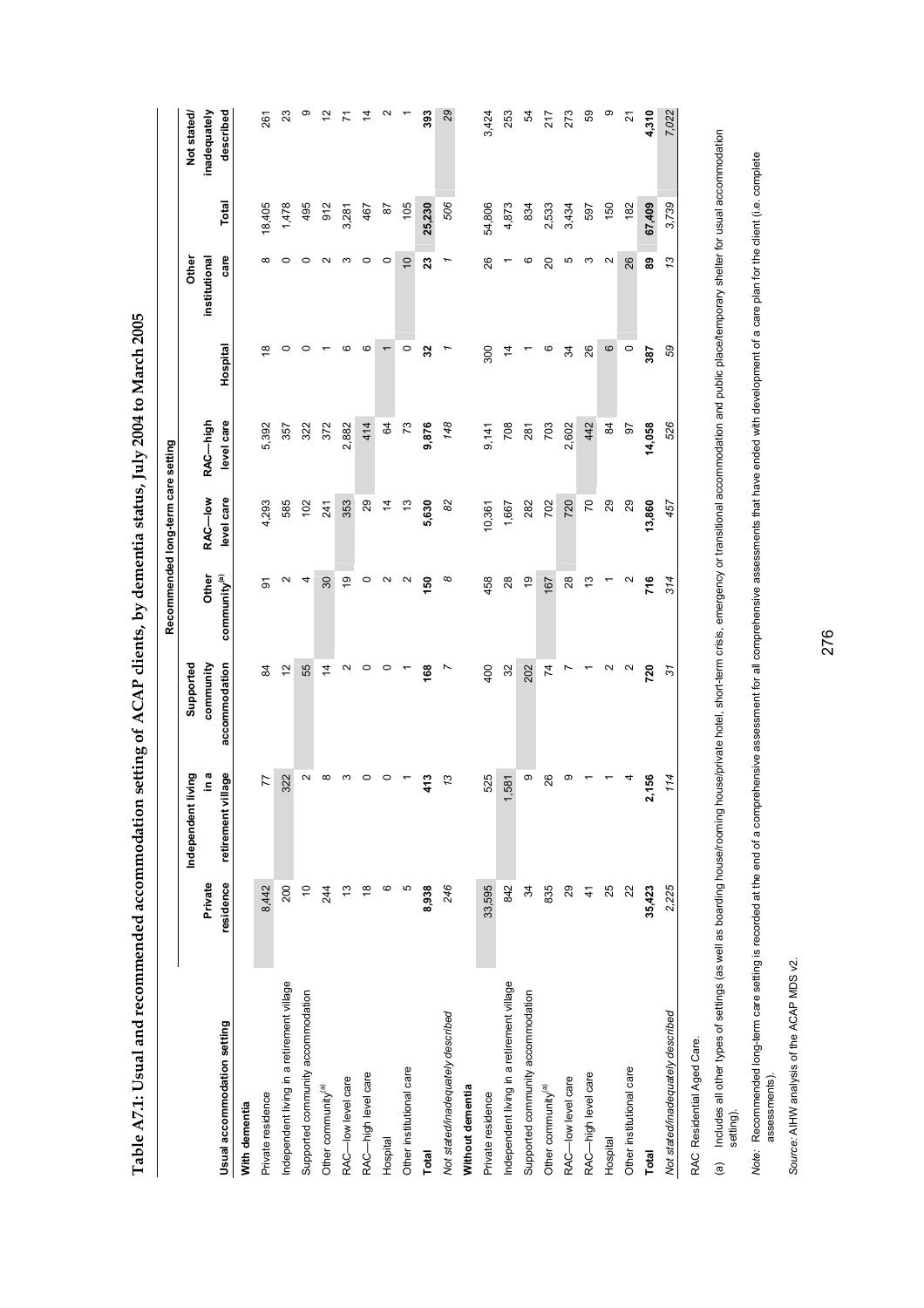Table A7.2: Government community program support at time of assessment and recommended government program support, by dementia status of<br>ACAP client, July 2004 to March 2005 **Table A7.2: Government community program support at time of assessment and recommended government program support, by dementia status of ACAP client, July 2004 to March 2005** 

| Total <sup>(b)</sup><br>1,596<br>1,518<br>25,206<br>4,625<br>2,386<br>138<br>6,739<br>8,672<br>432<br>7,120<br>4,806<br>1,192<br>2,329<br>24,924<br>5,012<br>787<br>476<br>22,925<br>67,723<br>1,264<br>1,651<br>5,621<br>None<br>516<br>77<br>$39\,$<br>116<br>2,010<br>2,715<br>42<br>363<br>ო<br>306<br>1,056<br>222<br>8<br>398<br>8,498<br>61<br>$\frac{4}{3}$<br>532<br>284<br>$\frac{6}{5}$<br>10,238<br>$\frac{1}{11}$<br>Other<br>92<br>ယ<br>275<br>8<br>418<br>22<br>S,<br>250<br>898<br>300<br>8<br>3,109<br>$\overline{a}$<br>57<br>102<br>1,102<br>150<br>,551<br>831<br>6<br>161<br>÷.<br><b>NRCP</b><br>46<br>1,360<br>299<br>50<br>$\overline{7}$<br>626<br>725<br>7,509<br>114<br>296<br>312<br>3,660<br>563<br>3,153<br>342<br>2,424<br>237<br>937<br>1,232<br>$\frac{4}{4}$<br>1,471<br>$\tilde{c}$<br>Centre<br>Day Therapy<br>325<br>225<br>140<br>666<br>63<br>414<br>ő<br>6)<br>200<br>170<br>51<br>325<br>1,048<br>5,<br>133<br>684<br>466<br>1,705<br>r,<br>21<br>67<br>Σ<br>Home Care<br>Veterans'<br>$\sim$<br>546<br>S3<br>o<br>43<br>$\frac{6}{5}$<br>184<br>846<br>57<br>2,374<br>139<br>146<br>ო<br>170<br>22<br>603<br>558<br>æ<br>57<br>77<br>331<br>3,331<br>HACC<br>445<br>323<br>36<br>179<br>558<br>74<br>140<br>12,303<br>924<br>17,685<br>$\frac{0}{2}$<br>3,122<br>343<br>4,755<br>484<br>$\overline{7}$<br>4,018<br>227<br>927<br>1,264<br>171<br>$-201$<br>EACH<br>12<br>ဖ<br>89<br>48<br>515<br>N<br>86<br>36<br>202<br>$\overline{a}$<br>86<br>103<br>$\overline{1}$<br>233<br>168<br>502<br>139<br>67<br>132<br>1,329<br>5<br>297<br>CACP<br>239<br>75<br>38<br>199<br>3,386<br>1.074<br>1,429<br>169<br>4,574<br>51<br>162<br>5,875<br>330<br>16,138<br>224<br>314<br>1,558<br>1,173<br>582<br>1,264<br>357<br>5,091<br>applicable <sup>(a)</sup><br>ğ<br>822<br>4,705<br>1,189<br>267<br>126<br>529<br>614<br>613<br>4,278<br>6,426<br>1,970<br>6,880<br>1,369<br>25,329<br>$\frac{4}{4}$<br>620<br>1,399<br>2,787<br>267<br>13,727<br>271<br>8,207<br>Not stated/inadequately described or<br>Not stated/inadequately described or<br>Government community program<br>support at assessment<br>Veterans' Home Care<br>Veterans' Home Care<br>Day Therapy Centre<br>Day Therapy Centre<br>unable to determine<br>unable to determine<br>Without dementia<br>Not applicable <sup>(c)</sup><br>Not applicable <sup>(c)</sup><br>With dementia<br>Total <sup>(b)</sup><br>Total <sup>(b)</sup><br><b>NRCP</b><br><b>NRCP</b><br>CACP<br>EACH<br>HACC<br>CACP<br>EACH<br>HACC<br>Other<br>Other<br>None<br>None |  |  |  | Recommended government community program support |  |  |                                       |
|------------------------------------------------------------------------------------------------------------------------------------------------------------------------------------------------------------------------------------------------------------------------------------------------------------------------------------------------------------------------------------------------------------------------------------------------------------------------------------------------------------------------------------------------------------------------------------------------------------------------------------------------------------------------------------------------------------------------------------------------------------------------------------------------------------------------------------------------------------------------------------------------------------------------------------------------------------------------------------------------------------------------------------------------------------------------------------------------------------------------------------------------------------------------------------------------------------------------------------------------------------------------------------------------------------------------------------------------------------------------------------------------------------------------------------------------------------------------------------------------------------------------------------------------------------------------------------------------------------------------------------------------------------------------------------------------------------------------------------------------------------------------------------------------------------------------------------------------------------------------------------------------------------------------------------------------------------------------------------------------------------------------------------------------------------------------------------------------------------------------------------------------------------------------------------------------------------------------------------------------------------------------------------------------------------------------------------------------------------------------------------------------------------------------------------------------------------------------------------------------------------------------------------------------------------|--|--|--|--------------------------------------------------|--|--|---------------------------------------|
|                                                                                                                                                                                                                                                                                                                                                                                                                                                                                                                                                                                                                                                                                                                                                                                                                                                                                                                                                                                                                                                                                                                                                                                                                                                                                                                                                                                                                                                                                                                                                                                                                                                                                                                                                                                                                                                                                                                                                                                                                                                                                                                                                                                                                                                                                                                                                                                                                                                                                                                                                            |  |  |  |                                                  |  |  | inadequately described<br>Not stated/ |
|                                                                                                                                                                                                                                                                                                                                                                                                                                                                                                                                                                                                                                                                                                                                                                                                                                                                                                                                                                                                                                                                                                                                                                                                                                                                                                                                                                                                                                                                                                                                                                                                                                                                                                                                                                                                                                                                                                                                                                                                                                                                                                                                                                                                                                                                                                                                                                                                                                                                                                                                                            |  |  |  |                                                  |  |  |                                       |
|                                                                                                                                                                                                                                                                                                                                                                                                                                                                                                                                                                                                                                                                                                                                                                                                                                                                                                                                                                                                                                                                                                                                                                                                                                                                                                                                                                                                                                                                                                                                                                                                                                                                                                                                                                                                                                                                                                                                                                                                                                                                                                                                                                                                                                                                                                                                                                                                                                                                                                                                                            |  |  |  |                                                  |  |  | 75                                    |
|                                                                                                                                                                                                                                                                                                                                                                                                                                                                                                                                                                                                                                                                                                                                                                                                                                                                                                                                                                                                                                                                                                                                                                                                                                                                                                                                                                                                                                                                                                                                                                                                                                                                                                                                                                                                                                                                                                                                                                                                                                                                                                                                                                                                                                                                                                                                                                                                                                                                                                                                                            |  |  |  |                                                  |  |  | 33                                    |
|                                                                                                                                                                                                                                                                                                                                                                                                                                                                                                                                                                                                                                                                                                                                                                                                                                                                                                                                                                                                                                                                                                                                                                                                                                                                                                                                                                                                                                                                                                                                                                                                                                                                                                                                                                                                                                                                                                                                                                                                                                                                                                                                                                                                                                                                                                                                                                                                                                                                                                                                                            |  |  |  |                                                  |  |  | $\mathbf{\Omega}$                     |
|                                                                                                                                                                                                                                                                                                                                                                                                                                                                                                                                                                                                                                                                                                                                                                                                                                                                                                                                                                                                                                                                                                                                                                                                                                                                                                                                                                                                                                                                                                                                                                                                                                                                                                                                                                                                                                                                                                                                                                                                                                                                                                                                                                                                                                                                                                                                                                                                                                                                                                                                                            |  |  |  |                                                  |  |  | 48                                    |
|                                                                                                                                                                                                                                                                                                                                                                                                                                                                                                                                                                                                                                                                                                                                                                                                                                                                                                                                                                                                                                                                                                                                                                                                                                                                                                                                                                                                                                                                                                                                                                                                                                                                                                                                                                                                                                                                                                                                                                                                                                                                                                                                                                                                                                                                                                                                                                                                                                                                                                                                                            |  |  |  |                                                  |  |  | $\frac{1}{4}$                         |
|                                                                                                                                                                                                                                                                                                                                                                                                                                                                                                                                                                                                                                                                                                                                                                                                                                                                                                                                                                                                                                                                                                                                                                                                                                                                                                                                                                                                                                                                                                                                                                                                                                                                                                                                                                                                                                                                                                                                                                                                                                                                                                                                                                                                                                                                                                                                                                                                                                                                                                                                                            |  |  |  |                                                  |  |  | $\tilde{c}$                           |
|                                                                                                                                                                                                                                                                                                                                                                                                                                                                                                                                                                                                                                                                                                                                                                                                                                                                                                                                                                                                                                                                                                                                                                                                                                                                                                                                                                                                                                                                                                                                                                                                                                                                                                                                                                                                                                                                                                                                                                                                                                                                                                                                                                                                                                                                                                                                                                                                                                                                                                                                                            |  |  |  |                                                  |  |  | 4                                     |
|                                                                                                                                                                                                                                                                                                                                                                                                                                                                                                                                                                                                                                                                                                                                                                                                                                                                                                                                                                                                                                                                                                                                                                                                                                                                                                                                                                                                                                                                                                                                                                                                                                                                                                                                                                                                                                                                                                                                                                                                                                                                                                                                                                                                                                                                                                                                                                                                                                                                                                                                                            |  |  |  |                                                  |  |  | $\frac{5}{3}$                         |
|                                                                                                                                                                                                                                                                                                                                                                                                                                                                                                                                                                                                                                                                                                                                                                                                                                                                                                                                                                                                                                                                                                                                                                                                                                                                                                                                                                                                                                                                                                                                                                                                                                                                                                                                                                                                                                                                                                                                                                                                                                                                                                                                                                                                                                                                                                                                                                                                                                                                                                                                                            |  |  |  |                                                  |  |  | 119                                   |
|                                                                                                                                                                                                                                                                                                                                                                                                                                                                                                                                                                                                                                                                                                                                                                                                                                                                                                                                                                                                                                                                                                                                                                                                                                                                                                                                                                                                                                                                                                                                                                                                                                                                                                                                                                                                                                                                                                                                                                                                                                                                                                                                                                                                                                                                                                                                                                                                                                                                                                                                                            |  |  |  |                                                  |  |  | 298                                   |
|                                                                                                                                                                                                                                                                                                                                                                                                                                                                                                                                                                                                                                                                                                                                                                                                                                                                                                                                                                                                                                                                                                                                                                                                                                                                                                                                                                                                                                                                                                                                                                                                                                                                                                                                                                                                                                                                                                                                                                                                                                                                                                                                                                                                                                                                                                                                                                                                                                                                                                                                                            |  |  |  |                                                  |  |  |                                       |
|                                                                                                                                                                                                                                                                                                                                                                                                                                                                                                                                                                                                                                                                                                                                                                                                                                                                                                                                                                                                                                                                                                                                                                                                                                                                                                                                                                                                                                                                                                                                                                                                                                                                                                                                                                                                                                                                                                                                                                                                                                                                                                                                                                                                                                                                                                                                                                                                                                                                                                                                                            |  |  |  |                                                  |  |  | 222                                   |
|                                                                                                                                                                                                                                                                                                                                                                                                                                                                                                                                                                                                                                                                                                                                                                                                                                                                                                                                                                                                                                                                                                                                                                                                                                                                                                                                                                                                                                                                                                                                                                                                                                                                                                                                                                                                                                                                                                                                                                                                                                                                                                                                                                                                                                                                                                                                                                                                                                                                                                                                                            |  |  |  |                                                  |  |  |                                       |
|                                                                                                                                                                                                                                                                                                                                                                                                                                                                                                                                                                                                                                                                                                                                                                                                                                                                                                                                                                                                                                                                                                                                                                                                                                                                                                                                                                                                                                                                                                                                                                                                                                                                                                                                                                                                                                                                                                                                                                                                                                                                                                                                                                                                                                                                                                                                                                                                                                                                                                                                                            |  |  |  |                                                  |  |  | 346                                   |
|                                                                                                                                                                                                                                                                                                                                                                                                                                                                                                                                                                                                                                                                                                                                                                                                                                                                                                                                                                                                                                                                                                                                                                                                                                                                                                                                                                                                                                                                                                                                                                                                                                                                                                                                                                                                                                                                                                                                                                                                                                                                                                                                                                                                                                                                                                                                                                                                                                                                                                                                                            |  |  |  |                                                  |  |  | 105                                   |
|                                                                                                                                                                                                                                                                                                                                                                                                                                                                                                                                                                                                                                                                                                                                                                                                                                                                                                                                                                                                                                                                                                                                                                                                                                                                                                                                                                                                                                                                                                                                                                                                                                                                                                                                                                                                                                                                                                                                                                                                                                                                                                                                                                                                                                                                                                                                                                                                                                                                                                                                                            |  |  |  |                                                  |  |  | $\circ$                               |
|                                                                                                                                                                                                                                                                                                                                                                                                                                                                                                                                                                                                                                                                                                                                                                                                                                                                                                                                                                                                                                                                                                                                                                                                                                                                                                                                                                                                                                                                                                                                                                                                                                                                                                                                                                                                                                                                                                                                                                                                                                                                                                                                                                                                                                                                                                                                                                                                                                                                                                                                                            |  |  |  |                                                  |  |  | 447                                   |
|                                                                                                                                                                                                                                                                                                                                                                                                                                                                                                                                                                                                                                                                                                                                                                                                                                                                                                                                                                                                                                                                                                                                                                                                                                                                                                                                                                                                                                                                                                                                                                                                                                                                                                                                                                                                                                                                                                                                                                                                                                                                                                                                                                                                                                                                                                                                                                                                                                                                                                                                                            |  |  |  |                                                  |  |  | 61                                    |
|                                                                                                                                                                                                                                                                                                                                                                                                                                                                                                                                                                                                                                                                                                                                                                                                                                                                                                                                                                                                                                                                                                                                                                                                                                                                                                                                                                                                                                                                                                                                                                                                                                                                                                                                                                                                                                                                                                                                                                                                                                                                                                                                                                                                                                                                                                                                                                                                                                                                                                                                                            |  |  |  |                                                  |  |  | $\frac{1}{2}$                         |
|                                                                                                                                                                                                                                                                                                                                                                                                                                                                                                                                                                                                                                                                                                                                                                                                                                                                                                                                                                                                                                                                                                                                                                                                                                                                                                                                                                                                                                                                                                                                                                                                                                                                                                                                                                                                                                                                                                                                                                                                                                                                                                                                                                                                                                                                                                                                                                                                                                                                                                                                                            |  |  |  |                                                  |  |  | $\frac{8}{1}$                         |
|                                                                                                                                                                                                                                                                                                                                                                                                                                                                                                                                                                                                                                                                                                                                                                                                                                                                                                                                                                                                                                                                                                                                                                                                                                                                                                                                                                                                                                                                                                                                                                                                                                                                                                                                                                                                                                                                                                                                                                                                                                                                                                                                                                                                                                                                                                                                                                                                                                                                                                                                                            |  |  |  |                                                  |  |  | 50                                    |
|                                                                                                                                                                                                                                                                                                                                                                                                                                                                                                                                                                                                                                                                                                                                                                                                                                                                                                                                                                                                                                                                                                                                                                                                                                                                                                                                                                                                                                                                                                                                                                                                                                                                                                                                                                                                                                                                                                                                                                                                                                                                                                                                                                                                                                                                                                                                                                                                                                                                                                                                                            |  |  |  |                                                  |  |  | 1304                                  |
|                                                                                                                                                                                                                                                                                                                                                                                                                                                                                                                                                                                                                                                                                                                                                                                                                                                                                                                                                                                                                                                                                                                                                                                                                                                                                                                                                                                                                                                                                                                                                                                                                                                                                                                                                                                                                                                                                                                                                                                                                                                                                                                                                                                                                                                                                                                                                                                                                                                                                                                                                            |  |  |  |                                                  |  |  | 2,067                                 |
|                                                                                                                                                                                                                                                                                                                                                                                                                                                                                                                                                                                                                                                                                                                                                                                                                                                                                                                                                                                                                                                                                                                                                                                                                                                                                                                                                                                                                                                                                                                                                                                                                                                                                                                                                                                                                                                                                                                                                                                                                                                                                                                                                                                                                                                                                                                                                                                                                                                                                                                                                            |  |  |  |                                                  |  |  |                                       |
|                                                                                                                                                                                                                                                                                                                                                                                                                                                                                                                                                                                                                                                                                                                                                                                                                                                                                                                                                                                                                                                                                                                                                                                                                                                                                                                                                                                                                                                                                                                                                                                                                                                                                                                                                                                                                                                                                                                                                                                                                                                                                                                                                                                                                                                                                                                                                                                                                                                                                                                                                            |  |  |  |                                                  |  |  | 11,094                                |

(b) Sum of components may not add to total-clients may have used or be recommended more than one program. (b) Sum of components may not add to total—clients may have used or be recommended more than one program.

(c) Recorded for people who were permanent residents of residential aged care services, multi-purposes services or centres, Indigenous flexible pilots, hospitals or other institutional settings at the time of assessment. (c) Recorded for people who were permanent residents of residential aged care services, multi-purposes services or centres, Indigenous flexible pilots, hospitals or other institutional settings at the time of assessment.

Source: AIHW analysis of the ACAP MDS v2. *Source:* AIHW analysis of the ACAP MDS v2.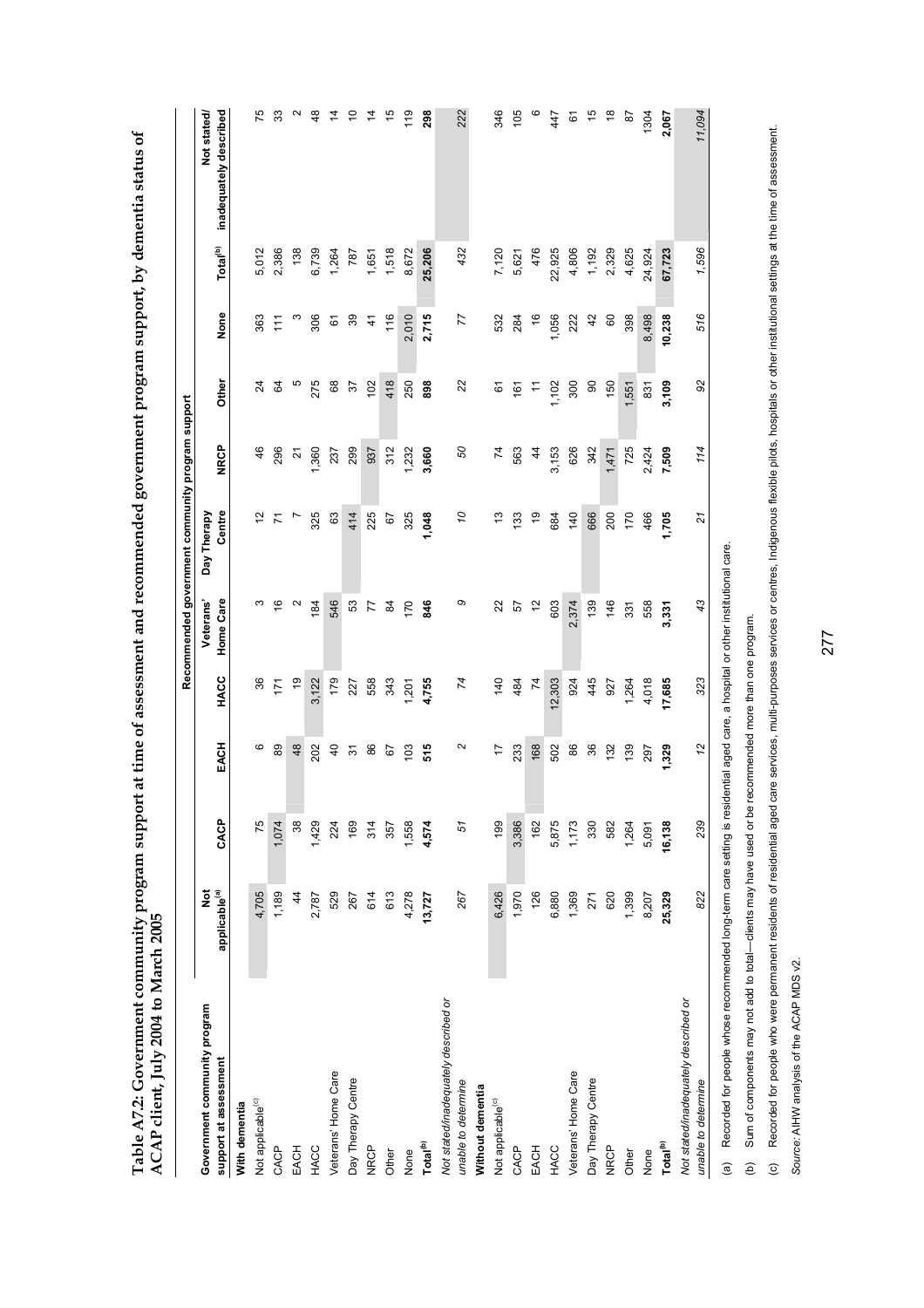| <b>ABS</b><br><b>CURF</b><br>code | <b>Condition</b>                                                                                    | Condition<br>group <sup>(a)</sup> | <b>ABS</b><br><b>CURF</b><br>code | <b>Condition</b>                                             | <b>Condition</b><br>group <sup>(a)</sup> |
|-----------------------------------|-----------------------------------------------------------------------------------------------------|-----------------------------------|-----------------------------------|--------------------------------------------------------------|------------------------------------------|
| 100                               | Certain infectious & parasitic<br>diseases                                                          | 8                                 | 910                               | Heart disease                                                | 5                                        |
| 204                               | <b>Breast cancer</b>                                                                                | 8                                 | 913                               | Angina                                                       | 5                                        |
| 205                               | Prostate cancer                                                                                     | 8                                 | 914                               | Myocardial infarction (heart attack)                         | 5                                        |
| 299                               | Other neoplasms<br>(tumours/cancers)                                                                | 8                                 | 919                               | Other heart diseases                                         | 5                                        |
| 300                               | Diseases of the blood & blood-<br>forming organs & certain disorders<br>involving the immune system | 8                                 | 922                               | Hypertension (high blood pressure)                           | Not<br>included                          |
| 401                               | Disorders of the thyroid gland                                                                      | 8                                 | 923                               | Stroke                                                       | 2                                        |
| 402                               | <b>Diabetes</b>                                                                                     | 8                                 | 929                               | Other diseases of the circulatory<br>system                  | 5                                        |
| 404                               | High cholesterol                                                                                    | Not<br>included                   | 1002                              | Bronchitis/bronchiolitis                                     | 8                                        |
| 499                               | Other endocrine/nutritional &<br>metabolic disorders                                                | 8                                 | 1003                              | Respiratory allergies (excluding<br>allergic asthma)         | 8                                        |
| 500                               | Mental & behavioural disorders nfd                                                                  | 4                                 | 1004                              | Emphysema                                                    | 8                                        |
| 511                               | Dementia                                                                                            | 1                                 | 1005                              | Asthma                                                       | 8                                        |
| 512                               | Schizophrenia                                                                                       | 4                                 | 1099                              | Other diseases of the respiratory<br>system                  | 8                                        |
| 513                               | Depression/mood affective<br>disorders (excluding postnatal<br>depression)                          | 4                                 | 1101                              | Stomach/duodenal ulcer                                       | 8                                        |
| 521                               | Phobic & anxiety disorders                                                                          | 4                                 | 1102                              | Abdominal hernia (except<br>congenital)                      | 8                                        |
| 522                               | Nervous tension/stress                                                                              | 4                                 | 1103                              | Enteritis & colitis                                          | 8                                        |
| 530                               | Intellectual & developmental<br>disorders nec                                                       | 8                                 | 1104                              | Other diseases of the intestine                              | 8                                        |
| 531                               | Mental retardation/intellectual<br>disability                                                       | 8                                 | 1199                              | Diseases of the digestive system                             | 8                                        |
| 532                               | Autism & related disorders<br>(including Rett's syndrome &<br>Asperger's syndrome)                  | 8                                 | 1202                              | Skin allergies (Dermatitis &<br>Eczema)                      | 8                                        |
| 595                               | Attention deficit<br>disorder/hyperactivity                                                         | 8                                 | 1299                              | Other diseases of the skin &<br>subcutaneous tissue          | 8                                        |
| 596                               | Speech impediment                                                                                   | 8                                 | 1301                              | Arthritis & related disorders                                | 3                                        |
| 599                               | Other mental & behavioural<br>disorders                                                             | 4                                 | 1303                              | Back problems (dorsopathies)                                 | 3                                        |
| 604                               | Parkinson's disease                                                                                 | $\overline{7}$                    | 1304                              | Repetitive strain<br>injury/occupational overuse<br>syndrome | 8                                        |
| 605                               | Alzheimer's disease                                                                                 | 1                                 | 1306                              | Other soft tissue/muscle disorders<br>(including Rheumatism) | 3                                        |
| 607                               | Multiple sclerosis                                                                                  | 3                                 | 1307                              | Osteoporosis                                                 | 3                                        |

**Table A8.1: Condition weights for each ABS CURF code applied to SDAC data for allocation of residential aged care funding allocation to conditions**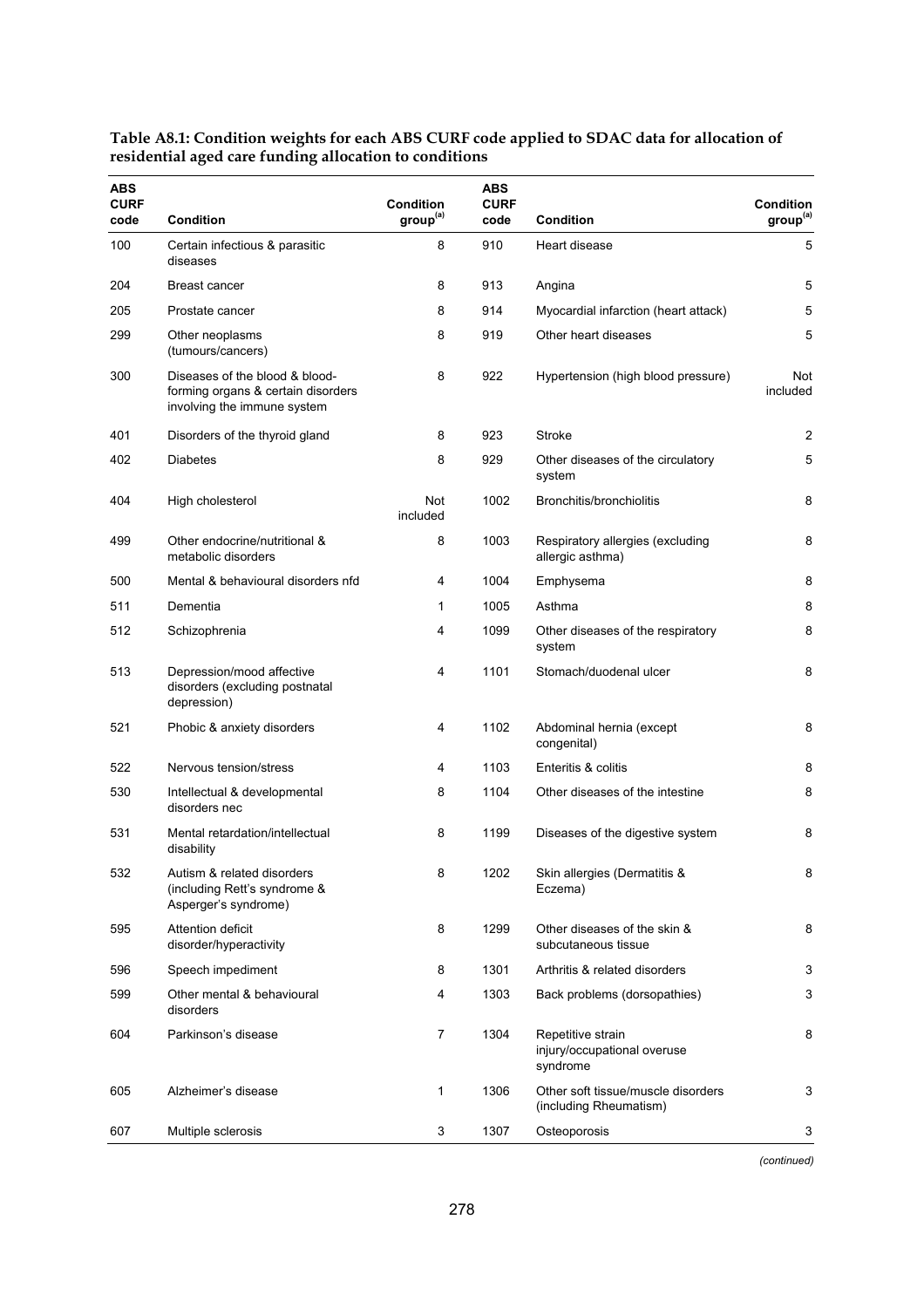| <b>ABS</b><br><b>CURF</b><br>code | <b>Condition</b>                                             | Condition<br>group <sup>(a)</sup> | ABS<br><b>CURF</b><br>code | Condition                                                                    | <b>Condition</b><br>group <sup>(a)</sup> |
|-----------------------------------|--------------------------------------------------------------|-----------------------------------|----------------------------|------------------------------------------------------------------------------|------------------------------------------|
| 608                               | Epilepsy                                                     | 8                                 | 1399                       | Other diseases of the<br>musculoskeletal system &<br>connective tissue       | 3                                        |
| 609                               | Migraine                                                     | 8                                 | 1401                       | Kidney & urinary system (bladder)<br>disorders (except incontinence)         | 8                                        |
| 611                               | Cerebral palsy                                               | 8                                 | 1405                       | Menopause disorders                                                          | 8                                        |
| 612                               | Paralysis                                                    | 3                                 | 1499                       | Other diseases of the genitourinary<br>system                                | 8                                        |
| 699                               | Other diseases of the nervous<br>system                      | 8                                 | 1600                       | Congenital malformations,<br>deformations & chromosomal<br>abnormalities     | 8                                        |
| 703                               | Retinal disorders/defects                                    | 8                                 | 1701                       | Breathing difficulties/shortness of<br>breath                                | 8                                        |
| 704                               | Glaucoma                                                     | 8                                 | 1704                       | Pain nfd                                                                     | 8                                        |
| 707                               | Sight loss                                                   | 3                                 | 1705                       | Unspecified speech difficulties                                              | 8                                        |
| 799                               | Other diseases of the eye &<br>adnexa                        | 8                                 | 1799                       | Other symptoms/signs & abnormal<br>clinical & laboratory findings nec        | 8                                        |
| 802                               | Diseases of the middle ear &<br>mastoid                      | 8                                 | 1801                       | Head injury/acquired brain damage                                            | 8                                        |
| 803                               | Diseases of the inner ear (except<br>noise induced deafness) | 6                                 | 1802                       | Arm/hand/shoulder damage from<br>injury/accident                             | 3                                        |
| 804                               | Tinnitus                                                     | 6                                 | 1804                       | Leg/knee/foot/hip damage from<br>injury/accident                             | 3                                        |
| 810                               | Deafness/hearing loss                                        | 6                                 | 1808                       | Complications/consequences of<br>surgery & medical care nec                  | 8                                        |
| 811                               | Deafness/hearing loss-noise<br>induced                       | 6                                 | 1899                       | Other injury/poisoning & certain<br>other consequences of external<br>causes | 8                                        |
| 812                               | Deafness/hearing loss-congenital                             | 8                                 | 1904                       | Restriction in physical activity or<br>physical work                         | 3                                        |
| 899                               | Other diseases of the ear &<br>mastoid process               | 6                                 | 1907                       | Other 2003 codes which have no<br>ICD-10 equivalent                          | 8                                        |

**Table A8.1 (continued): Condition weights for each ABS CURF code applied to SDAC data for allocation of residential aged care funding allocation to conditions** 

(a) Condition group refers to the list: 1. Dementia and Alzheimer's disease; 2. Stroke; 3. Mobility; 4. Mental; 5. Other cardiovascular disease; 6. Communication; 7. Parkinson's disease; and 8. Other conditions.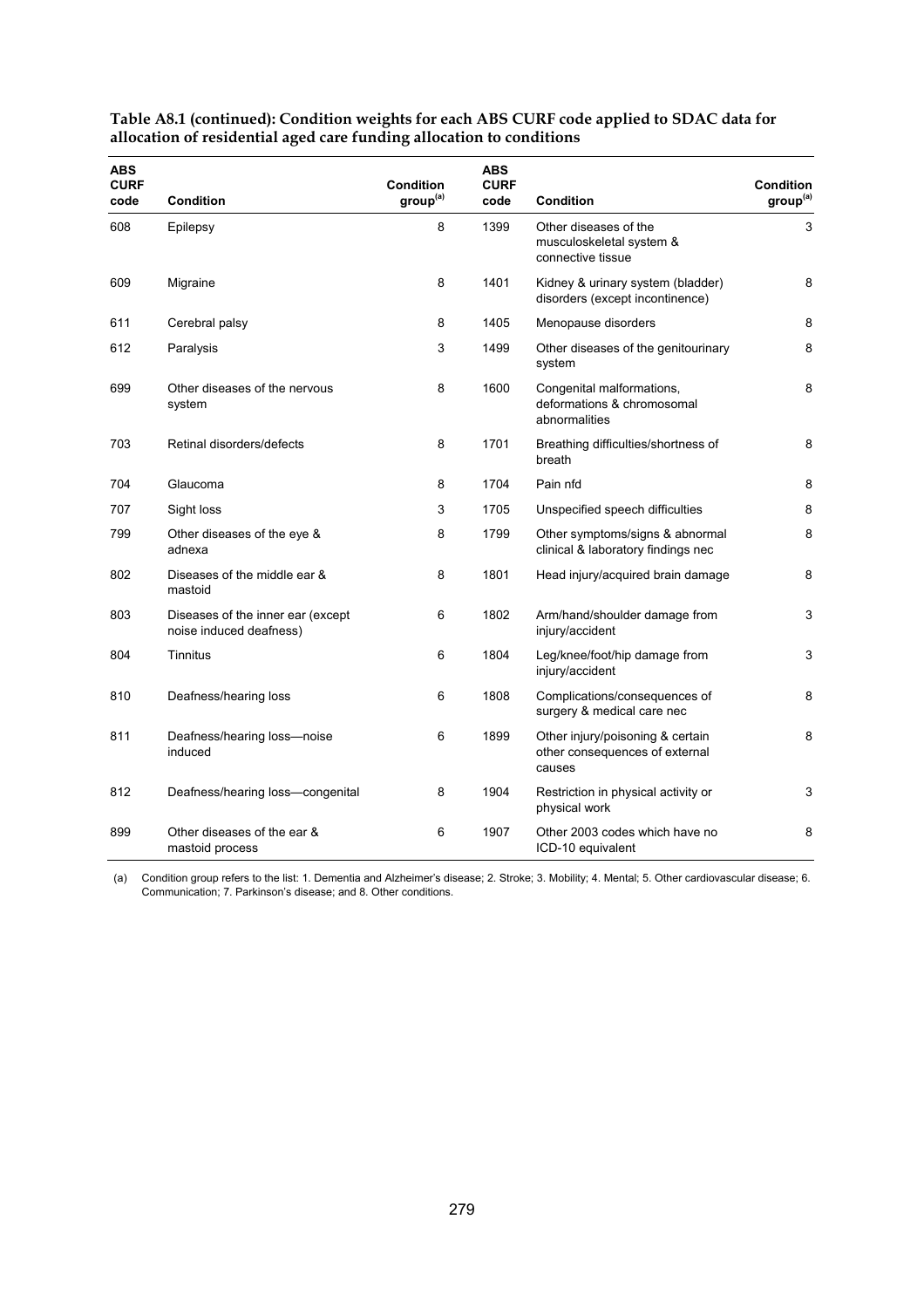### **Table A11.1: Mapping of dementia-related data items in Australian dementia-relevant collections: Impact of caring role** *(carer health and wellbeing)*

| <b>ALSWH</b>                                                                                                                                                                                                |                                                                                                                                                                   |                                                                                                                                               |
|-------------------------------------------------------------------------------------------------------------------------------------------------------------------------------------------------------------|-------------------------------------------------------------------------------------------------------------------------------------------------------------------|-----------------------------------------------------------------------------------------------------------------------------------------------|
| <b>Question:</b> During the past 4 weeks, to what extent<br>has your physical health or emotional problems<br>interfered with your normal social activities with<br>family, friends, neighbours or groups?  | Question: In the last 12 months, have you<br>had any of the following<br>Options include:                                                                         | <b>Question:</b> During the past 4 weeks,<br>how many different types of medication<br>(e.g. tablets or medicine) have you<br>used which were |
| Response:                                                                                                                                                                                                   | Headaches/migraines                                                                                                                                               | <b>Options include:</b>                                                                                                                       |
| Not at all                                                                                                                                                                                                  | Severe tiredness                                                                                                                                                  | Prescription medication for your nerves                                                                                                       |
| Slightly                                                                                                                                                                                                    | Difficulty sleeping                                                                                                                                               | (e.g. valium, serapax, ducene etc.)                                                                                                           |
| Moderately                                                                                                                                                                                                  | Depression                                                                                                                                                        | Prescription medication to help you<br>sleep (e.g. normison, mogadon etc.)                                                                    |
| Quite a bit                                                                                                                                                                                                 | Anxiety                                                                                                                                                           | Prescription medication for depression                                                                                                        |
| Extremely                                                                                                                                                                                                   | Response: Never, Rarely, Sometimes, Often                                                                                                                         | (e.g. prozac, aropax etc.)                                                                                                                    |
| <b>Question:</b> During the past 4 weeks, how much of<br>the time has your physical health or emotional<br>problems interfered with your social activities (like<br>visiting with friends, relatives etc.)? | <b>Notes:</b> Asked of the mid age cohort in survey<br>2 (similar questions asked of the younger<br>cohort, mid age cohort in surveys 1, 3 & 4 &<br>older cohort) | Response: One, Two, Three, Four or<br>more (or no response)<br>Notes: Asked of the younger cohort in<br>survey 2                              |
| Response:                                                                                                                                                                                                   | Question: Please indicate how often you have<br>felt this way during the last week                                                                                | <b>Question:</b> Over the last 12 months,                                                                                                     |
| All of the time                                                                                                                                                                                             | <b>Options:</b>                                                                                                                                                   | how stressed have you felt about the<br>following areas of your life                                                                          |
| Most of the time                                                                                                                                                                                            | I was bothered by things that don't usually                                                                                                                       | Options:                                                                                                                                      |
| Some of the time                                                                                                                                                                                            | bother me                                                                                                                                                         | Own health                                                                                                                                    |
| A little of the time                                                                                                                                                                                        | I had trouble keeping my mind on what I was<br>doing                                                                                                              | Health of other family members                                                                                                                |
| None of the time                                                                                                                                                                                            | I felt depressed                                                                                                                                                  | Work/employment                                                                                                                               |
| <b>Question:</b> During the past 4 weeks, have you had<br>any of the following problems with your work or other                                                                                             | I felt that everything I did was an effort                                                                                                                        | Living arrangements                                                                                                                           |
| regular daily activities as a result of any emotional                                                                                                                                                       | I felt hopeful about the future                                                                                                                                   | Study                                                                                                                                         |
| problems (such as feeling depressed or anxious)?                                                                                                                                                            | I felt fearful                                                                                                                                                    | Money                                                                                                                                         |
| <b>Options:</b>                                                                                                                                                                                             | My sleep was restless                                                                                                                                             | Relationship with parents                                                                                                                     |
| Cut down on the amount of time you spent on work<br>or other activities                                                                                                                                     | I was happy                                                                                                                                                       | Relationship with partner/spouse                                                                                                              |
| Accomplished less than you would like                                                                                                                                                                       | I felt lonely                                                                                                                                                     | Relationship with children                                                                                                                    |
| Didn't do work or other activities as carefully as usual                                                                                                                                                    | I could not 'get going'                                                                                                                                           | Relationship with other family members                                                                                                        |
| Response: Yes, No                                                                                                                                                                                           | I felt terrific                                                                                                                                                   | Anything else (please specify)                                                                                                                |
| <b>Question:</b> During the past 4 weeks, have you had                                                                                                                                                      | Response:<br>Rarely or none of the time (less than 1 day)                                                                                                         | Response:                                                                                                                                     |
| any of the following problems with your work<br>(including your work outside the home & housework)                                                                                                          | Some or a little of the time (1-2 days)                                                                                                                           | Not applicable                                                                                                                                |
| or other regular daily activities as a result of your                                                                                                                                                       | Occasionally or a moderate amount of the time                                                                                                                     | Not at all stressed                                                                                                                           |
| physical health?                                                                                                                                                                                            | $(3-4 \text{ days})$                                                                                                                                              | Somewhat stressed                                                                                                                             |
| <b>Options:</b>                                                                                                                                                                                             | Most or all of the time (5-7 days)                                                                                                                                | Moderately stressed                                                                                                                           |
| Cut down on the amount of time you spent on work<br>or other activities                                                                                                                                     | <b>Notes:</b> Asked of the younger & mid age<br>cohorts in surveys 2, 3 & 4 (similar question                                                                     | Very stressed                                                                                                                                 |
| Accomplished less than you would like                                                                                                                                                                       | asked of the older cohort in survey 2)                                                                                                                            | <b>Extremely stressed</b>                                                                                                                     |
| Were limited in the kind of work or other activities                                                                                                                                                        | Question: During the past 4 weeks have you                                                                                                                        | <b>Notes:</b> Asked of the mid age cohort in                                                                                                  |
| Had difficulty performing the work or other activities<br>(e.g. it took extra effort)                                                                                                                       | taken any medications<br><b>Options include:</b>                                                                                                                  | survey 1 (similar questions asked of the<br>younger cohort, mid age cohort in<br>surveys 2, 3 & 4 & older cohort in                           |
| Response: Yes, No                                                                                                                                                                                           | For nerves/anxiety/worries                                                                                                                                        | surveys $1 & 2$                                                                                                                               |
| Question: In the last 3 years have you been told by<br>a doctor that you have                                                                                                                               | For stress (difficulty coping)                                                                                                                                    | Questions:                                                                                                                                    |
| <b>Options include:</b>                                                                                                                                                                                     | To help you sleep                                                                                                                                                 | In the past week, have you been feeling<br>that life isn't worth living?                                                                      |
| Depression                                                                                                                                                                                                  | For tiredness/fatique                                                                                                                                             | In the past 6 months, have you ever                                                                                                           |
| Anxiety/nervous disorder                                                                                                                                                                                    | For depression                                                                                                                                                    | deliberately hurt yourself or done<br>anything that you knew might have                                                                       |
| <b>Response:</b> Yes (or no response)                                                                                                                                                                       | Response: Yes, No                                                                                                                                                 | harmed or even killed you?                                                                                                                    |
| Notes: Asked of the older cohort in surveys 2, 3 & 4                                                                                                                                                        | Notes: Asked of the mid age cohort in surveys<br>3 & 4 (similar questions asked of the younger                                                                    | Response: Yes, No                                                                                                                             |
| (similar questions asked of the younger & mid age<br>cohorts in surveys 2, 3 & 4)                                                                                                                           | cohort in surveys 3 & 4, mid age cohort in<br>surveys 1 & 2 & older cohort in surveys 1, 2 &<br>3)                                                                | <b>Notes:</b> Asked of the younger cohort in<br>surveys 2, 3 & 4 & the mid age cohort<br>in surveys 3 & 4                                     |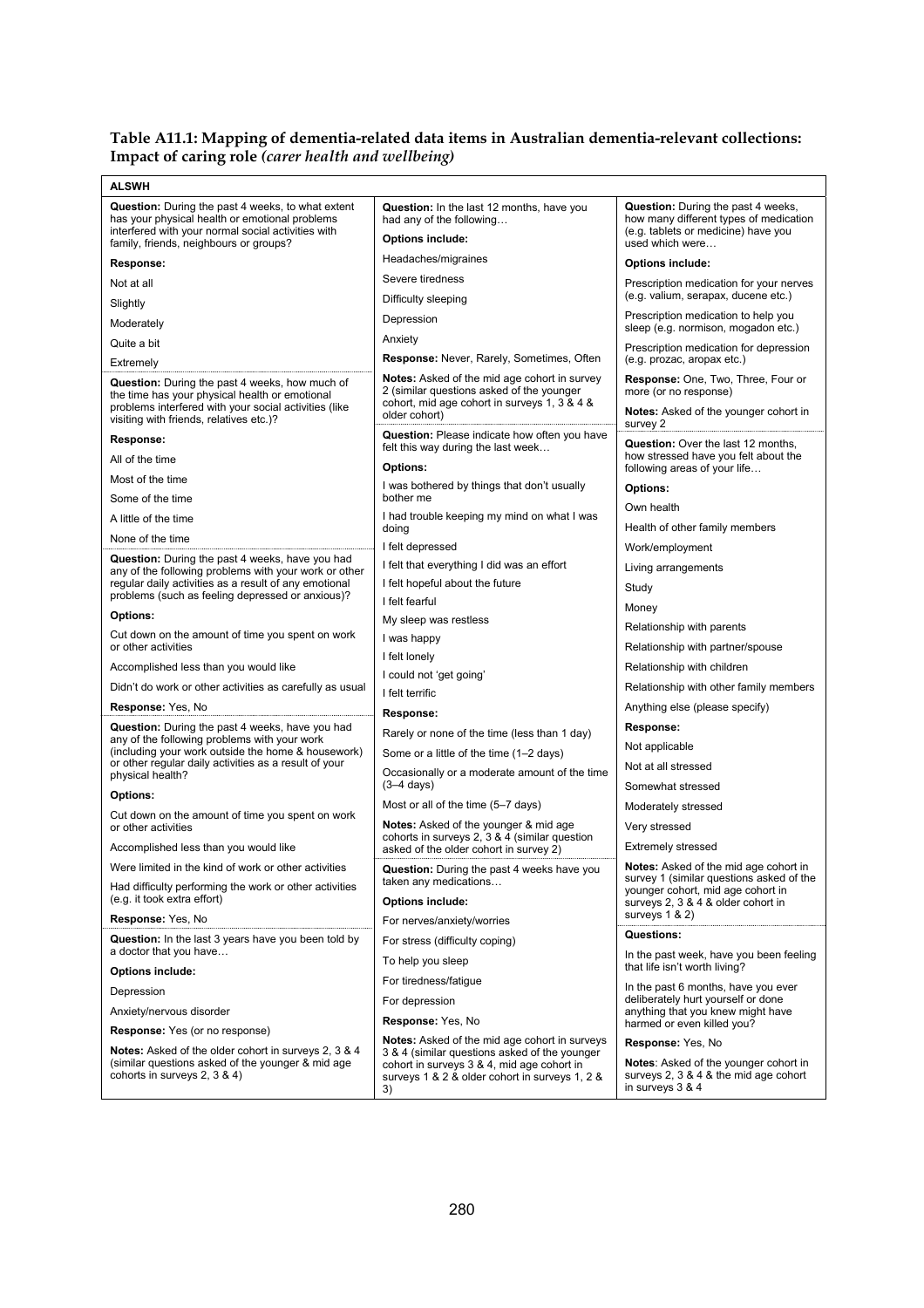#### **Table A11.2: Mapping of dementia-related data items in Australian dementia-relevant collections: Impact of caring role** *(income and financial situation)*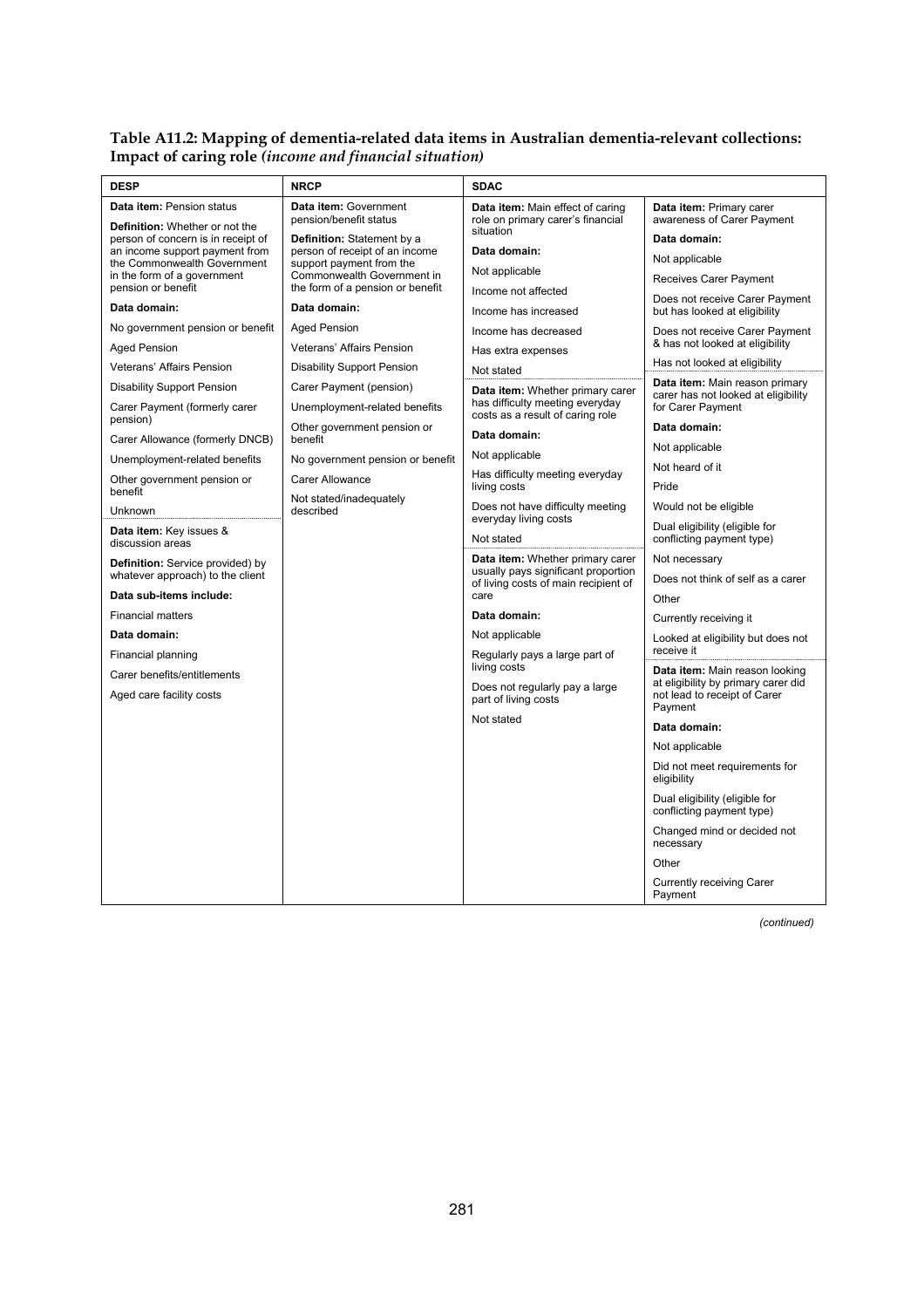#### **Table A11.2 (continued): Mapping of dementia-related data items in Australian dementia-relevant collections: Impact of caring role** *(income and financial situation)*

| Question: How do you manage on the<br><b>Question:</b> How many people (including<br><b>Question:</b> Which of the following are sources<br>income you have available?<br>yourself) are dependent on this household<br>of income for you & your spouse or partner (if<br>income?<br>you have one)?<br>Response:<br>Response: (Continuous)<br><b>Options:</b><br>It is impossible<br><b>Notes:</b> Asked of the younger cohort in<br>Age Pension<br>It is difficult all the time<br>surveys 2, 3 & 4 & the mid age cohort in<br>Superannuation<br>surveys 2 & 3<br>It is difficult some of the time<br>Partner allowance & Wife pension<br>Question: Are there people who do not live<br>It is not too bad<br>with you who are dependent on this<br>Carer Payment or Carer Allowance<br>household income?<br>It is easy<br><b>Disability Support Pension</b><br>Notes: Asked of the younger cohort in<br>Response:<br>surveys 1, 3 & 4 & the mid age & older<br>Widow allowance (including Widow B<br>No<br>cohorts<br>pension)<br>Yes, one<br><b>Question:</b> What is the average gross (before<br>War widow's pension<br>tax) income that you (& your household)<br>Yes, more than one<br>Overseas pension<br>receive each week, including wages, salary,<br>pensions & allowances?<br><b>Notes:</b> Asked of the mid age cohort in survey<br>Veterans' service pension<br>3 (similar question asked of the mid age<br>Options:<br>Veterans' disability pension<br>cohort in survey 4)<br>Self<br>Veterans' TPI<br><b>Question:</b> Which of the following are sources<br>of income for you & your spouse?<br>Household (include self)<br>Income from interest, dividends or rent<br>Options:<br>Response:<br>Income from own business or partnership<br>Wage or salary<br>No income<br>Other government pension or allowance<br>Own business/farm/partnership<br>\$1-\$119 (\$1-\$6,239 annually)<br>Other income<br>Superannuation or other private income<br>\$120-\$299 (\$6,240-\$15,999 annually)<br><b>Response:</b> Yes (or no response)<br>Government pension or allowance<br>\$300-\$499 (\$16,000-\$25,999 annually)<br>Notes: Asked of the older cohort in survey 4<br><b>Response:</b> Yes (or no response)<br>\$500-\$699 (\$26,000-\$36,999 annually)<br>Question: If you are retired, what are the<br>source of your retirement funding? If you are<br><b>Notes:</b> Asked of the mid age cohort in survey<br>\$700-\$999 (\$37,000-\$51,999 annually)<br>not retired, or have never been in paid work,<br>2 (similar questions asked of the older cohort<br>\$1,000-\$1,499 (\$52,000-\$77,999 annually)<br>what do you expect to be the sources for<br>in surveys $2 & 3$ )<br>funding your retirement?<br>\$1,500 or more (\$78,000 or more annually)<br><b>Options:</b><br>Don't know<br>Age Pension/Service Pension/Widow's<br>Don't want to answer<br>Pension/War Widow's Pension<br>Household income is the same as mine<br>Other government pension or allowance<br><b>Notes:</b> Asked of the mid age cohort in survey<br>Lump sum superannuation payout<br>3 (similar questions asked of the younger<br>cohort in surveys 2, 3 & 4 & the mid age<br>A pension or annuity purchased with<br>cohort in survey 2)<br>superannuation or some other funds<br>Income from savings & investments (such as<br>shares & property)<br>Income from a business<br>Income or pension from your spouse/partner<br>Financial support from family<br>Other sources (please specify)<br>Don't know<br><b>Response:</b> Yes (or no response)<br><b>Notes:</b> Asked of the mid age cohort in survey<br>4 | <b>ALSWH</b> |  |
|--------------------------------------------------------------------------------------------------------------------------------------------------------------------------------------------------------------------------------------------------------------------------------------------------------------------------------------------------------------------------------------------------------------------------------------------------------------------------------------------------------------------------------------------------------------------------------------------------------------------------------------------------------------------------------------------------------------------------------------------------------------------------------------------------------------------------------------------------------------------------------------------------------------------------------------------------------------------------------------------------------------------------------------------------------------------------------------------------------------------------------------------------------------------------------------------------------------------------------------------------------------------------------------------------------------------------------------------------------------------------------------------------------------------------------------------------------------------------------------------------------------------------------------------------------------------------------------------------------------------------------------------------------------------------------------------------------------------------------------------------------------------------------------------------------------------------------------------------------------------------------------------------------------------------------------------------------------------------------------------------------------------------------------------------------------------------------------------------------------------------------------------------------------------------------------------------------------------------------------------------------------------------------------------------------------------------------------------------------------------------------------------------------------------------------------------------------------------------------------------------------------------------------------------------------------------------------------------------------------------------------------------------------------------------------------------------------------------------------------------------------------------------------------------------------------------------------------------------------------------------------------------------------------------------------------------------------------------------------------------------------------------------------------------------------------------------------------------------------------------------------------------------------------------------------------------------------------------------------------------------------------------------------------------------------------------------------------------------------------------------------------------------------------------------------------------------------------------------------------------------------------------------------------------------------------------------------------------------------------------|--------------|--|
|                                                                                                                                                                                                                                                                                                                                                                                                                                                                                                                                                                                                                                                                                                                                                                                                                                                                                                                                                                                                                                                                                                                                                                                                                                                                                                                                                                                                                                                                                                                                                                                                                                                                                                                                                                                                                                                                                                                                                                                                                                                                                                                                                                                                                                                                                                                                                                                                                                                                                                                                                                                                                                                                                                                                                                                                                                                                                                                                                                                                                                                                                                                                                                                                                                                                                                                                                                                                                                                                                                                                                                                                                    |              |  |
|                                                                                                                                                                                                                                                                                                                                                                                                                                                                                                                                                                                                                                                                                                                                                                                                                                                                                                                                                                                                                                                                                                                                                                                                                                                                                                                                                                                                                                                                                                                                                                                                                                                                                                                                                                                                                                                                                                                                                                                                                                                                                                                                                                                                                                                                                                                                                                                                                                                                                                                                                                                                                                                                                                                                                                                                                                                                                                                                                                                                                                                                                                                                                                                                                                                                                                                                                                                                                                                                                                                                                                                                                    |              |  |
|                                                                                                                                                                                                                                                                                                                                                                                                                                                                                                                                                                                                                                                                                                                                                                                                                                                                                                                                                                                                                                                                                                                                                                                                                                                                                                                                                                                                                                                                                                                                                                                                                                                                                                                                                                                                                                                                                                                                                                                                                                                                                                                                                                                                                                                                                                                                                                                                                                                                                                                                                                                                                                                                                                                                                                                                                                                                                                                                                                                                                                                                                                                                                                                                                                                                                                                                                                                                                                                                                                                                                                                                                    |              |  |
|                                                                                                                                                                                                                                                                                                                                                                                                                                                                                                                                                                                                                                                                                                                                                                                                                                                                                                                                                                                                                                                                                                                                                                                                                                                                                                                                                                                                                                                                                                                                                                                                                                                                                                                                                                                                                                                                                                                                                                                                                                                                                                                                                                                                                                                                                                                                                                                                                                                                                                                                                                                                                                                                                                                                                                                                                                                                                                                                                                                                                                                                                                                                                                                                                                                                                                                                                                                                                                                                                                                                                                                                                    |              |  |
|                                                                                                                                                                                                                                                                                                                                                                                                                                                                                                                                                                                                                                                                                                                                                                                                                                                                                                                                                                                                                                                                                                                                                                                                                                                                                                                                                                                                                                                                                                                                                                                                                                                                                                                                                                                                                                                                                                                                                                                                                                                                                                                                                                                                                                                                                                                                                                                                                                                                                                                                                                                                                                                                                                                                                                                                                                                                                                                                                                                                                                                                                                                                                                                                                                                                                                                                                                                                                                                                                                                                                                                                                    |              |  |
|                                                                                                                                                                                                                                                                                                                                                                                                                                                                                                                                                                                                                                                                                                                                                                                                                                                                                                                                                                                                                                                                                                                                                                                                                                                                                                                                                                                                                                                                                                                                                                                                                                                                                                                                                                                                                                                                                                                                                                                                                                                                                                                                                                                                                                                                                                                                                                                                                                                                                                                                                                                                                                                                                                                                                                                                                                                                                                                                                                                                                                                                                                                                                                                                                                                                                                                                                                                                                                                                                                                                                                                                                    |              |  |
|                                                                                                                                                                                                                                                                                                                                                                                                                                                                                                                                                                                                                                                                                                                                                                                                                                                                                                                                                                                                                                                                                                                                                                                                                                                                                                                                                                                                                                                                                                                                                                                                                                                                                                                                                                                                                                                                                                                                                                                                                                                                                                                                                                                                                                                                                                                                                                                                                                                                                                                                                                                                                                                                                                                                                                                                                                                                                                                                                                                                                                                                                                                                                                                                                                                                                                                                                                                                                                                                                                                                                                                                                    |              |  |
|                                                                                                                                                                                                                                                                                                                                                                                                                                                                                                                                                                                                                                                                                                                                                                                                                                                                                                                                                                                                                                                                                                                                                                                                                                                                                                                                                                                                                                                                                                                                                                                                                                                                                                                                                                                                                                                                                                                                                                                                                                                                                                                                                                                                                                                                                                                                                                                                                                                                                                                                                                                                                                                                                                                                                                                                                                                                                                                                                                                                                                                                                                                                                                                                                                                                                                                                                                                                                                                                                                                                                                                                                    |              |  |
|                                                                                                                                                                                                                                                                                                                                                                                                                                                                                                                                                                                                                                                                                                                                                                                                                                                                                                                                                                                                                                                                                                                                                                                                                                                                                                                                                                                                                                                                                                                                                                                                                                                                                                                                                                                                                                                                                                                                                                                                                                                                                                                                                                                                                                                                                                                                                                                                                                                                                                                                                                                                                                                                                                                                                                                                                                                                                                                                                                                                                                                                                                                                                                                                                                                                                                                                                                                                                                                                                                                                                                                                                    |              |  |
|                                                                                                                                                                                                                                                                                                                                                                                                                                                                                                                                                                                                                                                                                                                                                                                                                                                                                                                                                                                                                                                                                                                                                                                                                                                                                                                                                                                                                                                                                                                                                                                                                                                                                                                                                                                                                                                                                                                                                                                                                                                                                                                                                                                                                                                                                                                                                                                                                                                                                                                                                                                                                                                                                                                                                                                                                                                                                                                                                                                                                                                                                                                                                                                                                                                                                                                                                                                                                                                                                                                                                                                                                    |              |  |
|                                                                                                                                                                                                                                                                                                                                                                                                                                                                                                                                                                                                                                                                                                                                                                                                                                                                                                                                                                                                                                                                                                                                                                                                                                                                                                                                                                                                                                                                                                                                                                                                                                                                                                                                                                                                                                                                                                                                                                                                                                                                                                                                                                                                                                                                                                                                                                                                                                                                                                                                                                                                                                                                                                                                                                                                                                                                                                                                                                                                                                                                                                                                                                                                                                                                                                                                                                                                                                                                                                                                                                                                                    |              |  |
|                                                                                                                                                                                                                                                                                                                                                                                                                                                                                                                                                                                                                                                                                                                                                                                                                                                                                                                                                                                                                                                                                                                                                                                                                                                                                                                                                                                                                                                                                                                                                                                                                                                                                                                                                                                                                                                                                                                                                                                                                                                                                                                                                                                                                                                                                                                                                                                                                                                                                                                                                                                                                                                                                                                                                                                                                                                                                                                                                                                                                                                                                                                                                                                                                                                                                                                                                                                                                                                                                                                                                                                                                    |              |  |
|                                                                                                                                                                                                                                                                                                                                                                                                                                                                                                                                                                                                                                                                                                                                                                                                                                                                                                                                                                                                                                                                                                                                                                                                                                                                                                                                                                                                                                                                                                                                                                                                                                                                                                                                                                                                                                                                                                                                                                                                                                                                                                                                                                                                                                                                                                                                                                                                                                                                                                                                                                                                                                                                                                                                                                                                                                                                                                                                                                                                                                                                                                                                                                                                                                                                                                                                                                                                                                                                                                                                                                                                                    |              |  |
|                                                                                                                                                                                                                                                                                                                                                                                                                                                                                                                                                                                                                                                                                                                                                                                                                                                                                                                                                                                                                                                                                                                                                                                                                                                                                                                                                                                                                                                                                                                                                                                                                                                                                                                                                                                                                                                                                                                                                                                                                                                                                                                                                                                                                                                                                                                                                                                                                                                                                                                                                                                                                                                                                                                                                                                                                                                                                                                                                                                                                                                                                                                                                                                                                                                                                                                                                                                                                                                                                                                                                                                                                    |              |  |
|                                                                                                                                                                                                                                                                                                                                                                                                                                                                                                                                                                                                                                                                                                                                                                                                                                                                                                                                                                                                                                                                                                                                                                                                                                                                                                                                                                                                                                                                                                                                                                                                                                                                                                                                                                                                                                                                                                                                                                                                                                                                                                                                                                                                                                                                                                                                                                                                                                                                                                                                                                                                                                                                                                                                                                                                                                                                                                                                                                                                                                                                                                                                                                                                                                                                                                                                                                                                                                                                                                                                                                                                                    |              |  |
|                                                                                                                                                                                                                                                                                                                                                                                                                                                                                                                                                                                                                                                                                                                                                                                                                                                                                                                                                                                                                                                                                                                                                                                                                                                                                                                                                                                                                                                                                                                                                                                                                                                                                                                                                                                                                                                                                                                                                                                                                                                                                                                                                                                                                                                                                                                                                                                                                                                                                                                                                                                                                                                                                                                                                                                                                                                                                                                                                                                                                                                                                                                                                                                                                                                                                                                                                                                                                                                                                                                                                                                                                    |              |  |
|                                                                                                                                                                                                                                                                                                                                                                                                                                                                                                                                                                                                                                                                                                                                                                                                                                                                                                                                                                                                                                                                                                                                                                                                                                                                                                                                                                                                                                                                                                                                                                                                                                                                                                                                                                                                                                                                                                                                                                                                                                                                                                                                                                                                                                                                                                                                                                                                                                                                                                                                                                                                                                                                                                                                                                                                                                                                                                                                                                                                                                                                                                                                                                                                                                                                                                                                                                                                                                                                                                                                                                                                                    |              |  |
|                                                                                                                                                                                                                                                                                                                                                                                                                                                                                                                                                                                                                                                                                                                                                                                                                                                                                                                                                                                                                                                                                                                                                                                                                                                                                                                                                                                                                                                                                                                                                                                                                                                                                                                                                                                                                                                                                                                                                                                                                                                                                                                                                                                                                                                                                                                                                                                                                                                                                                                                                                                                                                                                                                                                                                                                                                                                                                                                                                                                                                                                                                                                                                                                                                                                                                                                                                                                                                                                                                                                                                                                                    |              |  |
|                                                                                                                                                                                                                                                                                                                                                                                                                                                                                                                                                                                                                                                                                                                                                                                                                                                                                                                                                                                                                                                                                                                                                                                                                                                                                                                                                                                                                                                                                                                                                                                                                                                                                                                                                                                                                                                                                                                                                                                                                                                                                                                                                                                                                                                                                                                                                                                                                                                                                                                                                                                                                                                                                                                                                                                                                                                                                                                                                                                                                                                                                                                                                                                                                                                                                                                                                                                                                                                                                                                                                                                                                    |              |  |
|                                                                                                                                                                                                                                                                                                                                                                                                                                                                                                                                                                                                                                                                                                                                                                                                                                                                                                                                                                                                                                                                                                                                                                                                                                                                                                                                                                                                                                                                                                                                                                                                                                                                                                                                                                                                                                                                                                                                                                                                                                                                                                                                                                                                                                                                                                                                                                                                                                                                                                                                                                                                                                                                                                                                                                                                                                                                                                                                                                                                                                                                                                                                                                                                                                                                                                                                                                                                                                                                                                                                                                                                                    |              |  |
|                                                                                                                                                                                                                                                                                                                                                                                                                                                                                                                                                                                                                                                                                                                                                                                                                                                                                                                                                                                                                                                                                                                                                                                                                                                                                                                                                                                                                                                                                                                                                                                                                                                                                                                                                                                                                                                                                                                                                                                                                                                                                                                                                                                                                                                                                                                                                                                                                                                                                                                                                                                                                                                                                                                                                                                                                                                                                                                                                                                                                                                                                                                                                                                                                                                                                                                                                                                                                                                                                                                                                                                                                    |              |  |
|                                                                                                                                                                                                                                                                                                                                                                                                                                                                                                                                                                                                                                                                                                                                                                                                                                                                                                                                                                                                                                                                                                                                                                                                                                                                                                                                                                                                                                                                                                                                                                                                                                                                                                                                                                                                                                                                                                                                                                                                                                                                                                                                                                                                                                                                                                                                                                                                                                                                                                                                                                                                                                                                                                                                                                                                                                                                                                                                                                                                                                                                                                                                                                                                                                                                                                                                                                                                                                                                                                                                                                                                                    |              |  |
|                                                                                                                                                                                                                                                                                                                                                                                                                                                                                                                                                                                                                                                                                                                                                                                                                                                                                                                                                                                                                                                                                                                                                                                                                                                                                                                                                                                                                                                                                                                                                                                                                                                                                                                                                                                                                                                                                                                                                                                                                                                                                                                                                                                                                                                                                                                                                                                                                                                                                                                                                                                                                                                                                                                                                                                                                                                                                                                                                                                                                                                                                                                                                                                                                                                                                                                                                                                                                                                                                                                                                                                                                    |              |  |
|                                                                                                                                                                                                                                                                                                                                                                                                                                                                                                                                                                                                                                                                                                                                                                                                                                                                                                                                                                                                                                                                                                                                                                                                                                                                                                                                                                                                                                                                                                                                                                                                                                                                                                                                                                                                                                                                                                                                                                                                                                                                                                                                                                                                                                                                                                                                                                                                                                                                                                                                                                                                                                                                                                                                                                                                                                                                                                                                                                                                                                                                                                                                                                                                                                                                                                                                                                                                                                                                                                                                                                                                                    |              |  |
|                                                                                                                                                                                                                                                                                                                                                                                                                                                                                                                                                                                                                                                                                                                                                                                                                                                                                                                                                                                                                                                                                                                                                                                                                                                                                                                                                                                                                                                                                                                                                                                                                                                                                                                                                                                                                                                                                                                                                                                                                                                                                                                                                                                                                                                                                                                                                                                                                                                                                                                                                                                                                                                                                                                                                                                                                                                                                                                                                                                                                                                                                                                                                                                                                                                                                                                                                                                                                                                                                                                                                                                                                    |              |  |
|                                                                                                                                                                                                                                                                                                                                                                                                                                                                                                                                                                                                                                                                                                                                                                                                                                                                                                                                                                                                                                                                                                                                                                                                                                                                                                                                                                                                                                                                                                                                                                                                                                                                                                                                                                                                                                                                                                                                                                                                                                                                                                                                                                                                                                                                                                                                                                                                                                                                                                                                                                                                                                                                                                                                                                                                                                                                                                                                                                                                                                                                                                                                                                                                                                                                                                                                                                                                                                                                                                                                                                                                                    |              |  |
|                                                                                                                                                                                                                                                                                                                                                                                                                                                                                                                                                                                                                                                                                                                                                                                                                                                                                                                                                                                                                                                                                                                                                                                                                                                                                                                                                                                                                                                                                                                                                                                                                                                                                                                                                                                                                                                                                                                                                                                                                                                                                                                                                                                                                                                                                                                                                                                                                                                                                                                                                                                                                                                                                                                                                                                                                                                                                                                                                                                                                                                                                                                                                                                                                                                                                                                                                                                                                                                                                                                                                                                                                    |              |  |
|                                                                                                                                                                                                                                                                                                                                                                                                                                                                                                                                                                                                                                                                                                                                                                                                                                                                                                                                                                                                                                                                                                                                                                                                                                                                                                                                                                                                                                                                                                                                                                                                                                                                                                                                                                                                                                                                                                                                                                                                                                                                                                                                                                                                                                                                                                                                                                                                                                                                                                                                                                                                                                                                                                                                                                                                                                                                                                                                                                                                                                                                                                                                                                                                                                                                                                                                                                                                                                                                                                                                                                                                                    |              |  |
|                                                                                                                                                                                                                                                                                                                                                                                                                                                                                                                                                                                                                                                                                                                                                                                                                                                                                                                                                                                                                                                                                                                                                                                                                                                                                                                                                                                                                                                                                                                                                                                                                                                                                                                                                                                                                                                                                                                                                                                                                                                                                                                                                                                                                                                                                                                                                                                                                                                                                                                                                                                                                                                                                                                                                                                                                                                                                                                                                                                                                                                                                                                                                                                                                                                                                                                                                                                                                                                                                                                                                                                                                    |              |  |
|                                                                                                                                                                                                                                                                                                                                                                                                                                                                                                                                                                                                                                                                                                                                                                                                                                                                                                                                                                                                                                                                                                                                                                                                                                                                                                                                                                                                                                                                                                                                                                                                                                                                                                                                                                                                                                                                                                                                                                                                                                                                                                                                                                                                                                                                                                                                                                                                                                                                                                                                                                                                                                                                                                                                                                                                                                                                                                                                                                                                                                                                                                                                                                                                                                                                                                                                                                                                                                                                                                                                                                                                                    |              |  |
|                                                                                                                                                                                                                                                                                                                                                                                                                                                                                                                                                                                                                                                                                                                                                                                                                                                                                                                                                                                                                                                                                                                                                                                                                                                                                                                                                                                                                                                                                                                                                                                                                                                                                                                                                                                                                                                                                                                                                                                                                                                                                                                                                                                                                                                                                                                                                                                                                                                                                                                                                                                                                                                                                                                                                                                                                                                                                                                                                                                                                                                                                                                                                                                                                                                                                                                                                                                                                                                                                                                                                                                                                    |              |  |
|                                                                                                                                                                                                                                                                                                                                                                                                                                                                                                                                                                                                                                                                                                                                                                                                                                                                                                                                                                                                                                                                                                                                                                                                                                                                                                                                                                                                                                                                                                                                                                                                                                                                                                                                                                                                                                                                                                                                                                                                                                                                                                                                                                                                                                                                                                                                                                                                                                                                                                                                                                                                                                                                                                                                                                                                                                                                                                                                                                                                                                                                                                                                                                                                                                                                                                                                                                                                                                                                                                                                                                                                                    |              |  |
|                                                                                                                                                                                                                                                                                                                                                                                                                                                                                                                                                                                                                                                                                                                                                                                                                                                                                                                                                                                                                                                                                                                                                                                                                                                                                                                                                                                                                                                                                                                                                                                                                                                                                                                                                                                                                                                                                                                                                                                                                                                                                                                                                                                                                                                                                                                                                                                                                                                                                                                                                                                                                                                                                                                                                                                                                                                                                                                                                                                                                                                                                                                                                                                                                                                                                                                                                                                                                                                                                                                                                                                                                    |              |  |
|                                                                                                                                                                                                                                                                                                                                                                                                                                                                                                                                                                                                                                                                                                                                                                                                                                                                                                                                                                                                                                                                                                                                                                                                                                                                                                                                                                                                                                                                                                                                                                                                                                                                                                                                                                                                                                                                                                                                                                                                                                                                                                                                                                                                                                                                                                                                                                                                                                                                                                                                                                                                                                                                                                                                                                                                                                                                                                                                                                                                                                                                                                                                                                                                                                                                                                                                                                                                                                                                                                                                                                                                                    |              |  |
|                                                                                                                                                                                                                                                                                                                                                                                                                                                                                                                                                                                                                                                                                                                                                                                                                                                                                                                                                                                                                                                                                                                                                                                                                                                                                                                                                                                                                                                                                                                                                                                                                                                                                                                                                                                                                                                                                                                                                                                                                                                                                                                                                                                                                                                                                                                                                                                                                                                                                                                                                                                                                                                                                                                                                                                                                                                                                                                                                                                                                                                                                                                                                                                                                                                                                                                                                                                                                                                                                                                                                                                                                    |              |  |
|                                                                                                                                                                                                                                                                                                                                                                                                                                                                                                                                                                                                                                                                                                                                                                                                                                                                                                                                                                                                                                                                                                                                                                                                                                                                                                                                                                                                                                                                                                                                                                                                                                                                                                                                                                                                                                                                                                                                                                                                                                                                                                                                                                                                                                                                                                                                                                                                                                                                                                                                                                                                                                                                                                                                                                                                                                                                                                                                                                                                                                                                                                                                                                                                                                                                                                                                                                                                                                                                                                                                                                                                                    |              |  |
|                                                                                                                                                                                                                                                                                                                                                                                                                                                                                                                                                                                                                                                                                                                                                                                                                                                                                                                                                                                                                                                                                                                                                                                                                                                                                                                                                                                                                                                                                                                                                                                                                                                                                                                                                                                                                                                                                                                                                                                                                                                                                                                                                                                                                                                                                                                                                                                                                                                                                                                                                                                                                                                                                                                                                                                                                                                                                                                                                                                                                                                                                                                                                                                                                                                                                                                                                                                                                                                                                                                                                                                                                    |              |  |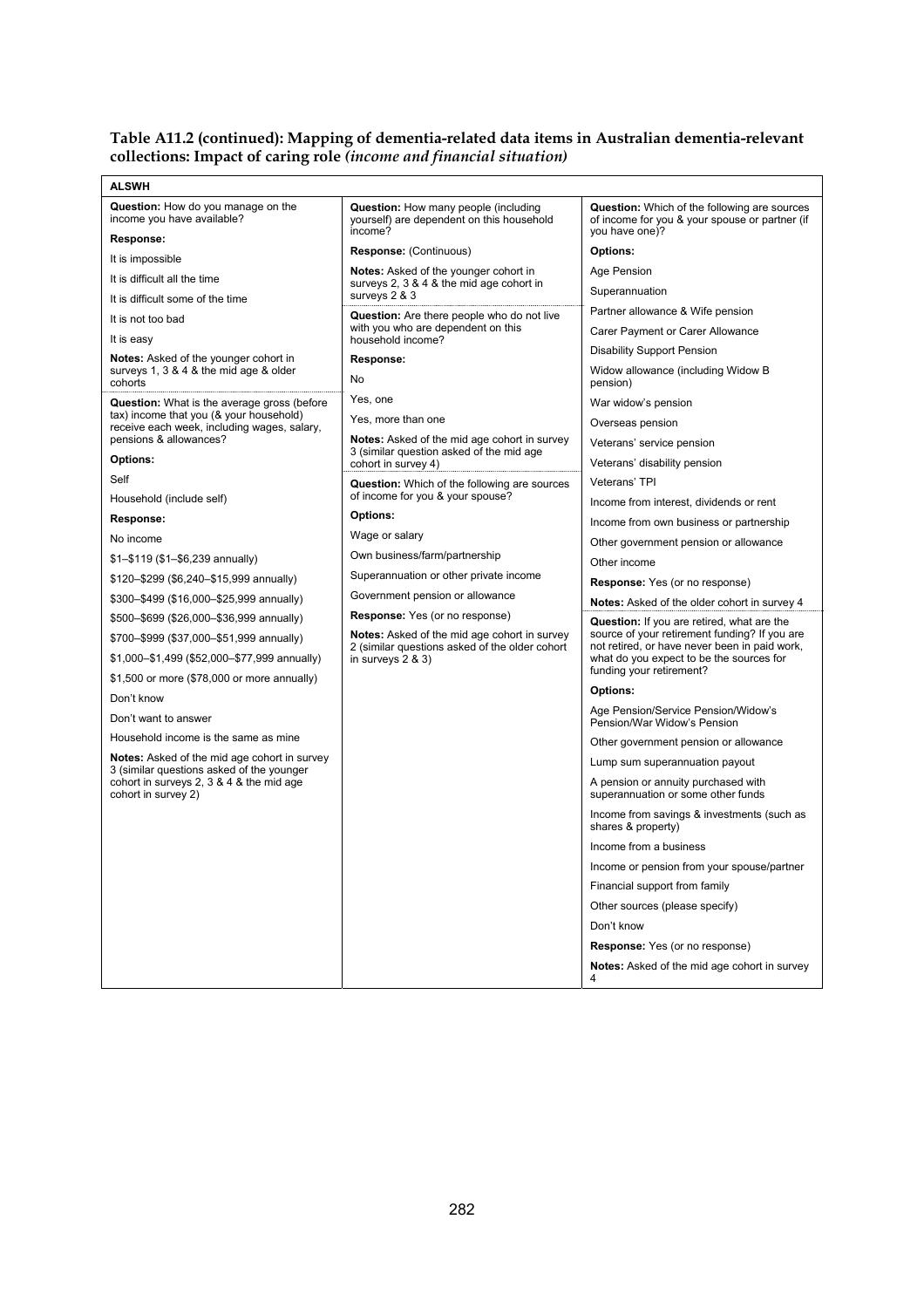#### **Table A11.3: Mapping of dementia-related data items in Australian dementia-relevant collections: Impact of caring role** *(paid work)*

| Data item: Whether worked just before<br><b>Data item:</b> Paid employment participation<br>Data item: Main reason left work just before<br>commencing caring for main recipient of care<br>commencing caring role<br><b>Definition:</b> A record of the person's statement<br>concerning their current participation in the<br>Data domain:<br>Data domain:<br>paid workforce<br>Not applicable<br>Not applicable<br>Data domain:<br>To commence care<br>Worked prior to caring role<br>Full-time<br>Did not work prior to caring role<br>To increase care<br>Part-time<br>Retired<br>Primary carer permanently unable to work<br>Casual<br>Data item: Number of weekly hours primary<br>Became eligible for pension/benefit<br>carer was employed before commencing care<br>Seasonal<br>Other<br>for main recipient of care<br>Not in paid employment<br>Data item: Main reason had to leave work to<br>Data domain:<br>care for main recipient of care<br>Not stated/inadequately described<br>Not applicable<br>Data domain:<br>(Continuous)<br>Not applicable<br>Did not have job prior to caring role<br>No alternative care arrangements available<br>Data item: Effect on weekly hours worked in<br>Financial considerations/cost of alternative<br>all jobs by primary carer since commencing<br>care arrangements<br>caring role<br>Unable to change working arrangements<br>Data domain:<br>Emotional obligations<br>Not applicable<br>Preferred to care full-time<br>Weekly hours worked are unchanged<br>Other<br>Weekly hours worked are reduced<br>Data item: Whether would like to be<br>Weekly hours worked are increased<br>employed while caring for main recipient of<br>care<br>Data item: Increase in weekly hours worked<br>since commencing caring role<br>Data domain:<br>Data domain: (Continuous)<br>Not applicable<br><b>Data item:</b> Reduction in weekly hours worked<br>Would like to work full-time<br>since commencing caring role<br>Would like to work part-time<br>Data domain: (Continuous)<br>Would not like to work<br><b>Data item:</b> Whether primary carer needs time<br>off work at least once a week because of<br><b>Data item:</b> Main perceived barrier to re-<br>caring for main recipient<br>entering workforce while caring<br>Data domain:<br>Data domain:<br>Not applicable<br>Not applicable<br>Needs time off work at least once a week<br>No alternative care arrangements available<br>Needs time off work but not once a week<br>Disruption to main recipient of care<br>Does not need time off work<br>Difficulty in arranging working hours<br>Unemployed or not in the labour force,<br>Loss of skills from being out of workforce<br>excluding those permanently unable to work<br>Age<br>Permanently unable to work<br>Other difficulty<br>Data item: Whether has ever had to leave<br>No difficulties expected<br>work for at least 3 months to care for main<br>recipient of care<br>Data domain:<br>Not applicable<br>Has had to leave work for at least 3 months<br>Has not had to leave work for at least 3<br>months | <b>NRCP</b> | <b>SDAC</b> |  |
|---------------------------------------------------------------------------------------------------------------------------------------------------------------------------------------------------------------------------------------------------------------------------------------------------------------------------------------------------------------------------------------------------------------------------------------------------------------------------------------------------------------------------------------------------------------------------------------------------------------------------------------------------------------------------------------------------------------------------------------------------------------------------------------------------------------------------------------------------------------------------------------------------------------------------------------------------------------------------------------------------------------------------------------------------------------------------------------------------------------------------------------------------------------------------------------------------------------------------------------------------------------------------------------------------------------------------------------------------------------------------------------------------------------------------------------------------------------------------------------------------------------------------------------------------------------------------------------------------------------------------------------------------------------------------------------------------------------------------------------------------------------------------------------------------------------------------------------------------------------------------------------------------------------------------------------------------------------------------------------------------------------------------------------------------------------------------------------------------------------------------------------------------------------------------------------------------------------------------------------------------------------------------------------------------------------------------------------------------------------------------------------------------------------------------------------------------------------------------------------------------------------------------------------------------------------------------------------------------------------------------------------------------------------------------------------------------------------------------------------------------------------------------------------------------------------------------------------------------------------------------------------------------------------------------------------------------------------------------------------------------------------------------------------------------------------------------------------------|-------------|-------------|--|
|                                                                                                                                                                                                                                                                                                                                                                                                                                                                                                                                                                                                                                                                                                                                                                                                                                                                                                                                                                                                                                                                                                                                                                                                                                                                                                                                                                                                                                                                                                                                                                                                                                                                                                                                                                                                                                                                                                                                                                                                                                                                                                                                                                                                                                                                                                                                                                                                                                                                                                                                                                                                                                                                                                                                                                                                                                                                                                                                                                                                                                                                                             |             |             |  |
|                                                                                                                                                                                                                                                                                                                                                                                                                                                                                                                                                                                                                                                                                                                                                                                                                                                                                                                                                                                                                                                                                                                                                                                                                                                                                                                                                                                                                                                                                                                                                                                                                                                                                                                                                                                                                                                                                                                                                                                                                                                                                                                                                                                                                                                                                                                                                                                                                                                                                                                                                                                                                                                                                                                                                                                                                                                                                                                                                                                                                                                                                             |             |             |  |
|                                                                                                                                                                                                                                                                                                                                                                                                                                                                                                                                                                                                                                                                                                                                                                                                                                                                                                                                                                                                                                                                                                                                                                                                                                                                                                                                                                                                                                                                                                                                                                                                                                                                                                                                                                                                                                                                                                                                                                                                                                                                                                                                                                                                                                                                                                                                                                                                                                                                                                                                                                                                                                                                                                                                                                                                                                                                                                                                                                                                                                                                                             |             |             |  |
|                                                                                                                                                                                                                                                                                                                                                                                                                                                                                                                                                                                                                                                                                                                                                                                                                                                                                                                                                                                                                                                                                                                                                                                                                                                                                                                                                                                                                                                                                                                                                                                                                                                                                                                                                                                                                                                                                                                                                                                                                                                                                                                                                                                                                                                                                                                                                                                                                                                                                                                                                                                                                                                                                                                                                                                                                                                                                                                                                                                                                                                                                             |             |             |  |
|                                                                                                                                                                                                                                                                                                                                                                                                                                                                                                                                                                                                                                                                                                                                                                                                                                                                                                                                                                                                                                                                                                                                                                                                                                                                                                                                                                                                                                                                                                                                                                                                                                                                                                                                                                                                                                                                                                                                                                                                                                                                                                                                                                                                                                                                                                                                                                                                                                                                                                                                                                                                                                                                                                                                                                                                                                                                                                                                                                                                                                                                                             |             |             |  |
|                                                                                                                                                                                                                                                                                                                                                                                                                                                                                                                                                                                                                                                                                                                                                                                                                                                                                                                                                                                                                                                                                                                                                                                                                                                                                                                                                                                                                                                                                                                                                                                                                                                                                                                                                                                                                                                                                                                                                                                                                                                                                                                                                                                                                                                                                                                                                                                                                                                                                                                                                                                                                                                                                                                                                                                                                                                                                                                                                                                                                                                                                             |             |             |  |
|                                                                                                                                                                                                                                                                                                                                                                                                                                                                                                                                                                                                                                                                                                                                                                                                                                                                                                                                                                                                                                                                                                                                                                                                                                                                                                                                                                                                                                                                                                                                                                                                                                                                                                                                                                                                                                                                                                                                                                                                                                                                                                                                                                                                                                                                                                                                                                                                                                                                                                                                                                                                                                                                                                                                                                                                                                                                                                                                                                                                                                                                                             |             |             |  |
|                                                                                                                                                                                                                                                                                                                                                                                                                                                                                                                                                                                                                                                                                                                                                                                                                                                                                                                                                                                                                                                                                                                                                                                                                                                                                                                                                                                                                                                                                                                                                                                                                                                                                                                                                                                                                                                                                                                                                                                                                                                                                                                                                                                                                                                                                                                                                                                                                                                                                                                                                                                                                                                                                                                                                                                                                                                                                                                                                                                                                                                                                             |             |             |  |
|                                                                                                                                                                                                                                                                                                                                                                                                                                                                                                                                                                                                                                                                                                                                                                                                                                                                                                                                                                                                                                                                                                                                                                                                                                                                                                                                                                                                                                                                                                                                                                                                                                                                                                                                                                                                                                                                                                                                                                                                                                                                                                                                                                                                                                                                                                                                                                                                                                                                                                                                                                                                                                                                                                                                                                                                                                                                                                                                                                                                                                                                                             |             |             |  |
|                                                                                                                                                                                                                                                                                                                                                                                                                                                                                                                                                                                                                                                                                                                                                                                                                                                                                                                                                                                                                                                                                                                                                                                                                                                                                                                                                                                                                                                                                                                                                                                                                                                                                                                                                                                                                                                                                                                                                                                                                                                                                                                                                                                                                                                                                                                                                                                                                                                                                                                                                                                                                                                                                                                                                                                                                                                                                                                                                                                                                                                                                             |             |             |  |
|                                                                                                                                                                                                                                                                                                                                                                                                                                                                                                                                                                                                                                                                                                                                                                                                                                                                                                                                                                                                                                                                                                                                                                                                                                                                                                                                                                                                                                                                                                                                                                                                                                                                                                                                                                                                                                                                                                                                                                                                                                                                                                                                                                                                                                                                                                                                                                                                                                                                                                                                                                                                                                                                                                                                                                                                                                                                                                                                                                                                                                                                                             |             |             |  |
|                                                                                                                                                                                                                                                                                                                                                                                                                                                                                                                                                                                                                                                                                                                                                                                                                                                                                                                                                                                                                                                                                                                                                                                                                                                                                                                                                                                                                                                                                                                                                                                                                                                                                                                                                                                                                                                                                                                                                                                                                                                                                                                                                                                                                                                                                                                                                                                                                                                                                                                                                                                                                                                                                                                                                                                                                                                                                                                                                                                                                                                                                             |             |             |  |
|                                                                                                                                                                                                                                                                                                                                                                                                                                                                                                                                                                                                                                                                                                                                                                                                                                                                                                                                                                                                                                                                                                                                                                                                                                                                                                                                                                                                                                                                                                                                                                                                                                                                                                                                                                                                                                                                                                                                                                                                                                                                                                                                                                                                                                                                                                                                                                                                                                                                                                                                                                                                                                                                                                                                                                                                                                                                                                                                                                                                                                                                                             |             |             |  |
|                                                                                                                                                                                                                                                                                                                                                                                                                                                                                                                                                                                                                                                                                                                                                                                                                                                                                                                                                                                                                                                                                                                                                                                                                                                                                                                                                                                                                                                                                                                                                                                                                                                                                                                                                                                                                                                                                                                                                                                                                                                                                                                                                                                                                                                                                                                                                                                                                                                                                                                                                                                                                                                                                                                                                                                                                                                                                                                                                                                                                                                                                             |             |             |  |
|                                                                                                                                                                                                                                                                                                                                                                                                                                                                                                                                                                                                                                                                                                                                                                                                                                                                                                                                                                                                                                                                                                                                                                                                                                                                                                                                                                                                                                                                                                                                                                                                                                                                                                                                                                                                                                                                                                                                                                                                                                                                                                                                                                                                                                                                                                                                                                                                                                                                                                                                                                                                                                                                                                                                                                                                                                                                                                                                                                                                                                                                                             |             |             |  |
|                                                                                                                                                                                                                                                                                                                                                                                                                                                                                                                                                                                                                                                                                                                                                                                                                                                                                                                                                                                                                                                                                                                                                                                                                                                                                                                                                                                                                                                                                                                                                                                                                                                                                                                                                                                                                                                                                                                                                                                                                                                                                                                                                                                                                                                                                                                                                                                                                                                                                                                                                                                                                                                                                                                                                                                                                                                                                                                                                                                                                                                                                             |             |             |  |
|                                                                                                                                                                                                                                                                                                                                                                                                                                                                                                                                                                                                                                                                                                                                                                                                                                                                                                                                                                                                                                                                                                                                                                                                                                                                                                                                                                                                                                                                                                                                                                                                                                                                                                                                                                                                                                                                                                                                                                                                                                                                                                                                                                                                                                                                                                                                                                                                                                                                                                                                                                                                                                                                                                                                                                                                                                                                                                                                                                                                                                                                                             |             |             |  |
|                                                                                                                                                                                                                                                                                                                                                                                                                                                                                                                                                                                                                                                                                                                                                                                                                                                                                                                                                                                                                                                                                                                                                                                                                                                                                                                                                                                                                                                                                                                                                                                                                                                                                                                                                                                                                                                                                                                                                                                                                                                                                                                                                                                                                                                                                                                                                                                                                                                                                                                                                                                                                                                                                                                                                                                                                                                                                                                                                                                                                                                                                             |             |             |  |
|                                                                                                                                                                                                                                                                                                                                                                                                                                                                                                                                                                                                                                                                                                                                                                                                                                                                                                                                                                                                                                                                                                                                                                                                                                                                                                                                                                                                                                                                                                                                                                                                                                                                                                                                                                                                                                                                                                                                                                                                                                                                                                                                                                                                                                                                                                                                                                                                                                                                                                                                                                                                                                                                                                                                                                                                                                                                                                                                                                                                                                                                                             |             |             |  |
|                                                                                                                                                                                                                                                                                                                                                                                                                                                                                                                                                                                                                                                                                                                                                                                                                                                                                                                                                                                                                                                                                                                                                                                                                                                                                                                                                                                                                                                                                                                                                                                                                                                                                                                                                                                                                                                                                                                                                                                                                                                                                                                                                                                                                                                                                                                                                                                                                                                                                                                                                                                                                                                                                                                                                                                                                                                                                                                                                                                                                                                                                             |             |             |  |
|                                                                                                                                                                                                                                                                                                                                                                                                                                                                                                                                                                                                                                                                                                                                                                                                                                                                                                                                                                                                                                                                                                                                                                                                                                                                                                                                                                                                                                                                                                                                                                                                                                                                                                                                                                                                                                                                                                                                                                                                                                                                                                                                                                                                                                                                                                                                                                                                                                                                                                                                                                                                                                                                                                                                                                                                                                                                                                                                                                                                                                                                                             |             |             |  |
|                                                                                                                                                                                                                                                                                                                                                                                                                                                                                                                                                                                                                                                                                                                                                                                                                                                                                                                                                                                                                                                                                                                                                                                                                                                                                                                                                                                                                                                                                                                                                                                                                                                                                                                                                                                                                                                                                                                                                                                                                                                                                                                                                                                                                                                                                                                                                                                                                                                                                                                                                                                                                                                                                                                                                                                                                                                                                                                                                                                                                                                                                             |             |             |  |
|                                                                                                                                                                                                                                                                                                                                                                                                                                                                                                                                                                                                                                                                                                                                                                                                                                                                                                                                                                                                                                                                                                                                                                                                                                                                                                                                                                                                                                                                                                                                                                                                                                                                                                                                                                                                                                                                                                                                                                                                                                                                                                                                                                                                                                                                                                                                                                                                                                                                                                                                                                                                                                                                                                                                                                                                                                                                                                                                                                                                                                                                                             |             |             |  |
|                                                                                                                                                                                                                                                                                                                                                                                                                                                                                                                                                                                                                                                                                                                                                                                                                                                                                                                                                                                                                                                                                                                                                                                                                                                                                                                                                                                                                                                                                                                                                                                                                                                                                                                                                                                                                                                                                                                                                                                                                                                                                                                                                                                                                                                                                                                                                                                                                                                                                                                                                                                                                                                                                                                                                                                                                                                                                                                                                                                                                                                                                             |             |             |  |
|                                                                                                                                                                                                                                                                                                                                                                                                                                                                                                                                                                                                                                                                                                                                                                                                                                                                                                                                                                                                                                                                                                                                                                                                                                                                                                                                                                                                                                                                                                                                                                                                                                                                                                                                                                                                                                                                                                                                                                                                                                                                                                                                                                                                                                                                                                                                                                                                                                                                                                                                                                                                                                                                                                                                                                                                                                                                                                                                                                                                                                                                                             |             |             |  |
|                                                                                                                                                                                                                                                                                                                                                                                                                                                                                                                                                                                                                                                                                                                                                                                                                                                                                                                                                                                                                                                                                                                                                                                                                                                                                                                                                                                                                                                                                                                                                                                                                                                                                                                                                                                                                                                                                                                                                                                                                                                                                                                                                                                                                                                                                                                                                                                                                                                                                                                                                                                                                                                                                                                                                                                                                                                                                                                                                                                                                                                                                             |             |             |  |
|                                                                                                                                                                                                                                                                                                                                                                                                                                                                                                                                                                                                                                                                                                                                                                                                                                                                                                                                                                                                                                                                                                                                                                                                                                                                                                                                                                                                                                                                                                                                                                                                                                                                                                                                                                                                                                                                                                                                                                                                                                                                                                                                                                                                                                                                                                                                                                                                                                                                                                                                                                                                                                                                                                                                                                                                                                                                                                                                                                                                                                                                                             |             |             |  |
|                                                                                                                                                                                                                                                                                                                                                                                                                                                                                                                                                                                                                                                                                                                                                                                                                                                                                                                                                                                                                                                                                                                                                                                                                                                                                                                                                                                                                                                                                                                                                                                                                                                                                                                                                                                                                                                                                                                                                                                                                                                                                                                                                                                                                                                                                                                                                                                                                                                                                                                                                                                                                                                                                                                                                                                                                                                                                                                                                                                                                                                                                             |             |             |  |
|                                                                                                                                                                                                                                                                                                                                                                                                                                                                                                                                                                                                                                                                                                                                                                                                                                                                                                                                                                                                                                                                                                                                                                                                                                                                                                                                                                                                                                                                                                                                                                                                                                                                                                                                                                                                                                                                                                                                                                                                                                                                                                                                                                                                                                                                                                                                                                                                                                                                                                                                                                                                                                                                                                                                                                                                                                                                                                                                                                                                                                                                                             |             |             |  |
|                                                                                                                                                                                                                                                                                                                                                                                                                                                                                                                                                                                                                                                                                                                                                                                                                                                                                                                                                                                                                                                                                                                                                                                                                                                                                                                                                                                                                                                                                                                                                                                                                                                                                                                                                                                                                                                                                                                                                                                                                                                                                                                                                                                                                                                                                                                                                                                                                                                                                                                                                                                                                                                                                                                                                                                                                                                                                                                                                                                                                                                                                             |             |             |  |
|                                                                                                                                                                                                                                                                                                                                                                                                                                                                                                                                                                                                                                                                                                                                                                                                                                                                                                                                                                                                                                                                                                                                                                                                                                                                                                                                                                                                                                                                                                                                                                                                                                                                                                                                                                                                                                                                                                                                                                                                                                                                                                                                                                                                                                                                                                                                                                                                                                                                                                                                                                                                                                                                                                                                                                                                                                                                                                                                                                                                                                                                                             |             |             |  |
|                                                                                                                                                                                                                                                                                                                                                                                                                                                                                                                                                                                                                                                                                                                                                                                                                                                                                                                                                                                                                                                                                                                                                                                                                                                                                                                                                                                                                                                                                                                                                                                                                                                                                                                                                                                                                                                                                                                                                                                                                                                                                                                                                                                                                                                                                                                                                                                                                                                                                                                                                                                                                                                                                                                                                                                                                                                                                                                                                                                                                                                                                             |             |             |  |
|                                                                                                                                                                                                                                                                                                                                                                                                                                                                                                                                                                                                                                                                                                                                                                                                                                                                                                                                                                                                                                                                                                                                                                                                                                                                                                                                                                                                                                                                                                                                                                                                                                                                                                                                                                                                                                                                                                                                                                                                                                                                                                                                                                                                                                                                                                                                                                                                                                                                                                                                                                                                                                                                                                                                                                                                                                                                                                                                                                                                                                                                                             |             |             |  |
|                                                                                                                                                                                                                                                                                                                                                                                                                                                                                                                                                                                                                                                                                                                                                                                                                                                                                                                                                                                                                                                                                                                                                                                                                                                                                                                                                                                                                                                                                                                                                                                                                                                                                                                                                                                                                                                                                                                                                                                                                                                                                                                                                                                                                                                                                                                                                                                                                                                                                                                                                                                                                                                                                                                                                                                                                                                                                                                                                                                                                                                                                             |             |             |  |
|                                                                                                                                                                                                                                                                                                                                                                                                                                                                                                                                                                                                                                                                                                                                                                                                                                                                                                                                                                                                                                                                                                                                                                                                                                                                                                                                                                                                                                                                                                                                                                                                                                                                                                                                                                                                                                                                                                                                                                                                                                                                                                                                                                                                                                                                                                                                                                                                                                                                                                                                                                                                                                                                                                                                                                                                                                                                                                                                                                                                                                                                                             |             |             |  |
|                                                                                                                                                                                                                                                                                                                                                                                                                                                                                                                                                                                                                                                                                                                                                                                                                                                                                                                                                                                                                                                                                                                                                                                                                                                                                                                                                                                                                                                                                                                                                                                                                                                                                                                                                                                                                                                                                                                                                                                                                                                                                                                                                                                                                                                                                                                                                                                                                                                                                                                                                                                                                                                                                                                                                                                                                                                                                                                                                                                                                                                                                             |             |             |  |
|                                                                                                                                                                                                                                                                                                                                                                                                                                                                                                                                                                                                                                                                                                                                                                                                                                                                                                                                                                                                                                                                                                                                                                                                                                                                                                                                                                                                                                                                                                                                                                                                                                                                                                                                                                                                                                                                                                                                                                                                                                                                                                                                                                                                                                                                                                                                                                                                                                                                                                                                                                                                                                                                                                                                                                                                                                                                                                                                                                                                                                                                                             |             |             |  |
|                                                                                                                                                                                                                                                                                                                                                                                                                                                                                                                                                                                                                                                                                                                                                                                                                                                                                                                                                                                                                                                                                                                                                                                                                                                                                                                                                                                                                                                                                                                                                                                                                                                                                                                                                                                                                                                                                                                                                                                                                                                                                                                                                                                                                                                                                                                                                                                                                                                                                                                                                                                                                                                                                                                                                                                                                                                                                                                                                                                                                                                                                             |             |             |  |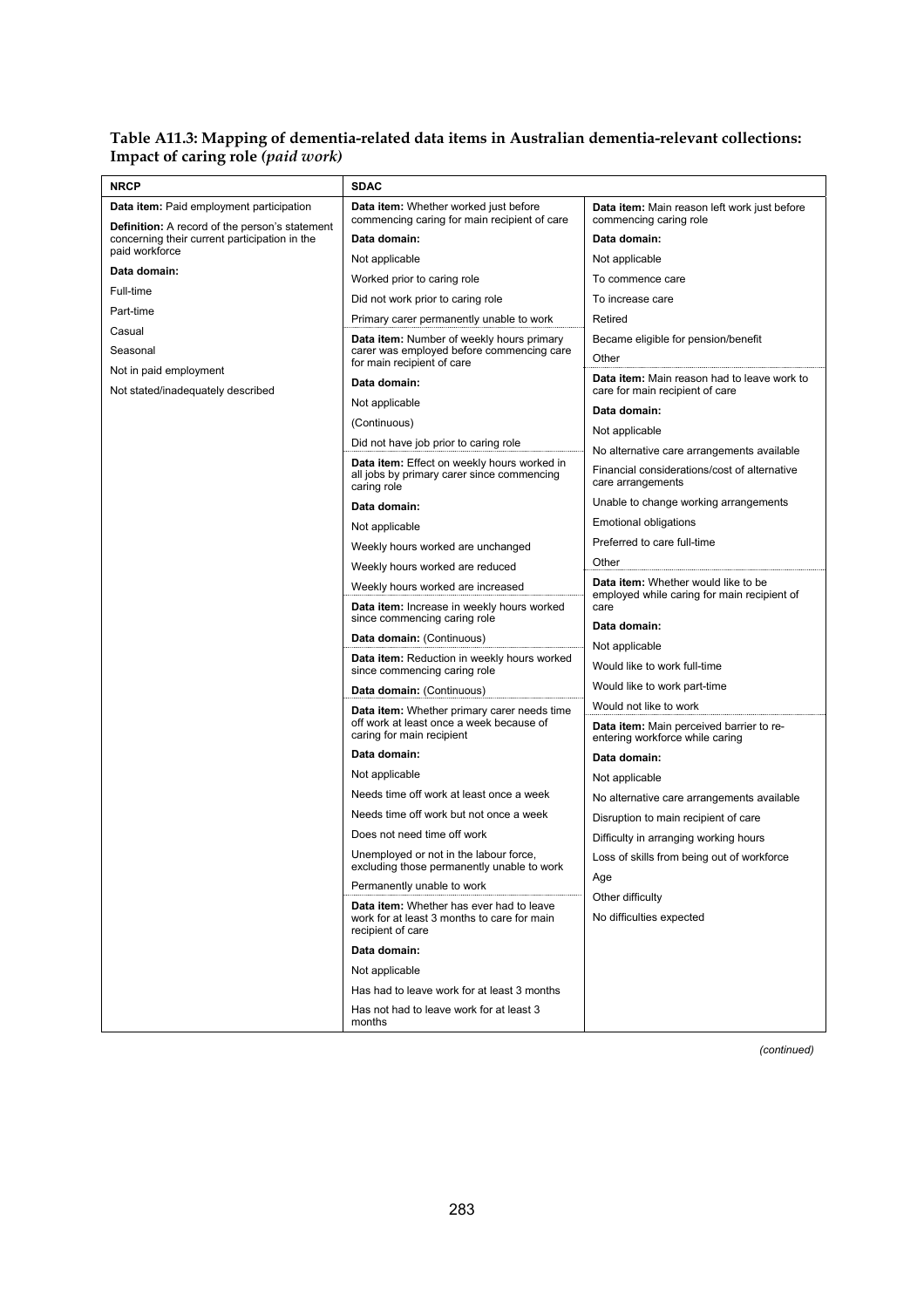#### **Table A11.3 (continued): Mapping of dementia-related data items in Australian dementia-relevant collections: Impact of caring role** *(paid work)*

| <b>ALSWH</b>                                                                                      |                                                                                             |                                                                                                                                    |                                                                                                  |  |
|---------------------------------------------------------------------------------------------------|---------------------------------------------------------------------------------------------|------------------------------------------------------------------------------------------------------------------------------------|--------------------------------------------------------------------------------------------------|--|
| <b>Question:</b> Which of the following<br>best describes your main current<br>employment status? | <b>Question:</b> Do you normally do any<br>of the following kinds of paid work?<br>Options: | <b>Question:</b> What is the main<br>reason you would like to do<br>fewer hours of paid work?                                      | <b>Question:</b> At what age do you<br>expect to retire (completely) from<br>the paid workforce? |  |
| <b>Options:</b>                                                                                   | Paid shift work                                                                             | Response:                                                                                                                          | Response:                                                                                        |  |
| In full-time paid work                                                                            | Paid work at night                                                                          | Child care                                                                                                                         | (Continuous)                                                                                     |  |
| In part-time or casual paid work                                                                  | Paid work from home                                                                         | Other family reasons                                                                                                               | Do not expect to ever retire                                                                     |  |
| Work without pay (e.g. in a family<br>business)                                                   | Self employment                                                                             | Health reasons                                                                                                                     | Don't know                                                                                       |  |
| Home duties only-no paid work                                                                     | Paid work in more than one job                                                              | Would like more time for<br>leisure/for myself/to do other                                                                         | <b>Notes:</b> Asked of those in the mid<br>age cohort in survey 4 that were                      |  |
| Studying—no paid work                                                                             | Casual paid work (work in a job<br>which doesn't provide holiday pay                        | things                                                                                                                             | not retired or were partially retired                                                            |  |
| Unemployed-looking for work                                                                       | or sick leave)                                                                              | Notes: Asked of those in the<br>younger cohort in survey 2 that                                                                    | Question: If you had the choice,<br>at what age would you like to                                |  |
| Unpaid voluntary work                                                                             | Paid work involving none of the<br>above                                                    | would like to do less hours of<br>paid work                                                                                        | retire (completely) from the paid<br>workforce?                                                  |  |
| Retired                                                                                           | I don't do any paid work                                                                    | <b>Question:</b> What is the main                                                                                                  | Response:                                                                                        |  |
| Unable to work due to sickness or<br>injury                                                       | <b>Response:</b> Yes (or no response)                                                       | reason you do not do more<br>hours of paid work?                                                                                   | (Continuous)                                                                                     |  |
| Other (please specify)                                                                            | Notes: Asked of the younger cohort                                                          | Response:                                                                                                                          | Do not want to ever retire                                                                       |  |
| <b>Response:</b> Yes (or no response)                                                             | in survey 3 & mid age cohort in<br>survey 4 (similar questions asked of                     | Can't find a suitable job (e.g.                                                                                                    | Don't know                                                                                       |  |
| <b>Notes:</b> Asked of the mid age<br>cohort in survey 1 (similar                                 | the younger cohort in surveys 2 & 4<br>& mid age cohort in survey 3                         | with right hours/suits my<br>skills/nearby)                                                                                        | <b>Notes:</b> Asked of those in the mid<br>age cohort in survey 4 that were                      |  |
| questions asked of the younger<br>cohort in survey 1 & the mid age                                | Question: How secure or insecure                                                            | Child care                                                                                                                         | not retired or were partially retired                                                            |  |
| cohort in survey 4)                                                                               | do you feel about your paid job or<br>jobs?                                                 | Other family reasons                                                                                                               | <b>Question:</b> Indicate how important<br>each of the following might be in                     |  |
| Question: How many hours do                                                                       | Response:                                                                                   | Health reasons                                                                                                                     | your decision about when to retire<br>(completely) from the workforce                            |  |
| you normally spend in all your<br>paid jobs each week?                                            | I worry all the time about losing my<br>job                                                 | My spouse/partner prefers I<br>don't work (more)                                                                                   | <b>Options:</b>                                                                                  |  |
| Response:                                                                                         | Sometimes I worry about losing my                                                           | Language difficulties                                                                                                              | Reaching the eligibility age for an                                                              |  |
| $1-15$ hours                                                                                      | job                                                                                         | <b>Notes:</b> Asked of those in the                                                                                                | old age (or service) pension                                                                     |  |
| 16-24 hours                                                                                       | I rarely or never worry about losing<br>my job                                              | younger cohort in survey 2 that<br>would like to do more hours of<br>paid work                                                     | The ability to access other<br>government pensions or benefits                                   |  |
| 25-34 hours                                                                                       | Don't know                                                                                  |                                                                                                                                    | The ability to access                                                                            |  |
| 35-40 hours                                                                                       | Notes: Asked of those in the                                                                | Question: Do you consider<br>yourself to be completely retired                                                                     | superannuation funds                                                                             |  |
| 41-48 hours<br>49 hours or more                                                                   | younger cohort in surveys 3 & 4<br>that were in paid work                                   | from the paid workforce, partly<br>retired or not retired at all?                                                                  | Being retrenched or made<br>redundant                                                            |  |
| <b>Notes:</b> Asked of those in the<br>younger & mid age cohorts in                               | <b>Question:</b> Are you happy with the<br>number of hours of paid work you                 | <b>Options:</b>                                                                                                                    | The stresses & pressures of your<br>job                                                          |  |
| survey 1 that were in full-time,                                                                  | do?                                                                                         | I am not retired at all (currently<br>working or planning to return to                                                             | A declining interest in work                                                                     |  |
| part-time or casual paid work<br>(similar question asked of the mid                               | Response:                                                                                   | work)                                                                                                                              | <b>Financial security</b>                                                                        |  |
| age cohort in survey 2)                                                                           | Yes, happy as is                                                                            | I am partially retired (have cut<br>down on hours of work or                                                                       | The number of people for whom                                                                    |  |
| Questions:                                                                                        | No. would like to do more                                                                   | changed type of job as a way of                                                                                                    | you need to provide financial<br>support                                                         |  |
| Do you normally do paid shift                                                                     | No, would like to do less                                                                   | retiring gradually)                                                                                                                | When your partner retires                                                                        |  |
| work?<br>Do you normally do paid work at<br>night?                                                | <b>Notes:</b> Asked of the younger cohort<br>in surveys $2, 3 \& 4$                         | I am completely retired from<br>paid work (within the last 20<br>years)                                                            | Your personal health or physical<br>abilities                                                    |  |
| Is your home your normal (paid<br>work) work-place?                                               |                                                                                             | I gave unpaid work over 20<br>years ago (& do not intend to                                                                        | The need to care for your spouse<br>or another family member                                     |  |
| Response: Yes, No                                                                                 |                                                                                             | return to work)                                                                                                                    | The desire for a different lifestyle                                                             |  |
| <b>Notes:</b> Asked of those in the                                                               |                                                                                             | I have never been in paid work                                                                                                     | Response:                                                                                        |  |
| younger & mid age cohorts in<br>survey 1 that were in full-time,                                  |                                                                                             | Response: Yes (or no<br>response)                                                                                                  | Not important                                                                                    |  |
| part-time or casual paid work<br>(similar questions asked of the                                  |                                                                                             | <b>Notes:</b> Asked of the mid age                                                                                                 | Of limited importance                                                                            |  |
| mid age cohort in survey 2)                                                                       |                                                                                             | cohort in survey 4<br>Question: When did you retire                                                                                | Important                                                                                        |  |
|                                                                                                   |                                                                                             | or give up work?                                                                                                                   | Very important<br>Don't know                                                                     |  |
|                                                                                                   |                                                                                             | Response: (Continuous)                                                                                                             | <b>Notes:</b> Asked of those in the mid                                                          |  |
|                                                                                                   |                                                                                             | <b>Notes:</b> Asked of those in the<br>mid age cohort in survey 4 that<br>were retired or gave up work<br>within the last 20 years | age cohort in survey 4 that were<br>not retired or were partially retired                        |  |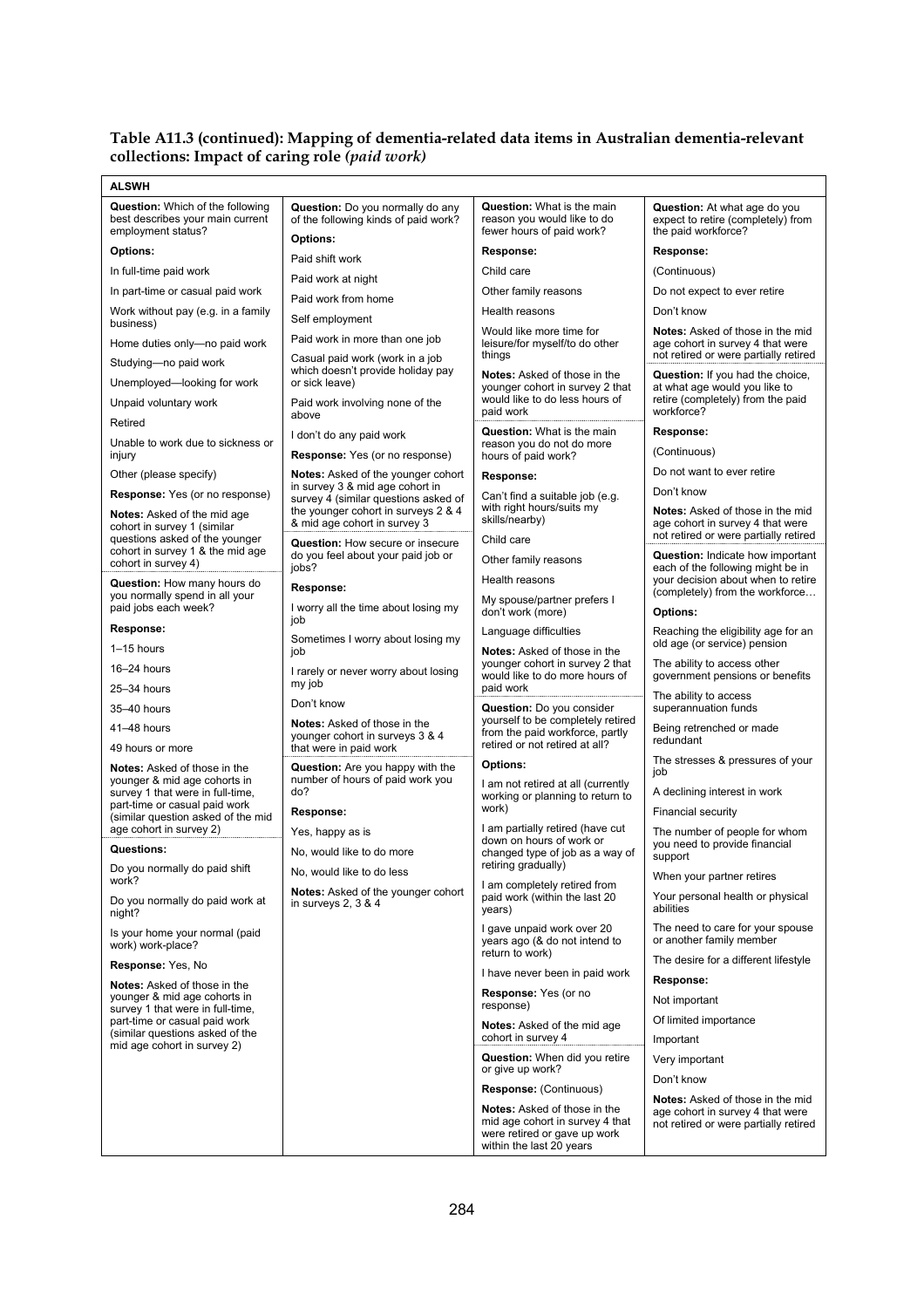#### **Table A11.4: Mapping of dementia-related data items in Australian dementia-relevant collections: Impact of caring role** *(other)*

| <b>SDAC</b>                                                                    | <b>ALSWH</b>                                                                              |                                                                            |                                                                                                           |  |
|--------------------------------------------------------------------------------|-------------------------------------------------------------------------------------------|----------------------------------------------------------------------------|-----------------------------------------------------------------------------------------------------------|--|
| Data item: Why primary carer<br>took on the caring role (multiple<br>response) | <b>Question:</b> Are you happy with<br>your share of the following tasks<br>& activities? | <b>Question:</b> Which of the following<br>events have you experienced?    | <b>Question:</b> In the last week, how<br>much time in total did you spend<br>doing the following things? |  |
| Data domain:                                                                   | <b>Options:</b>                                                                           | <b>Options include:</b>                                                    | <b>Options:</b>                                                                                           |  |
| Not applicable                                                                 | Domestic work (shopping,                                                                  | Major decline in health of spouse<br>or partner                            | Full-time paid work                                                                                       |  |
| Could provide better care than                                                 | cooking, cleaning etc.)<br>Major decline in health of other                               |                                                                            | Permanent part-time paid work                                                                             |  |
| someone else                                                                   | Child care                                                                                | close family member or friend                                              | Casual paid work                                                                                          |  |
| Family responsibility                                                          | Caring for another adult (who is<br>elderly/disabled/sick)                                | Decreased income                                                           | Home duties (own/family home)                                                                             |  |
| No other family or friends<br>available                                        | Other household work                                                                      | Response:                                                                  | Work without pay (e.g. family                                                                             |  |
| No other family or friends willing                                             | (gardening, home/car                                                                      | In the last 12 months                                                      | business)                                                                                                 |  |
| Emotional obligation                                                           | maintenance)                                                                              | 1-2 years ago                                                              | Looking for work                                                                                          |  |
| Alternative care too costly                                                    | Response:                                                                                 | More than 2 years ago                                                      | Unpaid voluntary work                                                                                     |  |
| No other care arrangements                                                     | Happy the way it is                                                                       | (Or no response)                                                           | Active leisure (e.g. walking,<br>exercise, sport)                                                         |  |
| available                                                                      | Would like other family members<br>to do more                                             | <b>Notes:</b> Asked of the mid age<br>cohort in survey 2 (similar          | Passive leisure (e.g. TV, listening                                                                       |  |
| Had no other choice                                                            | Would prefer another<br>arrangement                                                       | questions asked of the mid age<br>cohort in surveys 1, 3 & 4 & the         | to music, reading, relaxing)                                                                              |  |
| Other reason                                                                   |                                                                                           | older cohort in survey 1)                                                  | Studying                                                                                                  |  |
| Not stated                                                                     | Not applicable (don't do this)<br>Notes: Asked of the younger &                           | <b>Question:</b> This question is about<br>events you may have             | Socialising                                                                                               |  |
|                                                                                | mid age cohorts in survey 1                                                               | experienced in the last 3 years                                            | Using a computer (for work, study<br>or hobbies)                                                          |  |
|                                                                                | (similar questions asked of the<br>younger cohort in surveys 3 & 4,                       | <b>Options include:</b>                                                    | Response:                                                                                                 |  |
|                                                                                | mid age cohort in survey 4 &<br>older cohort in survey 1)                                 | Major decline in health of spouse<br>or partner                            | I don't do this activity                                                                                  |  |
|                                                                                | Questions:                                                                                | Major decline in health of other                                           | $1 - 15$ hours                                                                                            |  |
|                                                                                | How often do you feel                                                                     | close family member or friend                                              | 16-24 hours                                                                                               |  |
|                                                                                | rushed/pressured/too busy?                                                                | Decreased income                                                           | 25-34 hours                                                                                               |  |
|                                                                                | How often do you feel you have<br>time on your hands that you don't                       | Spouse/partner moving into                                                 | 35-40 hours                                                                                               |  |
|                                                                                | know what to do with?                                                                     | hostel/institution (institutionalised<br>care)                             | 41-48 hours                                                                                               |  |
|                                                                                | Response:                                                                                 | <b>Response:</b> Yes (or no response)                                      | 49 hours or more                                                                                          |  |
|                                                                                | Every day                                                                                 | Notes: Asked of the older cohort                                           | <b>Notes:</b> Asked of the mid age<br>cohort in survey 3 (similar                                         |  |
|                                                                                | A few times a week                                                                        | in surveys $2, 3, 8, 4$                                                    | questions asked of younger<br>cohort in surveys 2, 3 & 4 & the                                            |  |
|                                                                                | About once a week                                                                         | Question: How happy are you<br>with the amount of time you                 | mid age cohort in survey 4)                                                                               |  |
|                                                                                | About once a month                                                                        | spend in the following aspects of<br>your life?                            | Question: In general, are you                                                                             |  |
|                                                                                | Never                                                                                     | <b>Options:</b>                                                            | satisfied with what you have<br>achieved in your life so far in the                                       |  |
|                                                                                | <b>Notes:</b> Asked of the younger<br>cohort in survey 1 & the mid age                    | In paid work                                                               | areas of                                                                                                  |  |
|                                                                                | & older cohorts in surveys 1 & 2<br>(similar questions asked of                           | In active leisure (e.g. sport, art,                                        | <b>Options:</b>                                                                                           |  |
|                                                                                | younger cohort in surveys 2, 3 &                                                          | drama, music)                                                              | Work/career/study                                                                                         |  |
|                                                                                | 4 & the mid age cohort in surveys<br>3 & 4)                                               | In passive leisure (e.g. reading,<br>TV, writing letters)                  | Family relationships                                                                                      |  |
|                                                                                | Question: Compared to 5 years                                                             | Studying                                                                   | Partner/closest personal<br>relationship                                                                  |  |
|                                                                                | ago, do you now feel                                                                      | Doing voluntary work                                                       | Friendships                                                                                               |  |
|                                                                                | Response:                                                                                 | In religious activities                                                    | Social activities                                                                                         |  |
|                                                                                | More rushed/pressured/busy                                                                | Sleeping                                                                   | Response:                                                                                                 |  |
|                                                                                | About the same                                                                            | Alone                                                                      | Very satisfied                                                                                            |  |
|                                                                                | Less rushed/pressured/busy<br>Response:<br>Notes: Asked of the mid age &                  |                                                                            | Satisfied                                                                                                 |  |
|                                                                                | older cohorts in survey 1                                                                 | Happy the way it is                                                        | <b>Dissatisfied</b>                                                                                       |  |
|                                                                                |                                                                                           | Would like to do more                                                      | Very dissatisfied                                                                                         |  |
|                                                                                |                                                                                           | Would like to do less                                                      | <b>Notes:</b> Asked of younger, mid                                                                       |  |
|                                                                                |                                                                                           | Not applicable (don't do this)                                             | age & older cohorts in the first<br>survey (similar questions asked of                                    |  |
|                                                                                |                                                                                           | <b>Notes:</b> Asked of the younger, mid<br>age & older cohorts in survey 1 | the younger & mid age cohorts in<br>surveys 2, 3 & 4)                                                     |  |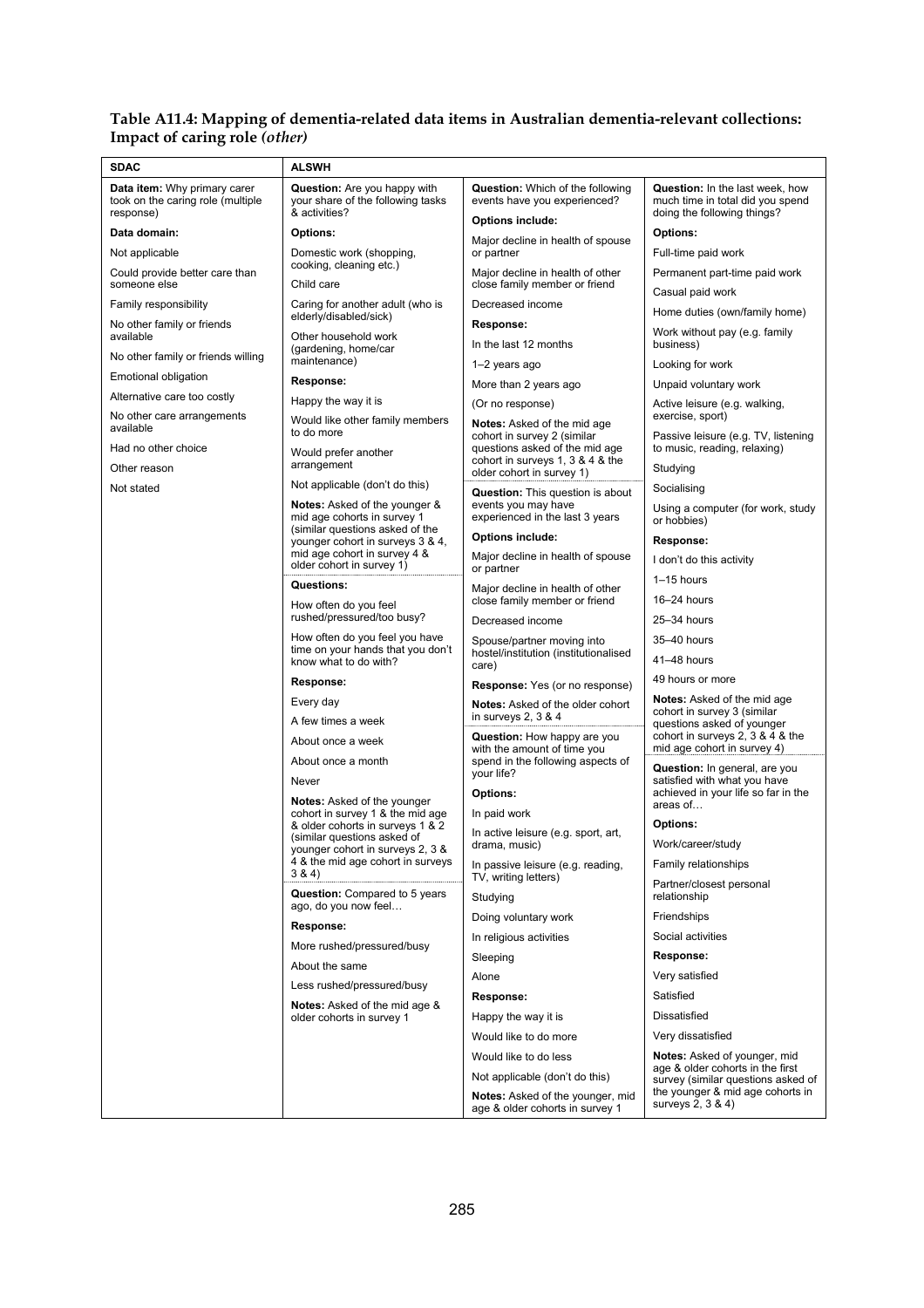#### **Table A11.5: Mapping of dementia-related data items in Australian dementia-relevant collections: Impact of caring role** *(social support and relationships)*

| <b>SDAC</b>                                                                                                        | <b>ALSWH</b>                                                                                                          |                                                                                                           |
|--------------------------------------------------------------------------------------------------------------------|-----------------------------------------------------------------------------------------------------------------------|-----------------------------------------------------------------------------------------------------------|
| <b>Data item:</b> Main effect of caring role on<br>primary carer's relationship with main recipient<br>of care     | <b>Question:</b> Does it seem that your family &<br>friends (i.e. people who are important to<br>you) understand you? | <b>Question:</b> How often is each of the following<br>kind of support available to you if you need it?   |
| Data domain:                                                                                                       | Response:                                                                                                             | <b>Options:</b>                                                                                           |
| Not applicable                                                                                                     | Hardly ever                                                                                                           | Someone to help you if you are confined to bed                                                            |
| Relationship unaffected                                                                                            | Some of the time                                                                                                      | Someone you can count on to listen to you when<br>you need to talk                                        |
| Brought closer together                                                                                            | Most of the time                                                                                                      | Someone to give you good advice about a crisis                                                            |
| Relationship strained                                                                                              | Notes: Asked of the younger & mid age                                                                                 | Someone to take you to the doctor if you need it                                                          |
| Not stated                                                                                                         | cohorts in survey 1 & the older cohort in<br>surveys 1 & 2                                                            | Someone who shows you love & affection                                                                    |
| Data item: Main effect of caring role on<br>primary carer's relationship with other co-<br>resident family members | Question: Can you talk about your deepest<br>problems with at least some of your family &<br>friends?                 | Someone to have a good time with<br>Someone to give you information to help you<br>understand a situation |
| Data domain:                                                                                                       | Response:                                                                                                             |                                                                                                           |
| Not applicable                                                                                                     | Hardly ever                                                                                                           | Someone to confide in or talk to about yourself<br>or your problems                                       |
| Relationships unaffected                                                                                           | Some of the time                                                                                                      | Someone who hugs you                                                                                      |
| Brought closer together                                                                                            | Most of the time                                                                                                      | Someone to get together with for relaxation                                                               |
| Less time to spend with them                                                                                       | <b>Notes:</b> Asked of the younger & mid age                                                                          | Someone to prepare your meals if you are                                                                  |
| Relationships strained                                                                                             | cohorts in survey 1 & the older cohort in                                                                             | unable to do it yourself                                                                                  |
| Relationships affected in another way                                                                              | surveys 1, 2 & 3                                                                                                      | Someone whose advice you really want                                                                      |
| Has no other co-resident family members                                                                            | Question: Other than members of your<br>family, how many persons in your local area                                   | Someone to do things with to help you get your<br>mind off things                                         |
| Not stated                                                                                                         | do you feel you can depend on or feel very<br>close to?                                                               | Someone to help with daily chores if you are sick                                                         |
| Data item: Main effect of caring role on<br>primary carer's relationship with spouse or<br>partner                 | Response:<br>None                                                                                                     | Someone to share your most private worries &<br>fears with                                                |
| Data domain:                                                                                                       | 1-2 people                                                                                                            | Someone to turn to for suggestions about how to                                                           |
| Not applicable                                                                                                     | More than 2 people                                                                                                    | deal with a personal problem                                                                              |
| Relationship unaffected                                                                                            | <b>Notes:</b> Asked of the younger, mid age &                                                                         | Someone to do something enjoyable with                                                                    |
| Brought closer together                                                                                            | older cohorts in survey 1 (similar question                                                                           | Someone who understands your problems                                                                     |
|                                                                                                                    | asked of the older cohort in surveys 2, 3 &<br>4)                                                                     | Someone to love & make you feel wanted                                                                    |
| Lack time alone together                                                                                           | Questions:                                                                                                            | Response:                                                                                                 |
| Relationship strained                                                                                              | Do people help you to do odd jobs?                                                                                    | None of the time                                                                                          |
| Has no spouse or partner                                                                                           | Do people lend you small things (e.g. sugar,                                                                          | A little of the time                                                                                      |
| Not stated                                                                                                         | screwdriver etc.)?                                                                                                    | Some of the time                                                                                          |
| Data item: Main effect of caring role on the<br>primary carer's friendships                                        | Do people lend you small amounts of                                                                                   | Most of the time                                                                                          |
| Data domain:                                                                                                       | money?                                                                                                                | All of the time                                                                                           |
| Not applicable                                                                                                     | Do people give you information or advice?                                                                             | Notes: Asked of the younger cohort in survey 4<br>& the mid age cohort in surveys 2 & 4 (shorter          |
| Friendships unaffected                                                                                             | Do people help you if you call upon them to<br>do so unexpectedly?                                                    | question asked of the younger cohort in surveys<br>2 & 3 & the mid age cohort in survey 3)                |
| Circle of friends has increased                                                                                    | Do people lend you valuable things?                                                                                   |                                                                                                           |
| Circle of friends has changed                                                                                      | Do people help you, for example, when you                                                                             |                                                                                                           |
| Lost or losing touch with existing friends                                                                         | are sick, when you have transport problems<br>or when you need them to accompany you                                  |                                                                                                           |
| Not stated                                                                                                         | somewhere?                                                                                                            |                                                                                                           |
| Data item: Whether primary carer able to use<br>public transport when accompanied by main<br>recipient of care     | Response: Yes, No, I don't need help with<br>this                                                                     |                                                                                                           |
| Data domain:                                                                                                       | Notes: Asked of the older cohort in survey<br>2 (similar question asked of the older cohort                           |                                                                                                           |
| Not applicable                                                                                                     | in survey 3)                                                                                                          |                                                                                                           |
| Not able to use public transport                                                                                   |                                                                                                                       |                                                                                                           |
| Able to use with difficulty                                                                                        |                                                                                                                       |                                                                                                           |
| Able to use without difficulty                                                                                     |                                                                                                                       |                                                                                                           |
| Able to use but difficulty not stated                                                                              |                                                                                                                       |                                                                                                           |
| Does not need or want to use public transport                                                                      |                                                                                                                       |                                                                                                           |
|                                                                                                                    |                                                                                                                       |                                                                                                           |
| Not stated                                                                                                         |                                                                                                                       |                                                                                                           |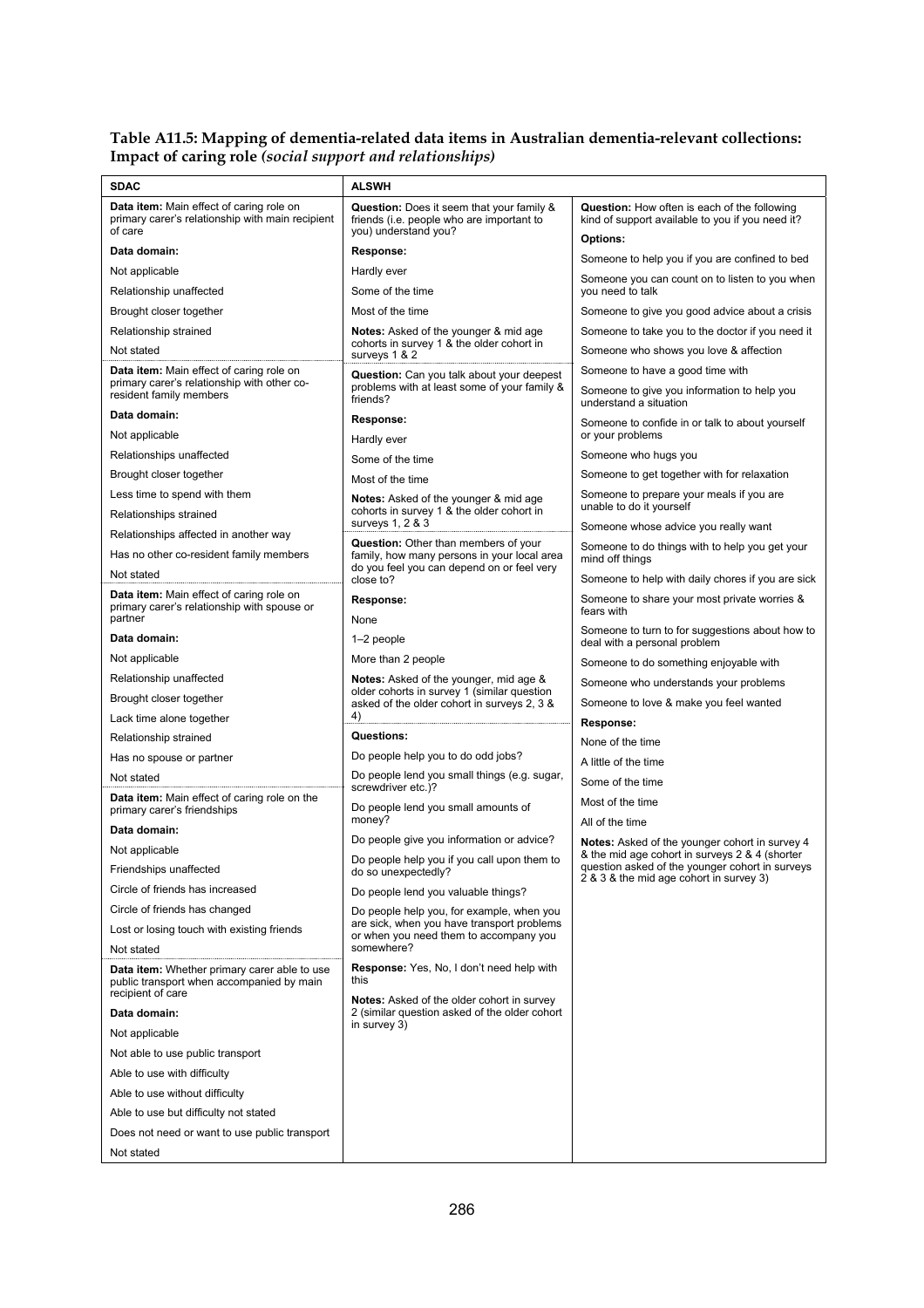#### **Table A11.6: Mapping of dementia-related data items in Australian dementia-relevant collections: Impact of caring role** *(respite care)*

| <b>NRCP</b>                                                            | <b>SDAC</b>                                                                                  |                                                                                          |                                                               |  |
|------------------------------------------------------------------------|----------------------------------------------------------------------------------------------|------------------------------------------------------------------------------------------|---------------------------------------------------------------|--|
| Data items about respite<br>services booked, respite                   | Data item: Primary carer use of respite<br>care                                              | Data item: Whether primary carer used<br>other respite service in the last 3 months      | <b>Data item:</b> Whether primary<br>carer has unmet need for |  |
| services purchased,<br>respite hours purchased                         | Data domain:                                                                                 | Data domain:                                                                             | respite care on weekdays<br>(at least once a month)           |  |
| & cost of respite services<br>purchased for:                           | Not applicable                                                                               | Not applicable                                                                           | Data domain:                                                  |  |
|                                                                        | Used respite care in the last 3 months                                                       | Used respite service other than day-care<br>centre, in-home or residential in the last 3 | Not applicable                                                |  |
| Commonwealth<br>approved aged care<br>homes residential respite        | Used respite care but not in the last 3<br>months                                            | months<br>Has not used respite service other than                                        | Needs respite care on<br>weekdays at least once a             |  |
| services                                                               | Never used respite care                                                                      | day-care centre, in-home or residential in<br>the last 3 months                          | month                                                         |  |
| State/territory funded<br>disability care homes<br>residential respite | Data item: Type of respite care used in<br>last 3 months (multiple response)<br>Data domain: | Used respite care, but not in the last 3<br>months                                       | Needs respite care on<br>weekdays less than once a<br>month   |  |
| services                                                               | Used a day-care centre in the last 3                                                         | Has never used respite care                                                              | Needs respite care but not                                    |  |
| Community residential<br>respite services                              | months                                                                                       | Data item: Primary carer need & receipt                                                  | on weekdays<br>Does not need or want                          |  |
| Other residential respite                                              | Used in-home respite in the last 3<br>months                                                 | of respite care for main recipient of care<br>Data domain:                               | respite care                                                  |  |
| services                                                               | Used residential respite in the last 3<br>months                                             | Not applicable                                                                           | Data item: Whether primary<br>carer has unmet need for        |  |
| Community respite<br>services                                          | Used respite service other than day-                                                         | Received respite care in last 3 months &<br>does not need it further                     | respite care on weekends<br>(at least once a month)           |  |
| In-home respite services                                               | care centre, in-home or residential in<br>the last 3 months                                  | Received respite care in last 3 months but                                               | Data domain:                                                  |  |
| Individualised respite<br>services                                     | Has used respite care but not in the last                                                    | needs it further                                                                         | Not applicable                                                |  |
| Indirect respite services                                              | 3 months<br>Has never used respite care                                                      | Did not receive respite care in last 3<br>months & does not need it                      | Needs respite care on<br>weekends at least once a             |  |
|                                                                        | Not applicable                                                                               | Did not receive respite care in last 3<br>months but needs it                            | month<br>Needs respite care on                                |  |
|                                                                        | Data item: Whether primary carer used<br>a day-care centre in the last 3 months              | Has never received respite care & does<br>not need or want it                            | weekends less than once a<br>month                            |  |
|                                                                        | Data domain:                                                                                 | Has never received respite care but                                                      | Needs respite care but not                                    |  |
|                                                                        | Not applicable                                                                               | on weekends<br>needs it                                                                  |                                                               |  |
|                                                                        | Used a day-care centre in the last 3<br>months                                               | Data item: Main reason primary carer did<br>not use respite care in the last 3 months    | Does not need or want<br>respite care                         |  |
|                                                                        | Has used respite care in the last 3<br>months but not a day-care centre                      | Data domain:                                                                             | Data item: Whether primary<br>carer has unmet need for        |  |
|                                                                        | Has used respite care but not in the last                                                    | Not applicable                                                                           | respite care on weeknights<br>(at least once a month)         |  |
|                                                                        | 3 months                                                                                     | Does not need it<br>Not available in area                                                | Data domain:                                                  |  |
|                                                                        | Has never used respite care                                                                  | Available respite not suited to needs                                                    | Not applicable                                                |  |
|                                                                        | Data item: Whether primary carer used<br>in-home respite in the last 3 months                | No affordable respite available                                                          | Needs respite care on                                         |  |
|                                                                        | Data domain:                                                                                 | Main recipient of care does not want it                                                  | weeknights at least once a<br>month                           |  |
|                                                                        | Not applicable                                                                               | Carer prefers not to use it                                                              | Needs respite care on                                         |  |
|                                                                        | Used in-home respite in the last 3                                                           | Other reason                                                                             | weeknights less than once a<br>month                          |  |
|                                                                        | months                                                                                       | Used respite in the last 3 months                                                        | Needs respite care but not                                    |  |
|                                                                        | Has used respite care in the last 3<br>months but not in-home respite                        | Has never used respite care                                                              | on weeknights                                                 |  |
|                                                                        | Has used respite care but not in the last<br>3 months                                        | Data item: Main reason primary carer has<br>never used respite care                      | Does not need or want<br>respite care                         |  |
|                                                                        | Has never used respite care                                                                  | Data domain:                                                                             | Data item: Whether primary<br>carer has unmet need for        |  |
|                                                                        | Data item: Whether primary carer used<br>residential respite care in the last 3              | Not applicable<br>Does not need service                                                  | respite care on short notice<br>or on an irregular basis      |  |
|                                                                        | months                                                                                       | Respite care services not available in                                                   | Data domain:                                                  |  |
|                                                                        | Data domain:                                                                                 | area<br>Not applicable                                                                   |                                                               |  |
|                                                                        | Not applicable                                                                               | Available services not suited to needs                                                   | Needs respite care at short                                   |  |
|                                                                        | Used residential respite in the last 3<br>months                                             | No affordable services available                                                         | notice or on irregular basis<br>Needs respite care but not    |  |
|                                                                        | Has used respite care in the last 3                                                          | Recipient does not want service<br>Carer does not want service                           | at short notice or on<br>irregular basis                      |  |
|                                                                        | months but not residential respite<br>Has used respite care but not in the last              | Other reason                                                                             | Does not need or want                                         |  |
|                                                                        | 3 months                                                                                     | Has used respite care                                                                    | respite care                                                  |  |
|                                                                        | Has never used respite care                                                                  |                                                                                          |                                                               |  |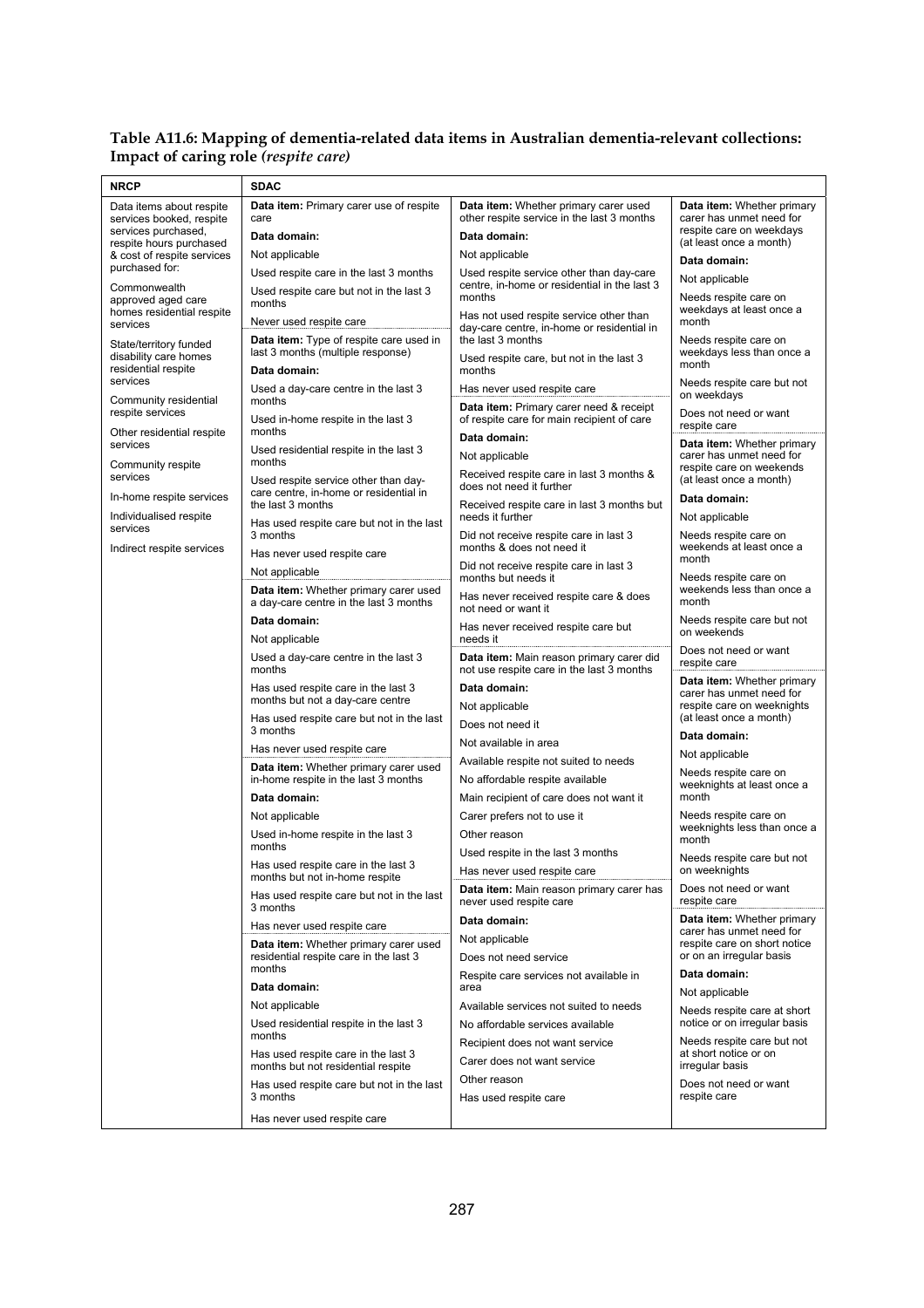#### **Table A11.7: Mapping of dementia-related data items in Australian dementia-relevant collections: Impact of caring role** *(assistance provided)*

| <b>SDAC</b>                                                                                                                                                                                                                                                                                                                                                          |                                                                                                                                                                                                                                                                                                                  |
|----------------------------------------------------------------------------------------------------------------------------------------------------------------------------------------------------------------------------------------------------------------------------------------------------------------------------------------------------------------------|------------------------------------------------------------------------------------------------------------------------------------------------------------------------------------------------------------------------------------------------------------------------------------------------------------------|
| <b>Data item:</b> Whether primary carer usually accompanies main recipient<br>of care when going out                                                                                                                                                                                                                                                                 | <b>Data item:</b> Whether carer provides assistance with                                                                                                                                                                                                                                                         |
| Data domain:                                                                                                                                                                                                                                                                                                                                                         | <b>Data sub-items:</b> Cognitive & emotional needs; Communication; Health<br>care; Home maintenance or gardening tasks; Household tasks; Meal                                                                                                                                                                    |
| Not applicable                                                                                                                                                                                                                                                                                                                                                       | preparation; Mobility; Private transport; Reading & writing; Self-care                                                                                                                                                                                                                                           |
| Usually has to accompany main recipient                                                                                                                                                                                                                                                                                                                              | Data domain:                                                                                                                                                                                                                                                                                                     |
| Does not usually have to accompany main recipient                                                                                                                                                                                                                                                                                                                    | Not applicable                                                                                                                                                                                                                                                                                                   |
| Main recipient does not leave home                                                                                                                                                                                                                                                                                                                                   | Usually assists with                                                                                                                                                                                                                                                                                             |
| Data item: Whether primary carer usually assists main recipient of<br>care                                                                                                                                                                                                                                                                                           | Does not assist with<br>Not stated                                                                                                                                                                                                                                                                               |
| Data sub-item: To make or maintain relationships; Coping with feelings<br>or emotions; Decision making or problem solving; Financial<br>management; Footcare; Gardening; Health care other than footcare;<br>Heavy housework; Home maintenance; Laundry; Letter writing; Light<br>housework; Manipulating limbs or exercising; Meal preparation;<br>Manage behaviour | Data item: Whether possible primary carer usually assists main<br>recipient of care with<br>Data sub-items: Communication tasks; Mobility tasks; Self-care tasks;<br>Communication with strangers; Getting in & out of bed or chair; Bathing<br>or showering; Cognitive or emotional tasks; Communication tasks; |
| Data domain:                                                                                                                                                                                                                                                                                                                                                         | Dressing; Eating or feeding; Health care tasks; Household tasks;<br>Managing incontinence; Mobility tasks; Moving about the house;                                                                                                                                                                               |
| Not applicable                                                                                                                                                                                                                                                                                                                                                       | Moving around away from home; Paperwork tasks; Property<br>maintenance tasks; Self care tasks; Toileting; Transport tasks;                                                                                                                                                                                       |
| Usually assists with                                                                                                                                                                                                                                                                                                                                                 | Communication with family & friends                                                                                                                                                                                                                                                                              |
| Does not usually assist with                                                                                                                                                                                                                                                                                                                                         | Data domain:                                                                                                                                                                                                                                                                                                     |
| Not stated                                                                                                                                                                                                                                                                                                                                                           | Not applicable                                                                                                                                                                                                                                                                                                   |
| Data item: Whether primary carer usually assists or supervises main<br>recipient of care in using public transport                                                                                                                                                                                                                                                   | Usually assists with                                                                                                                                                                                                                                                                                             |
| Data domain:                                                                                                                                                                                                                                                                                                                                                         | Does not usually assist with                                                                                                                                                                                                                                                                                     |
| Not applicable                                                                                                                                                                                                                                                                                                                                                       |                                                                                                                                                                                                                                                                                                                  |
| Usually supervises or assists with using public transport                                                                                                                                                                                                                                                                                                            |                                                                                                                                                                                                                                                                                                                  |
| Does not usually supervise or assist with using public transport                                                                                                                                                                                                                                                                                                     |                                                                                                                                                                                                                                                                                                                  |
| Main recipient of care does not use public transport                                                                                                                                                                                                                                                                                                                 |                                                                                                                                                                                                                                                                                                                  |
| Data item: Whether primary carer usually drives main recipient of care<br>in private transport                                                                                                                                                                                                                                                                       |                                                                                                                                                                                                                                                                                                                  |
| Data domain:                                                                                                                                                                                                                                                                                                                                                         |                                                                                                                                                                                                                                                                                                                  |
| Not applicable                                                                                                                                                                                                                                                                                                                                                       |                                                                                                                                                                                                                                                                                                                  |
| Usually has to drive main recipient of care                                                                                                                                                                                                                                                                                                                          |                                                                                                                                                                                                                                                                                                                  |
| Does not usually have to drive main recipient of care                                                                                                                                                                                                                                                                                                                |                                                                                                                                                                                                                                                                                                                  |
| Main recipient of care does not leave home                                                                                                                                                                                                                                                                                                                           |                                                                                                                                                                                                                                                                                                                  |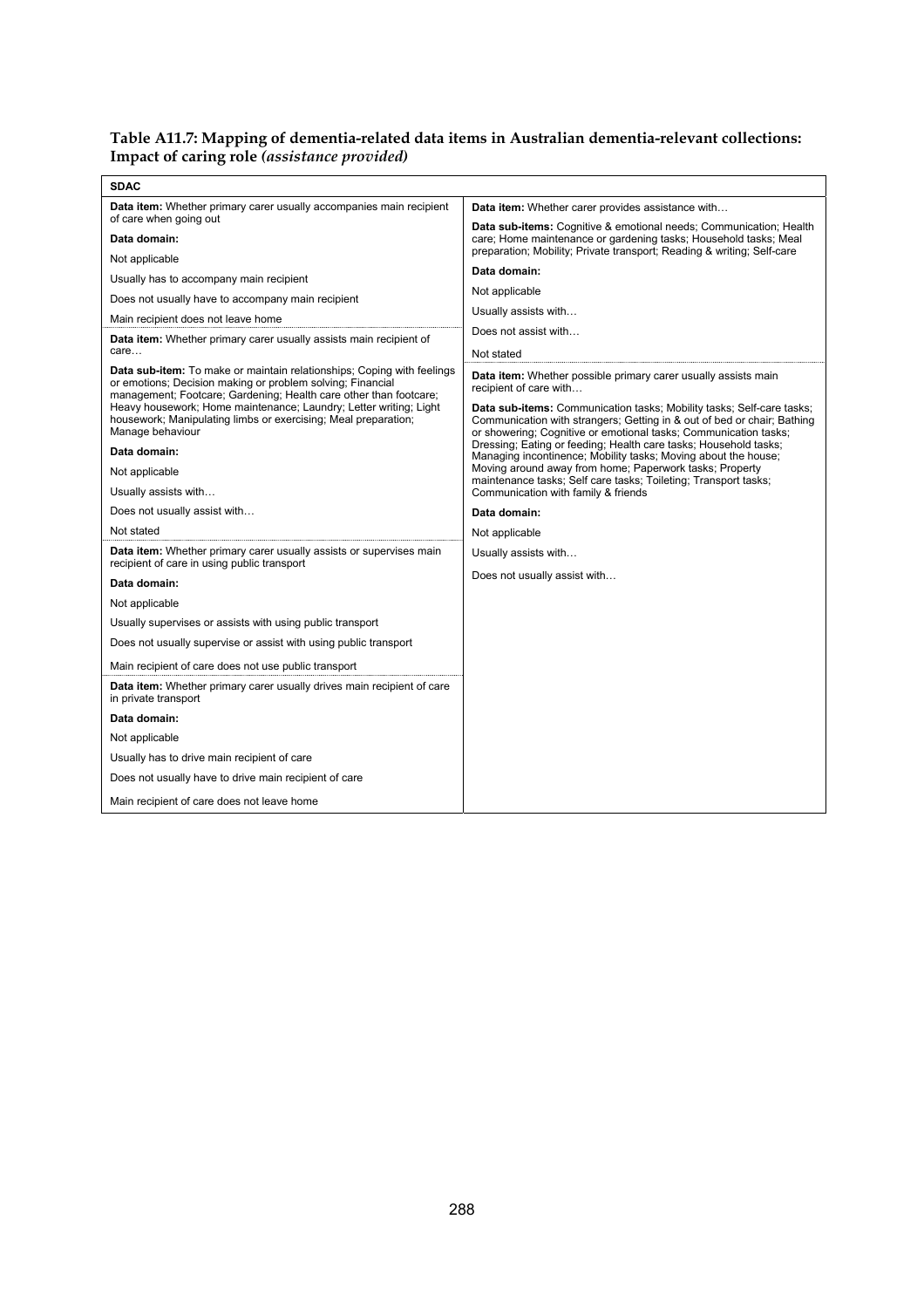|  | Table A12.1: Collection matrix for challenging behaviour and frequency of occurrence |
|--|--------------------------------------------------------------------------------------|
|  |                                                                                      |

|                                       |       |                                                        |                            | <b>Frequency of occurrence</b>                          |                           |                                                        |                                                        |                          |
|---------------------------------------|-------|--------------------------------------------------------|----------------------------|---------------------------------------------------------|---------------------------|--------------------------------------------------------|--------------------------------------------------------|--------------------------|
| <b>Behaviour</b>                      | Never | Less than<br>once a<br>week, but<br>still<br>occurring | Once or<br>twice a<br>week | <b>Several</b><br>times a<br>week<br>(three or<br>more) | Once or<br>twice a<br>day | <b>Several</b><br>times a<br>day<br>(three or<br>more) | <b>Several</b><br>times<br>an hour<br>(two or<br>more) | <b>Not</b><br>applicable |
| Cursing or verbal<br>aggression       |       |                                                        |                            |                                                         |                           |                                                        |                                                        |                          |
| Hitting                               |       |                                                        |                            |                                                         |                           |                                                        |                                                        |                          |
| Grabbing                              |       |                                                        |                            |                                                         |                           |                                                        |                                                        |                          |
| Tearing things                        |       |                                                        |                            |                                                         |                           |                                                        |                                                        |                          |
| Pushing                               |       |                                                        |                            |                                                         |                           |                                                        |                                                        |                          |
| <b>Biting</b>                         |       |                                                        |                            |                                                         |                           |                                                        |                                                        |                          |
| Spitting                              |       |                                                        |                            |                                                         |                           |                                                        |                                                        |                          |
| Physical sexual advances              |       |                                                        |                            |                                                         |                           |                                                        |                                                        |                          |
| Pacing                                |       |                                                        |                            |                                                         |                           |                                                        |                                                        |                          |
| Inappropriate<br>robing/disrobing     |       |                                                        |                            |                                                         |                           |                                                        |                                                        |                          |
| Performing repetitive<br>mannerisms   |       |                                                        |                            |                                                         |                           |                                                        |                                                        |                          |
| Trying to get to a different<br>place |       |                                                        |                            |                                                         |                           |                                                        |                                                        |                          |
| Handling things<br>inappropriately    |       |                                                        |                            |                                                         |                           |                                                        |                                                        |                          |
| Throwing things                       |       |                                                        |                            |                                                         |                           |                                                        |                                                        |                          |
| General restlessness                  |       |                                                        |                            |                                                         |                           |                                                        |                                                        |                          |
| Constant requests for<br>attention    |       |                                                        |                            |                                                         |                           |                                                        |                                                        |                          |
| Repetitious<br>sentences/questions    |       |                                                        |                            |                                                         |                           |                                                        |                                                        |                          |
| Complaining                           |       |                                                        |                            |                                                         |                           |                                                        |                                                        |                          |
| Negativism                            |       |                                                        |                            |                                                         |                           |                                                        |                                                        |                          |
| Making strange noises                 |       |                                                        |                            |                                                         |                           |                                                        |                                                        |                          |
| Screaming                             |       |                                                        |                            |                                                         |                           |                                                        |                                                        |                          |
| Verbal sexual advances                |       |                                                        |                            |                                                         |                           |                                                        |                                                        |                          |
| Hiding things                         |       |                                                        |                            |                                                         |                           |                                                        |                                                        |                          |
| Hoarding things                       |       |                                                        |                            |                                                         |                           |                                                        |                                                        |                          |
| Other                                 |       |                                                        |                            |                                                         |                           |                                                        |                                                        |                          |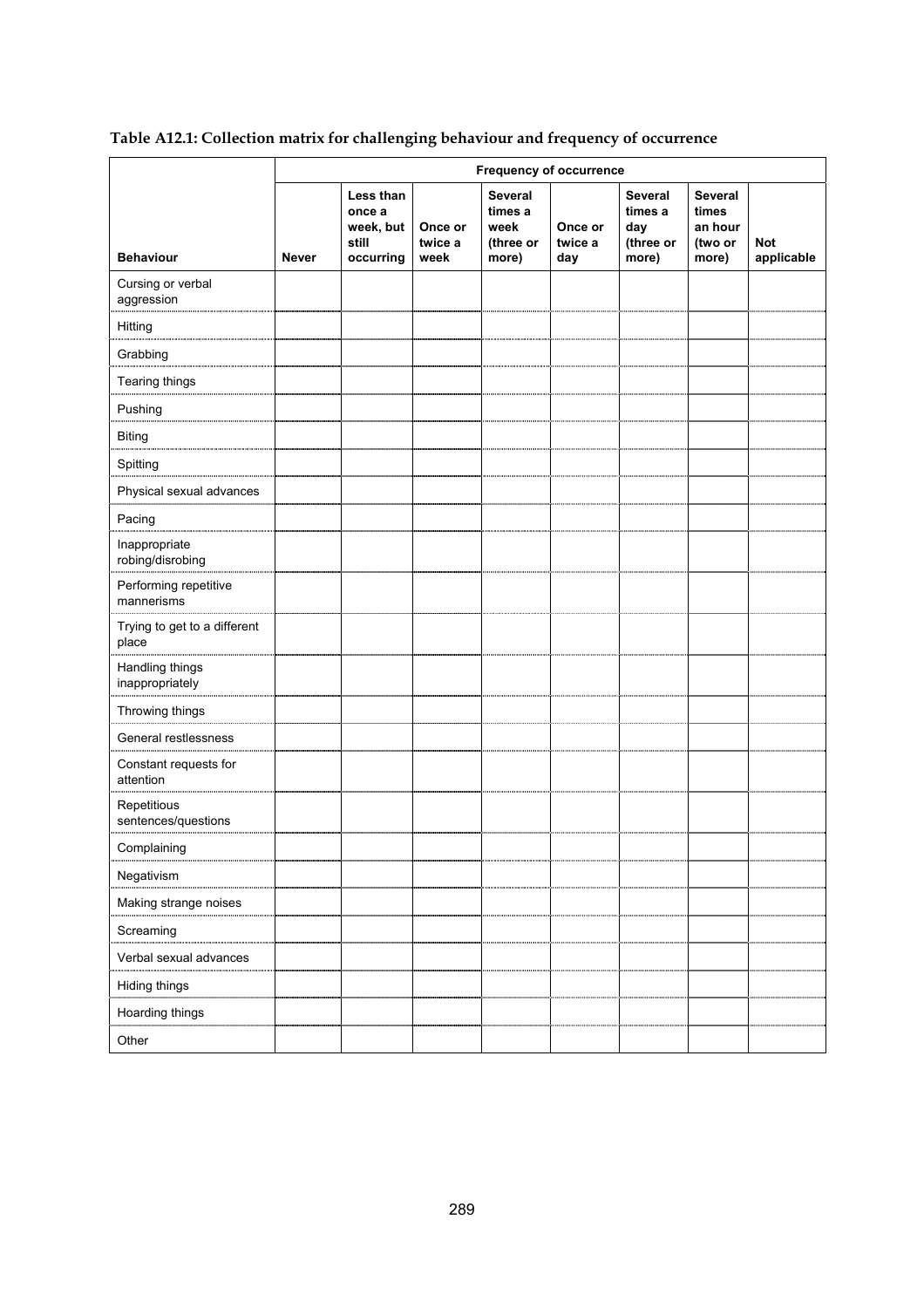| Table A12.2: Coexisting health conditions |  |  |  |
|-------------------------------------------|--|--|--|
|-------------------------------------------|--|--|--|

| Certain infectious and parasitic diseases                                                              |
|--------------------------------------------------------------------------------------------------------|
| Tuberculosis                                                                                           |
| HIV/acquired immunodeficiency syndrome (AIDS)                                                          |
| Other infections and parasitic diseases                                                                |
| <b>Neoplasms</b>                                                                                       |
| Colon cancer                                                                                           |
| Lung cancer                                                                                            |
| Skin cancer                                                                                            |
| Breast cancer                                                                                          |
| Prostate cancer                                                                                        |
| Brain cancer                                                                                           |
| Hodgkin's disease                                                                                      |
| Lymphoma                                                                                               |
| Leukaemia                                                                                              |
| Other malignant tumour                                                                                 |
| Other neoplasms                                                                                        |
| Diseases of the blood and blood-forming organs and certain disorders involving the immune system       |
| Anaemia                                                                                                |
| Haemophilia                                                                                            |
| Immunodeficiency disorder (except AIDS)                                                                |
| Other diseases of the blood and blood-forming organs and certain disorders involving the immune system |
| Endocrine, nutritional and metabolic disorders                                                         |
| Disorders of the thyroid gland                                                                         |
| <b>Diabetes</b>                                                                                        |
| Obesity                                                                                                |
| High cholesterol                                                                                       |
| Other endocrine, nutritional and metabolic disorders                                                   |
| <b>Mental and behavioural disorders</b>                                                                |
| Psychoses and depression/mood affective disorders                                                      |
| Schizophrenia                                                                                          |
| Depression/mood affective disorders (excluding postnatal depression)                                   |
| Other psychoses                                                                                        |
| Neurotic, stress-related and somatoform disorders                                                      |
| Phobic and anxiety disorders                                                                           |
| Nervous tension/stress                                                                                 |
| Obsessive-compulsive disorder                                                                          |
| Other neurotic, stress-related and somatoform disorders                                                |
| Intellectual and developmental disorders                                                               |
| Down's syndrome                                                                                        |
| Intellectual disability                                                                                |
| Autism and related disorders (including Rett's syndrome and Asperger's syndrome)                       |
|                                                                                                        |
| Other developmental disorders                                                                          |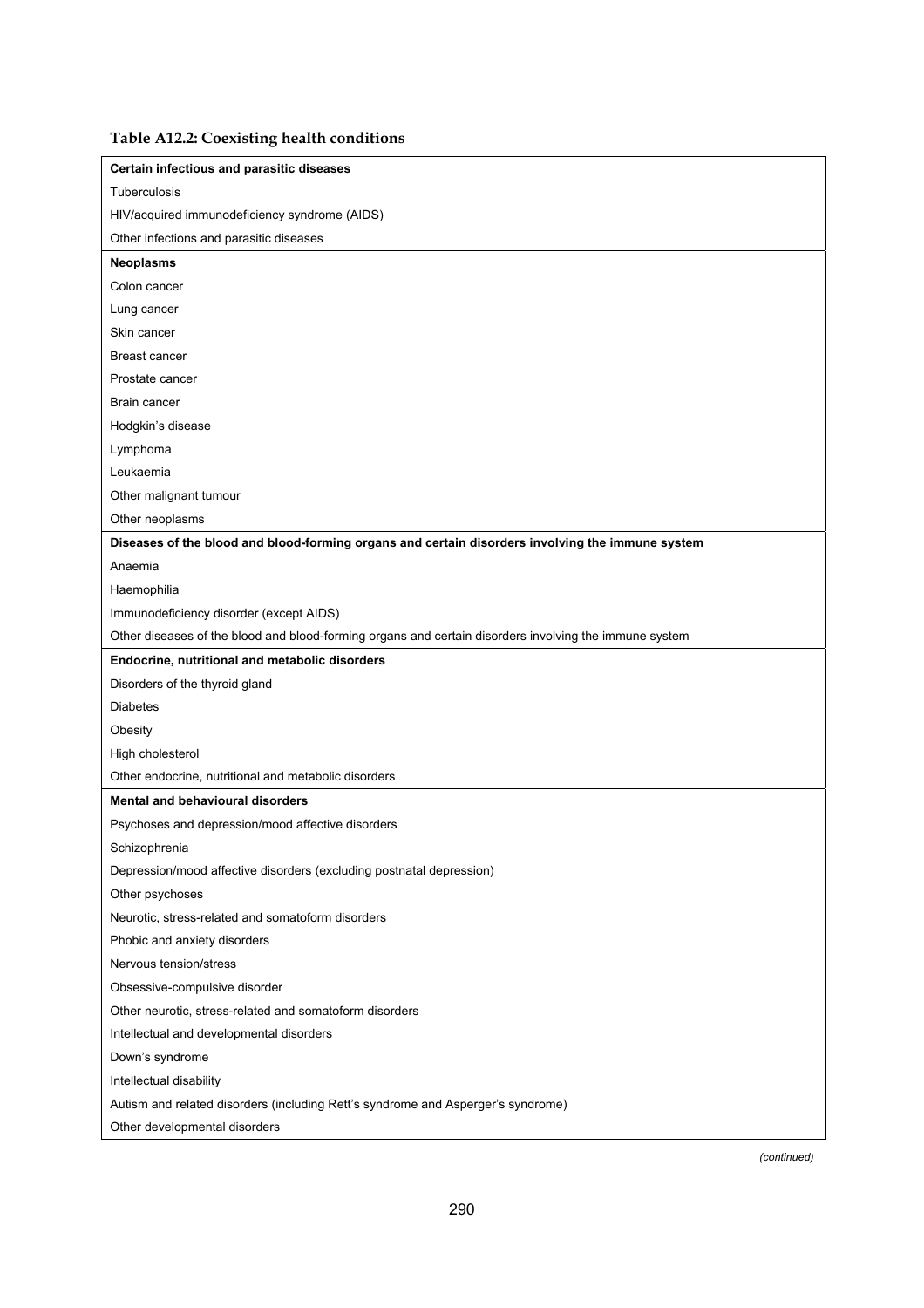### **Table A12.2 (continued): Coexisting health conditions**

| Mental and behavioural disorders (continued)                                          |
|---------------------------------------------------------------------------------------|
| Other mental and behavioural disorders                                                |
| Mental disorders due to alcohol and other psychoactive substance use                  |
| Eating disorders                                                                      |
| Adult personality and behavioural disorders                                           |
| Attention deficit disorder/hyperactivity                                              |
| Speech impediment                                                                     |
| Diseases of the nervous system                                                        |
| Meningitis and encephalitis (excluding 'viral')                                       |
| Huntington's disease                                                                  |
| Motor neurone disease                                                                 |
| Parkinson's disease                                                                   |
| Brain disease/disorders-acquired                                                      |
| Multiple sclerosis                                                                    |
| Epilepsy                                                                              |
| Migraine                                                                              |
| Muscular dystrophy                                                                    |
| Cerebral palsy                                                                        |
| Paralysis                                                                             |
| Chronic/postviral fatigue syndrome                                                    |
| Other diseases of the nervous system (including transient cerebral ischaemic attacks) |
| Diseases of the eye and adnexa                                                        |
| Corneal disorders/defects                                                             |
| Cataracts                                                                             |
| Retinal disorders/defects                                                             |
| Glaucoma                                                                              |
| Refraction and accommodation disorders                                                |
| Visual disturbances                                                                   |
| Sight loss                                                                            |
| Other diseases of the eye and adnexa                                                  |
| Diseases of the ear and mastoid process                                               |
| Diseases of external ear                                                              |
| Diseases of middle ear and mastoid                                                    |
| Diseases of inner ear (except noise-induced deafness)                                 |
| <b>Tinnitus</b>                                                                       |
| Deafness/hearing loss                                                                 |
| Other diseases of the ear and mastoid process                                         |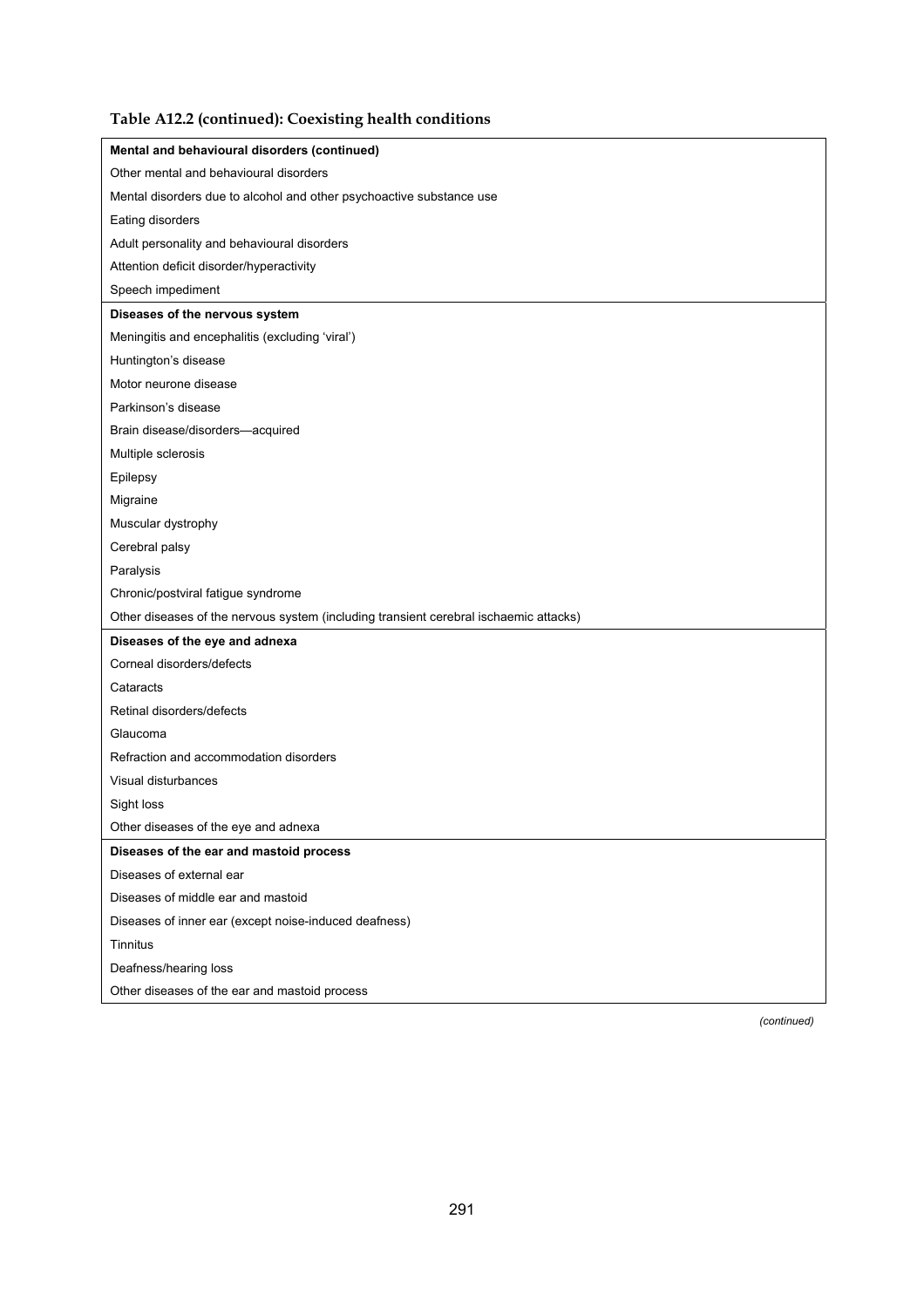| Diseases of the circulatory system                                             |
|--------------------------------------------------------------------------------|
| Heart disease                                                                  |
| Rheumatic fever/chorea with heart disease                                      |
| Rheumatic heart disease                                                        |
| Angina                                                                         |
| Myocardial infarction (heart attack)                                           |
| Other heart diseases                                                           |
| Diseases of the circulatory system                                             |
| Rheumatic fever/chorea without heart disease                                   |
| Hypertension (high blood pressure)                                             |
| Stroke                                                                         |
| Arterial or aortic aneurysm                                                    |
| Hypotension (low blood pressure)                                               |
| Peripheral vascular disease                                                    |
| Other diseases of the circulatory system                                       |
| Diseases of the respiratory system                                             |
| Influenza and pneumonia                                                        |
| Bronchitis/bronchiolitis                                                       |
| Respiratory allergies (excluding allergic asthma)                              |
| Emphysema                                                                      |
| Asthma                                                                         |
| Asbestosis                                                                     |
| Other diseases of the respiratory system                                       |
| Diseases of the digestive system                                               |
| Dental caries/gum disease                                                      |
| Stomach/duodenal ulcer                                                         |
| Abdominal hernia (except congenital)                                           |
| <b>Enteritis and colitis</b>                                                   |
| Other diseases of the intestine                                                |
| Diseases of the peritoneum                                                     |
| Diseases of the liver                                                          |
| Other diseases of the digestive system                                         |
| Diseases of the skin and subcutaneous tissue                                   |
| Skin and subcutaneous tissue infections                                        |
| Skin allergies (dermatitis and eczema)                                         |
| Other diseases of the skin and subcutaneous tissue                             |
| Diseases of the musculoskeletal system and connective tissue                   |
| Arthritis and related disorders                                                |
| Deformities of joints/limbs-acquired                                           |
| Osteoporosis                                                                   |
| Other acquired deformities of the musculoskeletal system and connective tissue |
| Other disorders of the musculoskeletal system and connective tissue            |
|                                                                                |

### **Table A12.2 (continued): Coexisting health conditions**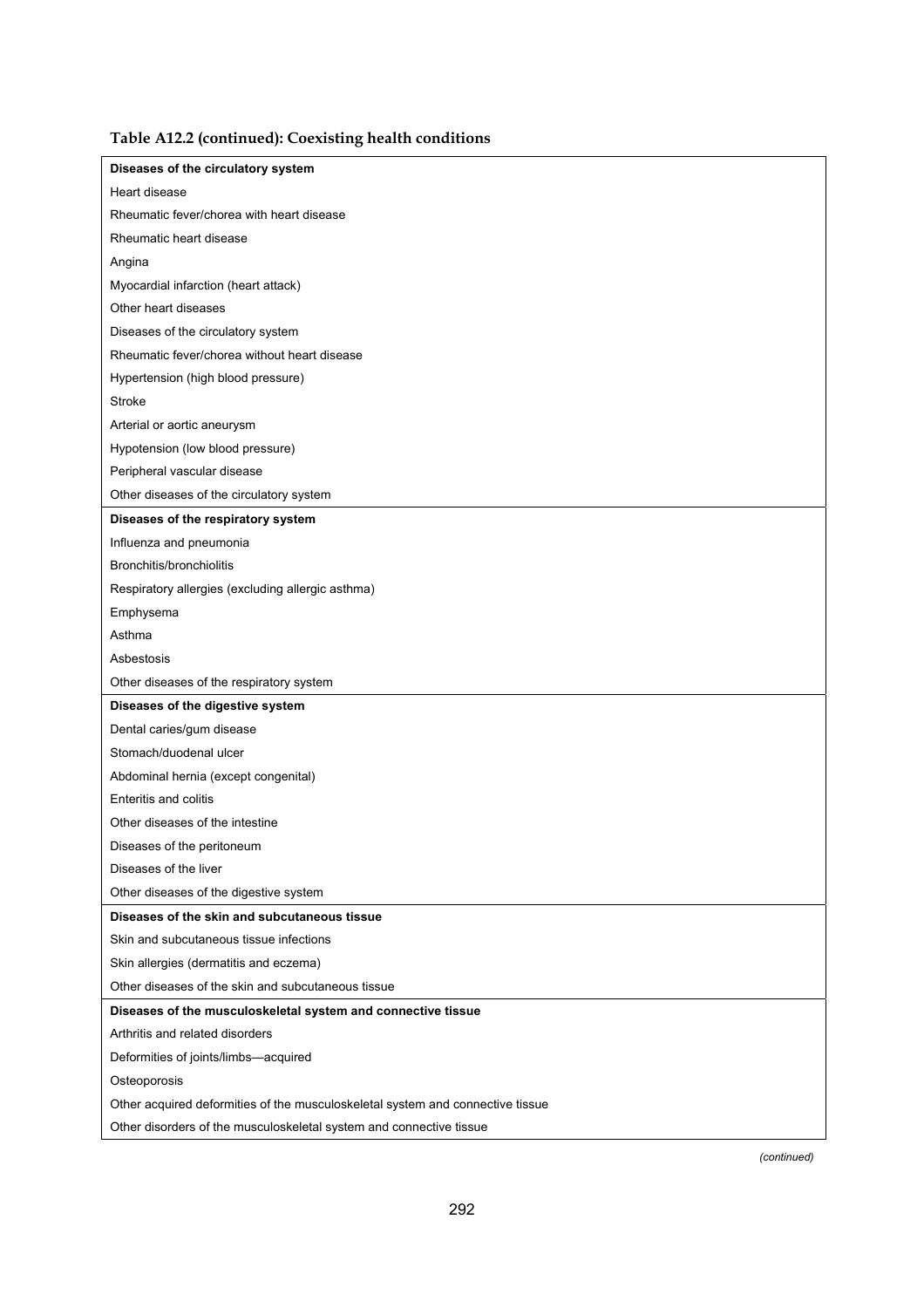### **Table A12.2 (continued): Coexisting health conditions**

| Diseases of the genitourinary system                                                  |
|---------------------------------------------------------------------------------------|
| Kidney and urinary system (bladder) disorders (except incontinence)                   |
| Renal failure                                                                         |
| Stress/urinary incontinence                                                           |
| Prostate disorders                                                                    |
| <b>Breast disorders</b>                                                               |
| Menopause disorders                                                                   |
| Other diseases of the genitourinary system                                            |
| Certain conditions originating in the perinatal period                                |
| Congenital malformations, deformations and chromosomal abnormalities                  |
| Spina bifida                                                                          |
| Deformities of joints/limbs-congenital                                                |
| Other chromosomal abnormalities                                                       |
| Congenital brain damage/malformation                                                  |
| Other congenital malformations and deformations                                       |
| Symptoms, signs and abnormal clinical and laboratory findings not otherwise specified |
| Breathing difficulties/shortness of breath                                            |
| Bowel/faecal incontinence                                                             |
| Headaches                                                                             |
| Pain not further defined                                                              |
| Unspecified speech difficulties                                                       |
| Malaise and fatigue                                                                   |
| Blackouts, fainting, convulsions not elsewhere classified                             |
| Incontinence not further defined                                                      |
| Insomnia not further defined                                                          |
| Other symptoms and signs not elsewhere classified                                     |
| Injury, poisoning and certain other consequences of external causes                   |
| Head injury/acquired brain damage                                                     |
| Arm/hand/shoulder damage from injury/accident                                         |
| Amputation of the finger/thumb/hand/arm                                               |
| Leg/knee/foot/hip damage from injury/accident                                         |
| Amputation of toe/foot/leg                                                            |
| Poisoning/toxic side effects                                                          |
| Allergies-food                                                                        |
| Complications/consequences of surgery and medical care not elsewhere classified       |
| Other injury, poisoning and consequences of external causes                           |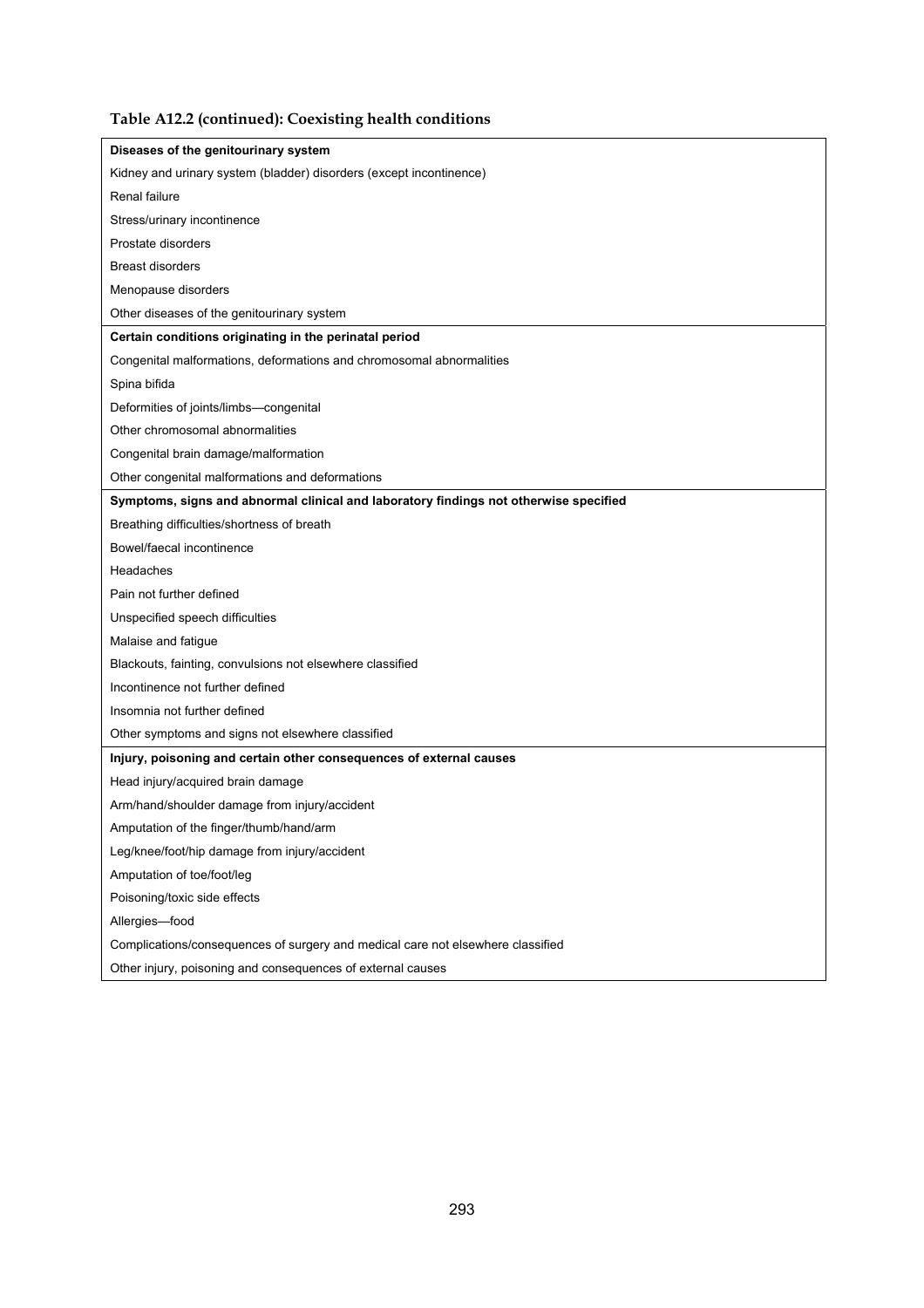## **References**

ABS (Australian Bureau of Statistics) 1983. Australian health survey: health related actions taken by Australians. cat. no. 4358.0. Canberra: ABS.

ABS 1997. National health survey: summary of results. Cat. no. 4364.0. Canberra: ABS.

ABS 2000. Disability, ageing and carers: disability and long-term health conditions, 1998. ABS cat. no. 4433.0. Canberra: ABS.

ABS 2002. National health survey: summary of results, 2001. ABS cat. no. 4364.0. Canberra: ABS.

ABS 2003. Australian demographic statistics. ABS cat. no. 3101.0. Canberra: ABS.

ABS 2004. Disability, ageing and carers: summary of findings, 2003. ABS cat. no. 4430.0. Canberra: ABS.

Access Economics 2005. Dementia estimates and projections: Australian states and territories. Canberra: Alzheimer's Australia.

Aguero-Torres H, Fratiglioni L, Guo Z, Viitanen M & Winblad B 1999. Mortality from dementia in advanced age: a 5-year follow-up study of incident dementia cases. Journal of Clinical Epidemiology 52(8):737–43.

AIHW (Australian Institute of Health and Welfare) 2002a. Aged Care Assessment Program data dictionary version 1.0. AIHW cat. no. AGE 26. Canberra: AIHW.

AIHW 2002b. Data sources available for analysis of the management and treatment of incontinence. Unpublished report prepared for the Department of Health and Ageing.

AIHW 2003a. Aged care innovative pool dementia and disability pilot services evaluation. Report on the scope of a national evaluation framework. AIHW cat. no. WP-41. Canberra: AIHW.

AIHW 2003b. Australia's welfare 2003. Canberra: AIHW.

AIHW 2003c. ICF Australian user guide version 1.0. Disability Series. AIHW cat. no. DIS 33. Canberra: AIHW.

AIHW 2004a. Carers in Australia: assisting frail older people and people with a disability. Aged Care Series. AIHW cat no. AGE 41. Canberra: AIHW.

AIHW 2004b. Community Aged Care Packages census. Aged Care Statistics Series no. 17. Cat. no. AGE 35. Canberra: AIHW.

AIHW 2004c. The comparability of dependency information across three aged and community care programs. AIHW cat. no. AGE 36. Canberra: AIHW.

AIHW 2004d. Disability and its relationship to health conditions and other factors. Disability Series. AIHW cat. no. DIS 37. Canberra: AIHW.

AIHW 2004e. Extended Aged Care at Home census 2002: a report on the results of the census conducted in May 2002. Aged Care Statistics Series no. 15. Cat. no. AGE 33. Canberra: AIHW.

AIHW 2004f. The impact of dementia on the health and aged care systems. Cat. no. AGE 37. Canberra: AIHW.

AIHW 2004g. National community services data dictionary version 3. AIHW cat. no. HWI 65. Canberra: AIHW.

AIHW 2004h. Residential aged care in Australia 2002–03: a statistical overview. Aged Care Statistics Series no. 18. AIHW cat. no. AGE 38. Canberra: AIHW.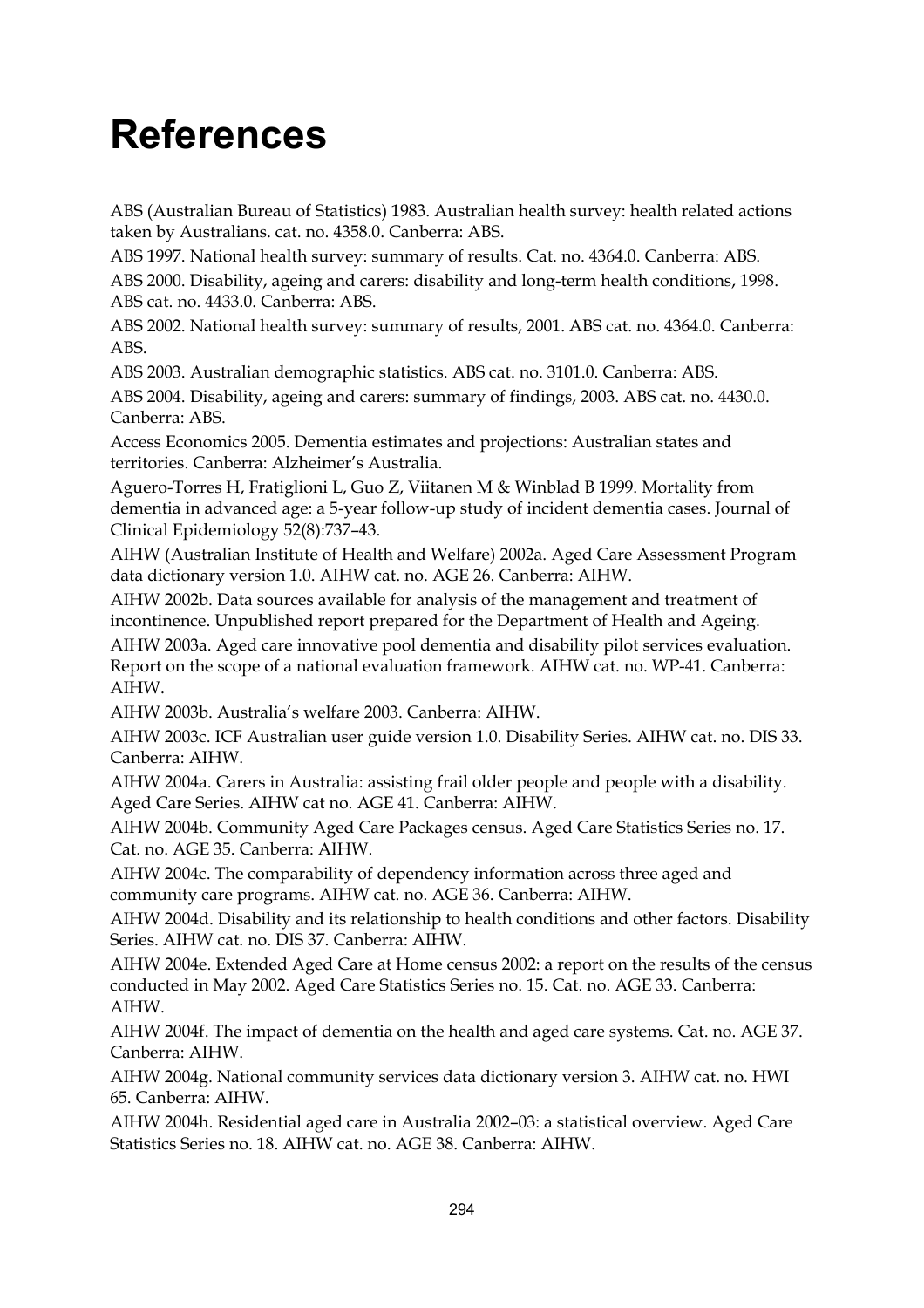AIHW 2005a. Australian hospital statistics 2003–04. Canberra: AIHW.

AIHW 2005b. Australia's welfare 2005. AIHW cat. no. AUS 65. Canberra: AIHW.

AIHW 2005c. Community Aged Care Packages in Australia 2003–04: a statistical overview. AIHW cat. no. AGE 44. Canberra: AIHW.

AIHW 2005d. Health system expenditure on disease and injury in Australia, 2000–01. Second edition. Health and Welfare Expenditure Series no. 21. AIHW cat. no. HWE 28. Canberra: AIHW.

AIHW 2006a. Australian incontinence data analysis and development. AIHW cat. no. DIS 44. Canberra: AIHW.

AIHW 2006b. National housing assistance data dictionary version 3. Housing Assistance Data Development Series. AIHW cat. no. HOU 147. Canberra: AIHW.

AIHW unpublished. Developing data for the Community Aged Care Package (CACP) program. Final report, incorporating the CACP data dictionary, version 1.0.

AIHW: GPSCU (General Practice Statistics and Classification Unit) 2002. SAND abstract no.

28 from the BEACH program: Alzheimer's disease and dementia. GPSCU: University of Sydney. Viewed 4 November 2005, <http://www.fmrc.org.au/Beach/Abstracts/28- Alzheimers.pdf>.

AIHW: GPSCU 2005. Bettering the Evaluation and Care of Health. Viewed 4 November 2005, <http://www.fmrc.org.au/beach.htm>.

AIHW: Hales C, Ross L & Ryan C 2006. National evaluation of the Aged Care Innovative Pool Dementia Pilot: final report. Aged Care Series no. 10. AIHW cat. no. AGE 48. Canberra: AIHW.

AIHW: Karmel R 2005. Transitions between aged care services. Data Linkage Series no. 2. AIHW cat. no. CSI 2. Canberra: AIHW.

AIHW: Logie H, Hogan R & Peut A 2004. Longitudinal studies of ageing: implications for future studies. AIHW cat. no. AGE 42. Canberra: AIHW.

AIHW: Mathers C, Vos T & Stevenson C 1999. The burden of disease and injury in Australia. AIHW cat. no. PHE 17. Canberra: AIHW.

AIHW: Rowland F & Karmel R 2004. Diversity among older Australians in capital cities 1996–2011. Bulletin issue 18. Canberra: AIHW.

AIHW: Wen X & Fortune N 1999. The definition and prevalence of physical disability in Australia. AIHW cat. no. DIS 13. Canberra: AIHW.

Alzheimer's Association USA 2006. Fact sheet about FDA-approved cholinesterase inhibitors. Viewed April 2006,

<www.alz.org/Resources/TopicIndex/cholinesteraseinhibitors>.

Alzheimer's Australia 2003. DESP database data dictionary version 2.2.

Alzheimer's Australia 2004. Update sheet: subsidies for Aricept, Exelon and Remilyn: what are the conditions? Viewed 3 April 2006,

<http://www.alzheimers.org.au/upload/Update%20Sheet%20-

%20Subsidies%20for%20Aricept%20Exelon%20and%20Reminyl.pdf>.

Alzheimer's Australia 2005a. Consumer medication survey. Canberra: Alzheimer's Australia.

Alzheimer's Australia 2005b. What is dementia? About dementia. Viewed 1 June 2005, <http://www.alzheimers.org.au/upload/ad01.qxp.pdf>.

American Psychiatric Association 1986. Diagnostic and statistical manual of mental disorders, third edition, revision. Washington DC: American Psychiatric Association.

American Psychiatric Association 1994. Diagnostic and statistical manual of mental disorders, fourth edition. Washington DC: American Psychiatric Association.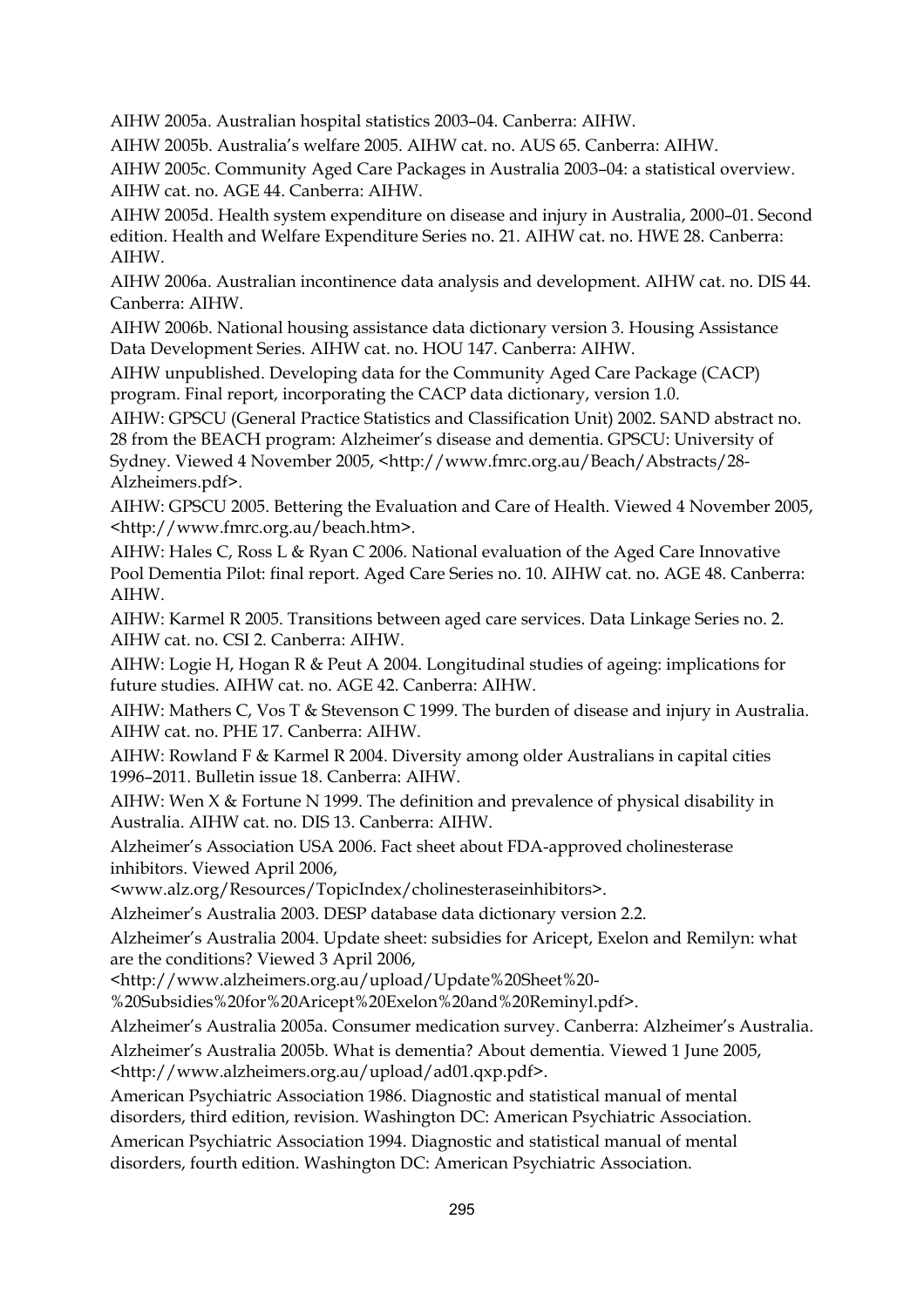American Psychiatric Association 2000. Diagnostic and statistical manual of mental disorders, fourth edition, text revision. Washington DC: American Psychiatric Association. Andersen R 1995. Revisiting the behavioral model and access to medical care: does it matter? Journal of Health and Social Behavior 36(1):1–10.

Andersen RM & Newman JF 1973. Societal and individual determinants of medical care utilization in the United States. Milbank Quarterly 51(1):95–124.

Anderson R 1987. The unremitting burden on carers. British Medical Journal 294:73–4.

Asgharian M, Wolfson DB & Zhang X 2005. Checking stationarity of the incidence rate using prevalent cohort survival data. Statistics in Medicine 25(10):1751–67.

Barendregt JJM & Bonneux LGA 1998. Degenerative disease in an aging population. Models and conjecture. Public Health, Erasmus University, Enschede. PhD thesis.

Baumgarten M, Becker R & Gauthier S 1990. Validity and reliability of the dementia behaviour disturbance scale. Journal of the American Geriatrics Society 38:221–6.

Begg S, Vos T, Barker B, Stevenson C, Stanley L & Lopez A 2007 (in press). The burden of disease and injury in Australia, 2003. Canberra: AIHW.

Bennett HP, Piguet O, Grayson DA, Creasey H, Waite LM, Broe GA, et al. 2003. A 6-year study of cognition and spatial function in the demented and non-demented elderly: the Sydney Older Persons Study. Dementia and Geriatric Cognitive Disorders 16:181–6.

Bindoff HP, Clifford CA & Young JL 1997. Caregivers of family members with dementia and disability: a comparative study of wellbeing. Journal of Family Studies 3(2):183–95.

Bird M 2003. Psychogeriatric care. Presentation to the Department of Health and Ageing. Bird M, Llewellyn-Jones R, Smithers H & Korten A 2002. Psychosocial approaches to challenging behaviour in dementia: a controlled trial. Canberra: DoHA (Office for Older Australians).

Black K, LoGiudice D, Ames D, Barber B & Smith R 2001. Diagnosing dementia: a reference paper. Canberra: Alzheimer's Australia.

Blackford R & LaRue A 1989. Criteria for diagnosing age associated memory impairment: proposed improvements from the field. Developmental Neuropsychology 5:295–306.

Bond J 1999. Quality of life for people with dementia: approaches to the challenge of measurement. Ageing and Society 19:561–79.

Borson S, Scanlon J, Brush M, Vitaliano P & Dokmak A 2000. The mini-cog: a cognitive 'vital signs' measure for dementia screening in multi-lingual elderly. International Journal of Geriatric Psychiatry 15(11):1021–7.

Boustani M, Peterson B, Harris R, Lux L, Krasnov C, Sutton S, et al. 2003. Screening for dementia. Systematic evidence review no. 20. Rockville MD: Agency for Healthcare Research and Quality.

Bridges-Webb C & Wolk J 2003. Care of patients with dementia in general practice: guidelines. Sydney: New South Wales Department of Health. Viewed April 2006, <http://www.racgp.org.au/downloads/pdf/GP\_Dementia\_guidelines.pdf>.

Britt H 1997. A new coding tool for computerised clinical systems in primary care—ICPC plus. Australian Family Physician 26(supplement 2):S79–S82.

Britt H, Miller GC, Knox S, Charles J, Valenti L, Pan Y, et al. 2004. General practice activity in Australia 2003–04. AIHW cat. no. GEP 16. Canberra: AIHW.

Brodaty H, Ames D, Boundy K, et al. 2002. Pharmacological treatment of cognitive deficits in Alzheimer's disease. Medical Journal of Australia 175:324–9.

Brodaty H, Draper BM & Low L-F 2003. Behavioural and psychological symptoms of dementia: a seven-tiered model of service delivery. Medical Journal of Australia 178:231–4.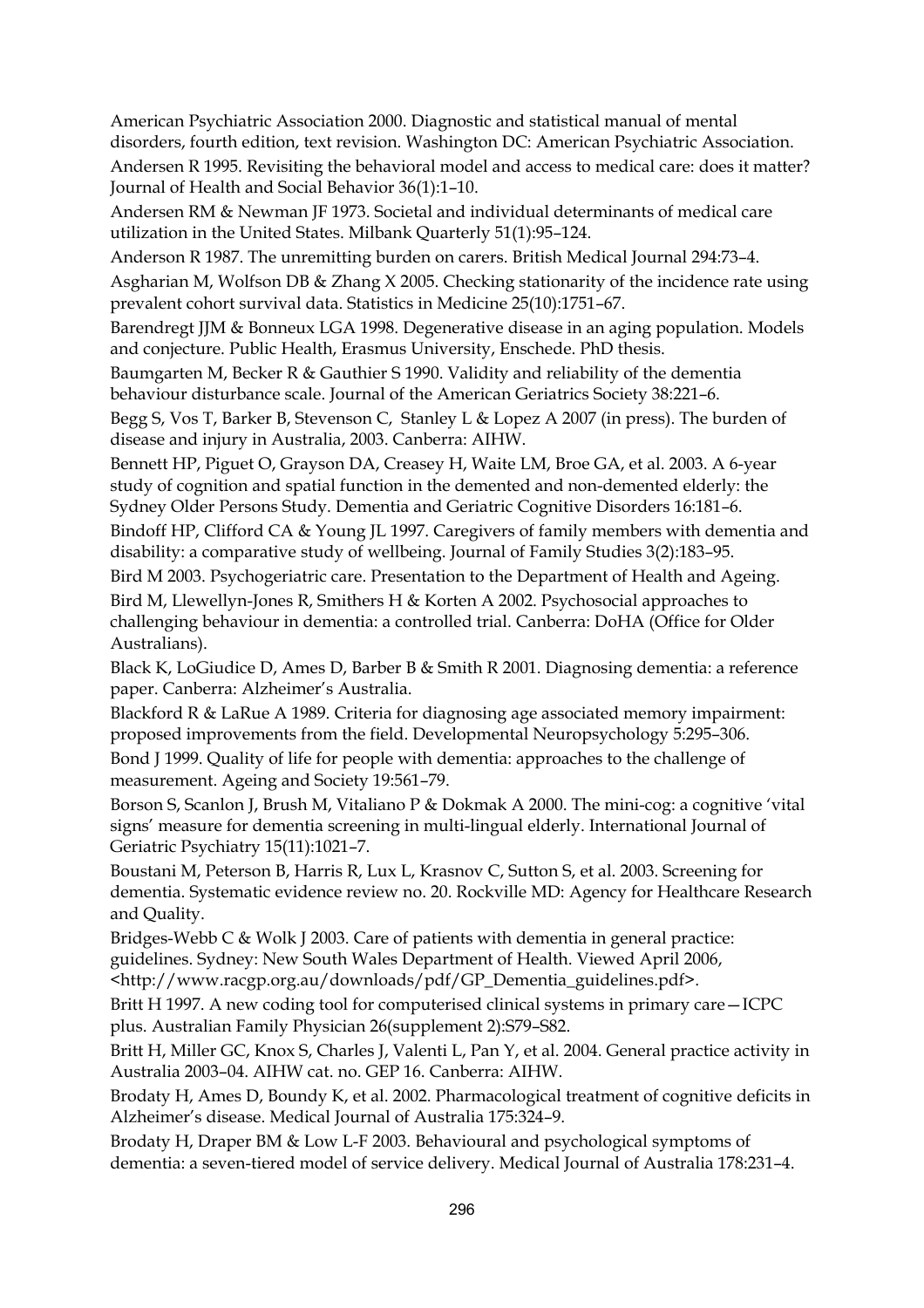Brodaty H & Gresham M 1989. Effect of a training programme to reduce stress in carers of patients with dementia. British Medical Journal 299:1375–9.

Brodaty H, Gresham M & Luscombe G 1997. The Prince Henry Hospital dementia caregivers' training programme. International Journal of Geriatric Psychiatry 12:183–92. Brodaty H, Griffin D & Hadzi-Pavlovic D 1990. A survey of dementia carers: doctors'

communications, problem behaviours and institutional care. Australian and New Zealand Journal of Psychiatry 24:362–70.

Brodaty H & Hadzi-Pavlovic D 1990. Psychosocial effects on carers of living with persons with dementia. Australian and New Zealand Journal of Psychiatry 24:351–61.

Brodaty H, Howarth GC, Mant A & Kurle SE 1994. General practice and dementia. A national survey of Australian GPs. Medical Journal of Australia 160:10–14.

Brodaty H, Low L-F, Gibson L & Burns K 2006. What is the best dementia screening instrument for general practitioners to use? American Journal of Geriatric Psychiatry 14(5):391–400.

Brodaty H & Peters KE 1991. Cost effectiveness of a training program for dementia carers. International Psychogeriatrics 3(1):11–22.

Brodaty H, Thomson C, Thompson C & Fine M 2005. Why caregivers of people with dementia and memory loss don't use services. International Journal of Geriatric Psychiatry 20:537–46.

Bruce DG, Paley A, Underwood PJ, Roberts D & Steed D 2002. Communication problems between dementia carers and general practitioners: effect on access to community support services. Medicine and the Community 177:1186–8.

Bruce DG, Paley GA, Nichols P, Roberts D, Underwood PJ & Schaper F 2005. Physical disability contributes to caregiver stress in dementia caregivers. Journal of Gerontology: Medical Sciences 60A(3):345–9.

Bruce DG & Paterson A 2000. Barriers to community support for the dementia carer: a qualitative study. International Journal of Geriatric Psychiatry 15:451–7.

Buono MD, Busato R, Mazzetto M, Paccagnella B, Aleotti F, Zanetti O, et al. 1999. Community care for patients with Alzheimer's disease and non-demented elderly people: use and satisfaction with services and unmet needs in family caregivers. International Journal of Geriatric Psychiatry 14:915–24.

Burns A & Zaudig M 2002. Mild cognitive impairment in older people. The Lancet 360(9349):1963–5.

Cahill S & Shapiro M 1993. 'I think he might have hit me once': aggression towards caregivers in dementia care. Australian Journal on Ageing 12(4):10–15.

Caldwell T & Bird M 2004. The evaluation of Alzheimer's Australia national dementia behaviour advisory service help-line. Queanbeyan: Southern Area Mental Health Service.

Carswell A & Spiegel R 1999. Functional assessment. In: Wilcock G, Bucks R & Rockwood K (eds). Diagnosis and management of dementia: a manual for memory disorders teams. New York: Oxford University Press, 158–78.

Centrelink 2006a. Individuals: how much Carer Allowance (adult) do I get? Canberra: Centrelink. Viewed 31 August 2006,

<http://www.centrelink.gov.au/internet/internet.nsf/payments/pay\_how\_caadult.htm>.

Centrelink 2006b. Individuals: how much Carer Payment (adult) do I get? Canberra: Centrelink. Viewed 31 August 2006,

<http://www.centrelink.gov.au/internet/internet.nsf/payments/pay\_how\_carer.htm>.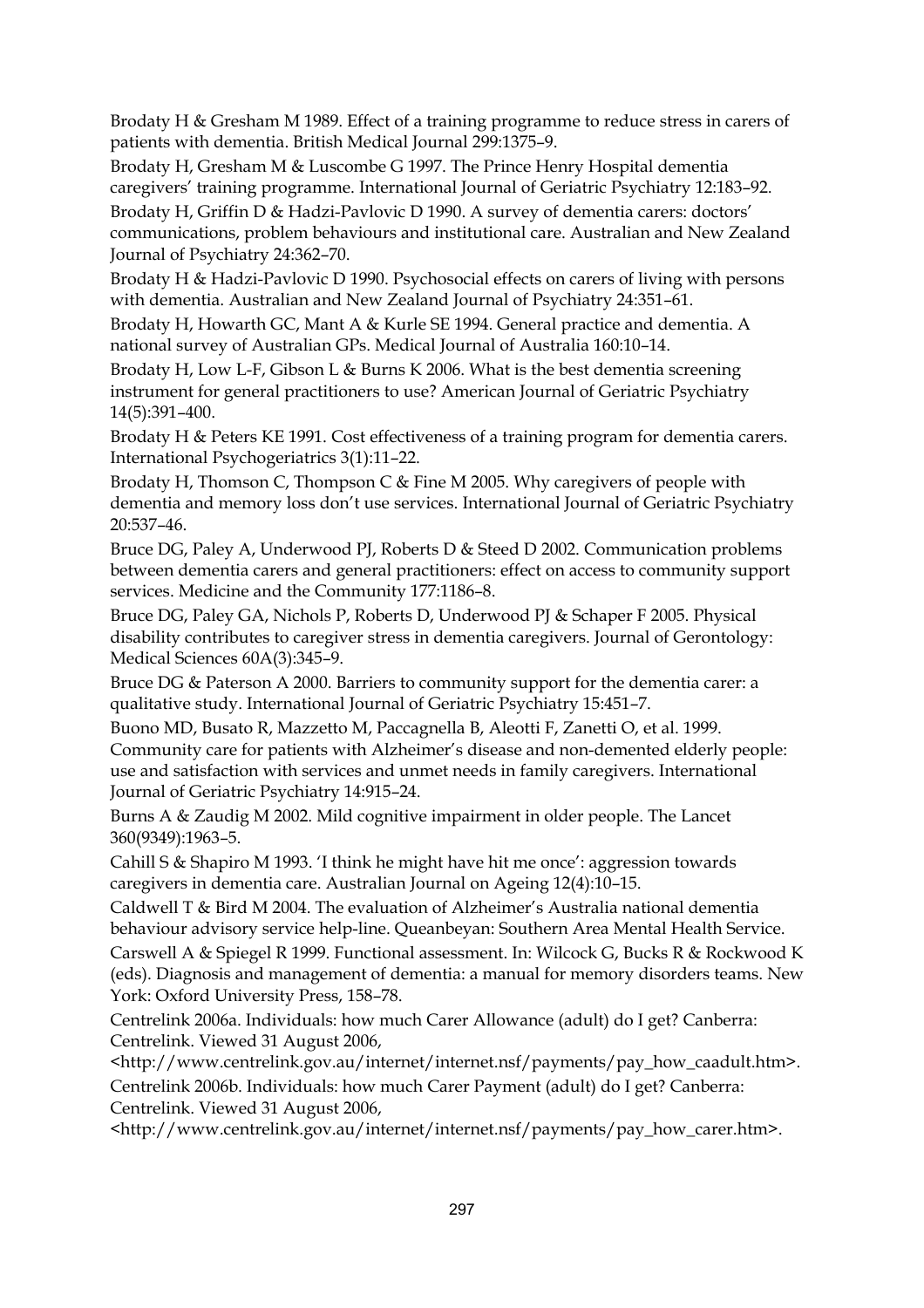Chong MS & Sahadevan S 2005. Preclinical Alzheimer's disease: diagnosis and prediction of progression. Lancet Neurology 4:576–9.

Chui E 2005. Limitations in the current classification systems for dementia. International Psychogeriatrics 17(supplement):S17–S26.

Clipp EC & George LK 1993. Dementia and cancer: a comparison of spouse caregivers. Gerontologist 33:534–41.

Connell CM, Janevic MR & Gallant MP 2001. The costs of caring: impact of dementia on family caregivers. Journal of Geriatric Psychiatry and Neurology 14:179–87.

Crook T, Barrtus RT, Ferris SH, Whitehouse P, Cohen GD & Gershon S 1986. Age associated memory impairment: proposed diagnostic criteria and measures of clinical change: report of a National Institute of Mental Health work group. Developmental Neuropsychology 2:261– 76.

Cuthbertson S, Lindsay-Smith E & Rosewarne RC 1998. Review of the Resident Classification Scale. Aged and community care service development and evaluation reports no. 36. Canberra: Department of Health and Family Services.

Department of Health, Housing and Community Services 1992. Putting the pieces together: a national action plan for dementia care. Canberra: Australian Government Publishing Service.

Dewey ME & Saz P 2001. Dementia, cognitive impairment and mortality in persons aged 65 and over living in the community: a systematic review of the literature. International Journal of Geriatric Psychiatry 16(8):751–61.

DoHA (Department of Health and Ageing) 2002a. Aged Care Assessment Program: operational guidelines. Canberra: DoHA.

DoHA (ed.) 2002b. The carer experience. An essential guide for carers of people with dementia. 2nd edn. Canberra: Commonwealth of Australia.

DoHA 2004a. Home and Community Care Program minimum data set 2003–2004 annual bulletin. Canberra: DoHA.

DoHA 2004b. Medicare Benefits Schedule. Viewed 3 November 2005,

<http://www7.health.gov.au/pubs/mbs/mbsnov04/>.

DoHA 2005a. Aged care approvals round: essential guide. Canberra: DoHA. Viewed 4 October 2006,

<http://www.health.gov.au/internet/wcms/publishing.nsf/content/B21E10557A220103C A25700E0008DA2F/\$File/eg2005.pdf>.

DoHA 2005b. Resident Classification Scale (RCS) review. Viewed 4 November 2005, <http://www.health.gov.au/internet/wcms/publishing.nsf/content/ageing-rcspage-rcsrcsreview.htm>.

DoHA 2005c. The residential care manual. Canberra: DoHA. Viewed 4 October 2006, <http://www.health.gov.au/internet/wcms/publishing.nsf/content/1CC3ACD213466762 CA256F19000FC9A5/\$File/rcmfull.pdf>.

DoHA 2006. Schedule of Pharmaceutical Benefits from 1 April 2006. Canberra: DoHA. Viewed 3 April 2006, <http://www9.health.gov.au/pbs/scripts/search.cfm>.

Downs MG 1996. The role of general practice and the primary care team in dementia diagnosis and management. International Journal of Geriatric Psychiatry 11(11):937–42.

Draper B 2004. Dealing with dementia: a guide to Alzheimer's disease and other dementias. Crows Nest, NSW: Allen & Unwin.

Duncan MT & Morgan DL 1994. Sharing the caring: family caregivers' views of their relationships with nursing home staff. The Gerontologist 34(2):235–44.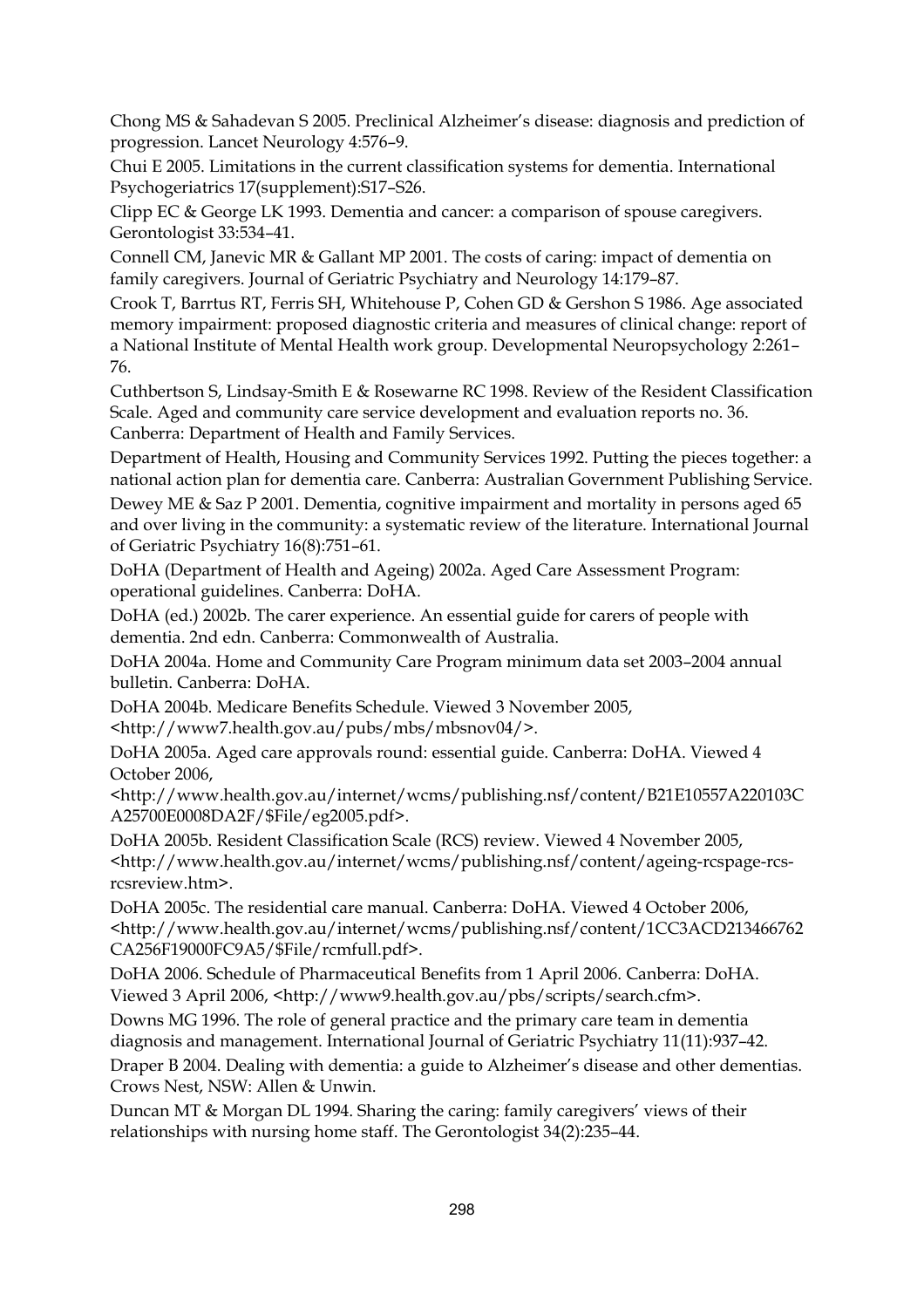Erkinjuntti T, Østbye T, Steenhuis R & Hachinski V 1997. The effect of different diagnostic criteria on the prevalence of dementia. New England Journal of Medicine 337(23):1667–74. Feldman HH & Jacova C 2005. Mild cognitive impairment. American Journal of Geriatric Psychiatry 13(8):645–55.

Ferri CP, Prince M, Brayne C, Brodaty H, Fratiglioni L, Ganguli M, et al. 2005. Global prevalence of dementia: a Delphi consensus study. The Lancet 366:2112–17.

First MB, Frances A & Pincus HA 1995. DSM-IV handbook of differential diagnosis. 1st edn. Washington DC: American Psychiatric Press Inc.

Flicker C, Ferris SH & Reisberg B 1991. Mild cognitive impairment in the elderly: predictors of dementia. Neurology 41:1006–9.

Flicker L, LoGiudice D, Carlin JB & Ames D 1997. The predictive value of dementia screening instruments in clinical populations. International Journal of Geriatric Psychiatry 12(2):203–9.

Folstein M, Folstein S & McHugh PR 1975. Mini-Mental State: a practical method for grading the cognitive state of patients for the clinician. Journal of Psychiatric Research 12:189–98.

Fratiglioni L, De Ronchi D & Aguero Torres H 1999. Worldwide prevalence and incidence of dementia. Drugs and Aging 15(5):365–75.

Fratiglioni L, Launer LJ, Andersen K, Breteler MMB, Copeland JRM, Dartigues J-F, et al. 2000. Incidence of dementia and major subtypes in Europe: a collaborative study of population-based cohorts. Neurology 54(11, supplement 5):S10–S15.

Gallo JJ, Fulmer T, Paveza GJ & Reichel W 2000. Handbook of geriatric assessment. 3rd edn. Maryland: Aspen Publishers Incorporated.

Gao S, Hendrie H, Hall K & Hui S 1998. The relationships between age, sex, and the incidence of dementia and Alzheimer disease: a meta-analysis. Archives of General Psychiatry 55(9):809–15.

George LK & Gwyther LP 1986. Caregiver wellbeing: a multidimensional examination of family caregivers of demented adults. The Gerontologist 26:253–9.

Gibson DM 1983. Ageing, the family and social integration. Paper presented at Australian Association of Gerontology conference, Hobart, October 1983.

Graham JE, Rockwood K, Beattie B, Eastwood R, Gauthier S, Tuokko H, et al. 1997. Prevalence and severity of cognitive impairment with and without dementia in an elderly population. Lancet 349(9068):1793–6.

Guehne U, Riedel-Heller S & Angermeyer MC 2005. Mortality in dementia. Neuroepidemiology 25(3):153–62.

Harvey RJ, Skelton-Robinson M & Rossor MN 2003. The prevalence and causes of dementia in people under the age of 65 years. Journal of Neurology Neurosurgery and Psychiatry 74(9):1206–9.

Helmer C, Joly P, Letenneur L, Commenges D & Dartigues JF 2001. Mortality with dementia: results from a French prospective community-based cohort. American Journal of Epidemiology 154(7):642–8.

Helmes E, Green B & Almeida OP 2005. Individual differences in the experience of burden in caring for relatives with dementia: role of personality and mastery. Australasian Journal on Ageing 24(4):202–6.

Henderson AS 1994a. Dementia. Geneva: WHO.

Henderson AS 1994b. Epidemiology of mental disorders and psychosocial problems: dementia. Geneva: WHO.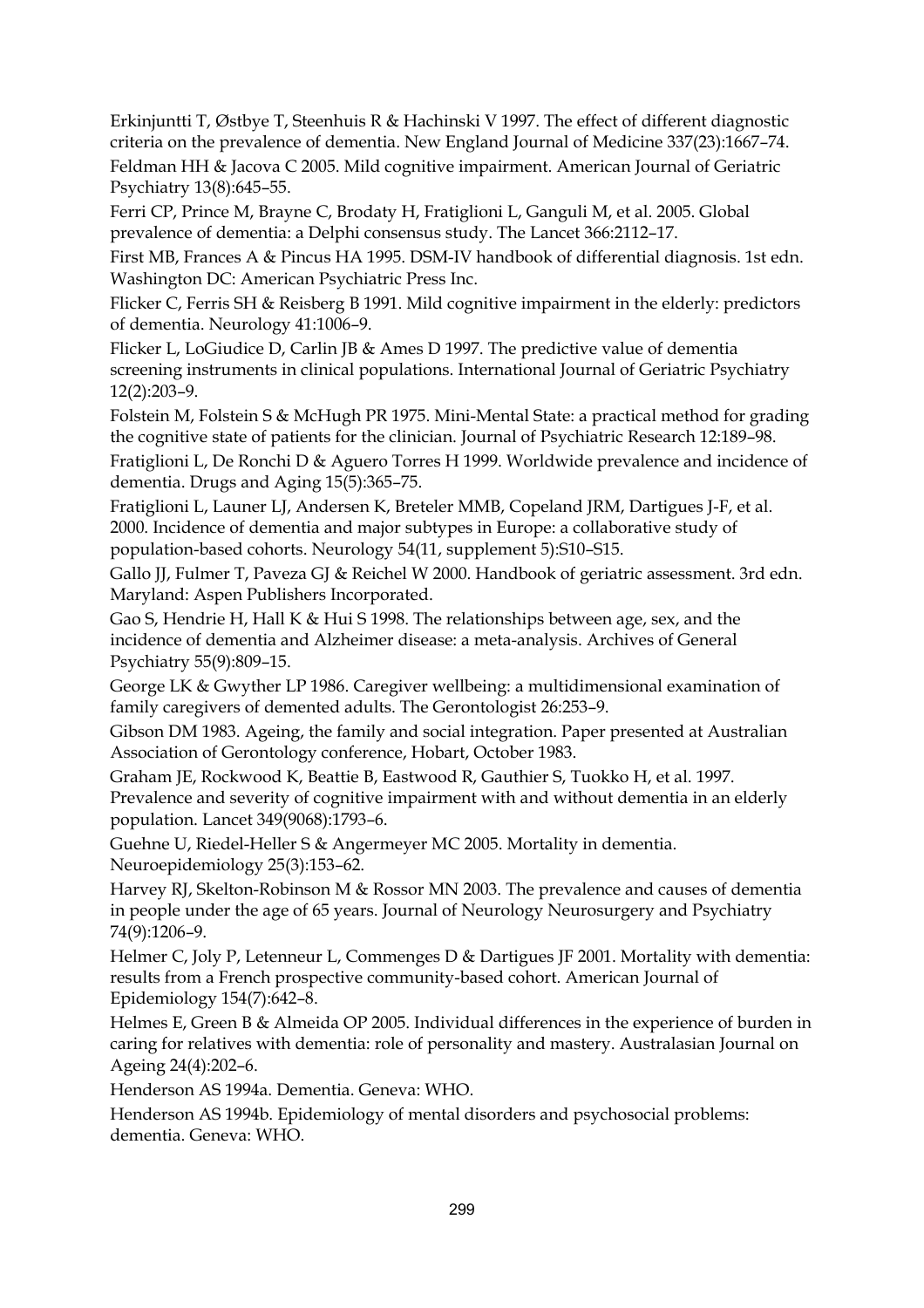Henderson AS & Jorm AF 1998. Dementia in Australia. Aged and community care service development and evaluation report no. 35. Canberra: Australian Government Publishing Service.

Henderson AS, Jorm AF, Mackinnon A, Christensen H, Scott LR, Korten AE, et al. 1994. A survey of dementia in the Canberra population: experience with ICD-10 and DSM-III-R criteria. Psychological Medicine 24(2):473–82.

Herrman H 1994. Caring for dementia. World Health 47(2):12–13.

Hofman A, Rocca WA, Brayne C, Breteler MMB, Clarke M, Cooper B, et al. 1991. The prevalence of dementia in Europe: a collaborative study of 1980–1990 findings. International Journal of Epidemiology 20(3):736–48.

Howe AL & Kung F 2003. Does assessment make a difference for people with dementia? The effectiveness of the Aged Care Assessment Teams in Australia. International Journal of Geriatric Psychiatry 18:205–210.

Hughes CP, Berg L, Danziger WL, Coben LA & Martin RL 1982. A new clinical scale for the staging of dementia. British Journal of Psychiatry 140:566–72.

IAM 2006. The medical algorithms project, release 17. Texas: Institute for Algorithmic Medicine. Viewed 7 April 2006,

<http://www.medal.org/visitor/www/Active/ch39/ch39.21/ch39.21.03.aspx>.

Idler EL & Benyamini Y 1997. Self-rated health and mortality: a review of 27 meta-analyses. Journal of Health and Social Behavior 38:21–37.

ISO/IEC 2004. 11179-1 International standard for metadata registry. 2nd ednn. Geneva.

Jagger C, Andersen K, Breteler MM, Copeland JR, Helmer C, Baldereschi M, et al. 2000. Prognosis with dementia in Europe: a collaborative study of population-based cohorts. Neurology 54(11, supplement 5):S16–S20.

Jorm AF, Dear KBG & Burgess NM 2005. Projections of future numbers of dementia cases in Australia with and without prevention. Australian and New Zealand Journal of Psychiatry 39(11–12):959–63.

Jorm AF & Jacomb PA 1989. The Informant Questionnaire on Cognitive Decline in the Elderly (IQCODE): socio-demographic correlates, reliability, validity and some norms. Psychological Medicine 19:1015–22.

Jorm AF & Jolley D 1998. The incidence of dementia: a meta-analysis. Neurology 51(3):728– 33.

Jorm AF, Korten AE & Henderson AS 1987. The prevalence of dementia: a quantitative integration of the literature. Acta Psychiatrica Scandinavica 76:465–9.

Jorm AF, Mackinnon AJ, Hendersen AS, Scott R, Christensen H, Korten AE, et al. 1995. The Psychogeriatric Assessment Scales: a multi-dimensional alternative to categorical diagnoses of dementia and depression in the elderly. Psychological Medicine 25:447–60.

Kavanagh S, Schneider J, Knapp M, Beecham J & Netten A 1993. Elderly people with cognitive impairment: costing possible changes in the balance of care. Health and Social Care in the Community 1:69–80.

Korten AE, Jorm AF, Jiao Z, Letenneur L, Jacomb PA, Hendersen AS, et al. 1999. Health, cognitive and psychosocial factors as predictors of mortality in an elderly community sample. Journal of Epidemiology and Community Health 53(2):83–8.

Kral VA 1962. Senescent forgetfulness: benign and malignant. Canadian Medical Association 86:257–60.

Kumar R, Dear KBG, Christensen H, Ilschner S, Jorm AF, Meslin C, et al. 2005. Prevalence of mild cognitive impairment in 60- to 64-year-old community-dwelling individuals: the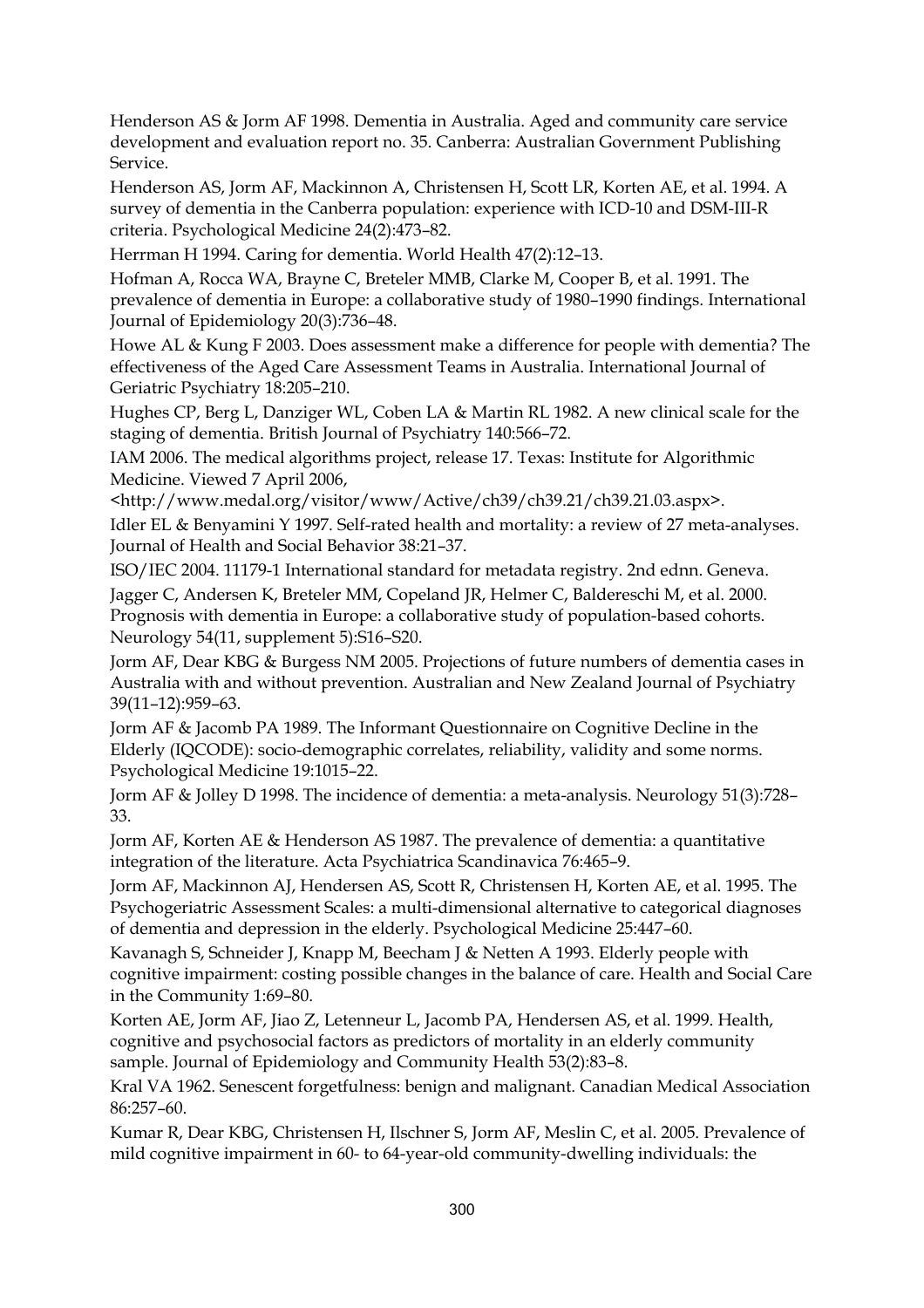Personality and Total Health Through Life 60+ study. Dementia and Geriatric Cognitive Disorders 19:67–74.

Launer LJ, Andersen K, Dewey ME, Letenneur L, Ott A, Amaducci LA, et al. 1999. Rates and risk factors for dementia and Alzheimer's disease. Results from EURODEM pooled analyses. Neurology 52:78–84.

Leong J, Madjar I & Fiveash B 2001. Needs of family carers of elderly people with dementia living in the community. Australasian Journal on Ageing 20(3):133–8.

Levy R 1994. Aging-associated cognitive decline. International Psychogeriatrics 6:63–8.

Lincoln Centre for Ageing and Community Care Research 2004. Aged Care Assessment Program National minimum data set report July 2002 – June 2003. Melbourne: La Trobe University.

Lincoln Gerontology Centre 2002. Aged Care Assessment Program National Minimum Data Set report July 2000–July 2001. Melbourne: La Trobe University.

Lobo A, Launer LJ, Fratiglioni L, Andersen K, Di Carlo A, Breteler MMB, et al. 2000. Prevalence of dementia and major subtypes in Europe: a collaborative study of populationbased cohorts. Neurology 54(11, supplement 5):S4–S9.

LoGiudice D, Smith K, Thomas J, Lautenschlager NT, Almeida OP, Atkinson, A & Flicker L 2006. Kimberley Indigenous Cognitive Assessment tool (KICA): development of a cognitive assessment tool for older indigenous Australians. International Psychogeriatrics 18(2):269–80

LoGiudice D, Waltrowicz W, Ames D, Brown K, Burrows C & Flicker L 1997. Health care costs of people referred to an aged care assessment team: the effect of cognitive impairment. Australian and New Zealand Journal of Public Health 21(3):311–16.

LoGiudice D, Waltrowicz W, Brown K, Burrows C, Ames D & Flicker L 1999. Do memory clinics improve the quality of life of carers? A randomized pilot trial. International Journal of Geriatric Psychiatry 14:626–32.

Low L-F, Anstey KJ, Jorm AF, Rodgers B & Christensen H 2005. Reproductive period and cognitive function in a representative sample of naturally postmenopausal women aged 60– 64 years. Climacteric 8(4):380–9.

Low L-F, Brodaty H & Draper B 2002. A study of premorbid personality and behavioural and psychological symptoms of dementia in nursing home residents. International Journal of Geriatric Psychiatry 17:779–83.

Luscombe G, Brodaty H & Freeth S 1998. Younger people with dementia: diagnostic issues, effects on carers and use of services. International Journal of Geriatric Psychiatry 13:323–30.

Lyketsos CG, Steinberg M, Tschanz JT, Norton MC, Steffens DC & Breitner JCS 2000. Mental and behavioral disturbances in dementia: findings from the Cache County study on memory in aging. American Journal of Psychiatry 157(5):708–14.

Madden R 2006. Paper presented at Improving Information on Disability and Functioning, 6–7 February 2006, Masonic Centre, Sydney,

<http://www.aihw.gov.au/eventsdiary/iidf2006/slides/Richard\_Madden.ppt>.

McCallum J, Simons LA, Simons J & Friedlander Y 2005. Patterns and predictors of nursing home placement over 14 years: Dubbo study of elderly Australians. Australasian Journal on Ageing 24:168–72.

McDowell I & Newell C 1996. Measuring health: a guide to rating scales and questionnaires. 2nd edn. New York: Oxford University Press.

McLean S 1993. Practical management of Alzheimer's disease. Modern Medicine of Australia, April, 16–27.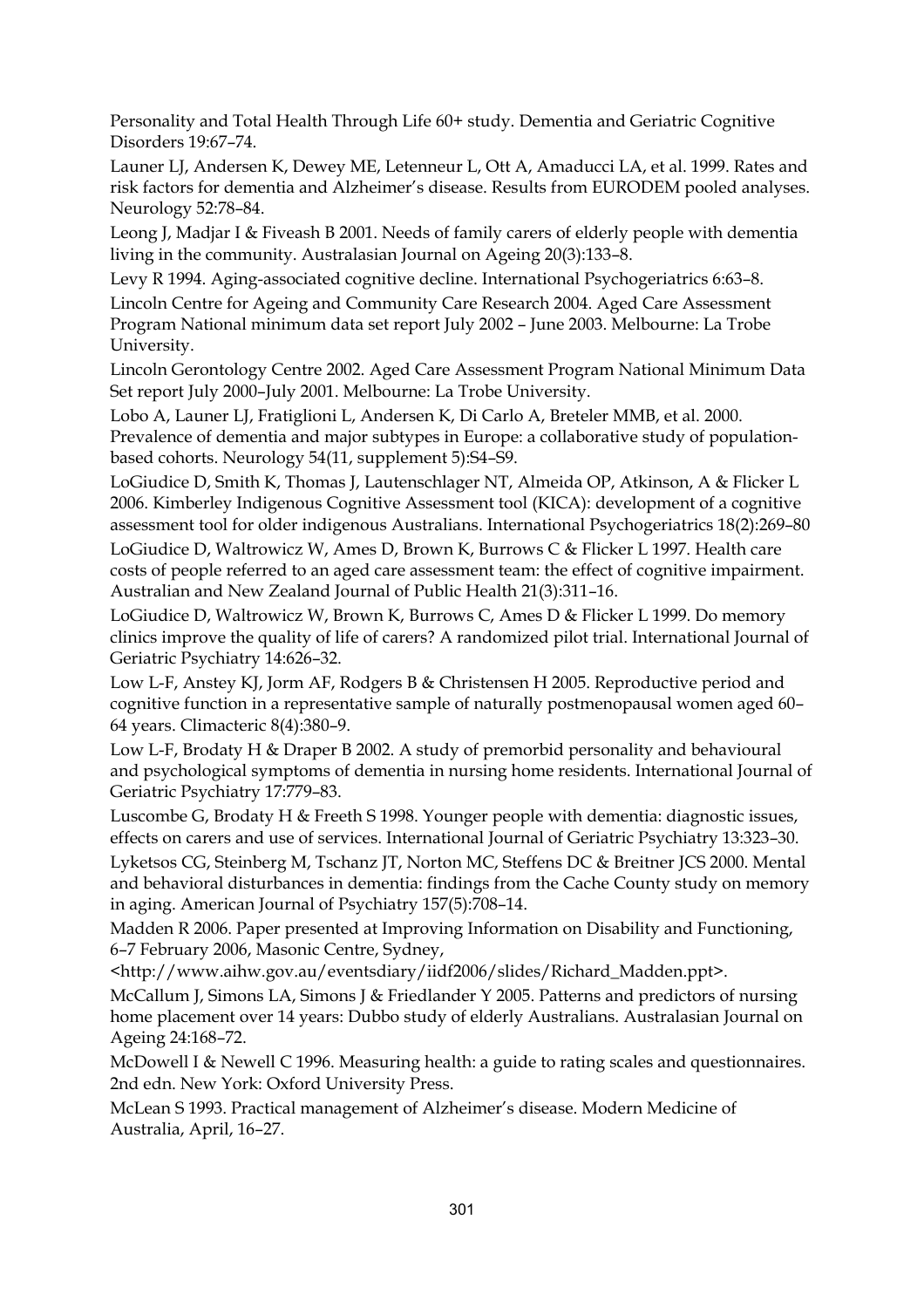Meade CE & Bowden SC 2005. Diagnosing dementia: mental status testing and beyond. Viewed 16 October 2005, <www.australianprescriber.com>. Australian Prescriber 28:11–13. Medicare Australia 2005. Medicare Australia statistical reporting: Pharmaceutical Benefits Scheme. Viewed 3 November 2005,

<http://www.medicare.gov.au/providers/health\_statistics/statistical\_reporting/pbs.htm>. Ministerial Task Force on Dementia Services in Victoria 1997. Dementia care in Victoria: building a pathway to excellence. Final report. Melbourne: Victorian Department of Human Services.

Mirea A & Cummings J 2000. Neuropsychiatric aspects of dementia. In: O'Brien J, Ames D & Burns A (eds). Dementia. London: Arnold, 61–79.

Mittelman M, Ferris S, Steinberg G, Shulman E, Mackell J, Ambinder A, et al. 1993. An intervention that delays institutionalization of Alzheimer's disease patients: treatment of spouse-caregivers. Gerontologist 33(6):730–40.

Morris JC 1993. The clinical dementia rating (CDR): current version and scoring rules. Neurology 43(11):2412–14.

Muo R, Schindler A, Vernero I, Schindler O, Ferrario E & Frisoni GB 2005. Alzheimer's disease-associated disability: an ICF approach. Disability and Rehabilitation 27(23):1405–13. National Health Data Committee 2004a. National health data dictionary version 12 with

supplement, CD-ROM. Canberra: AIHW. NCCH 2002a. ICD-10-AM mental health manual. An integrated classification and diagnostic

tool for community-based mental health services. 1st edn. Sydney: University of Sydney. NCCH 2002b. The international statistical classification of diseases and related health problems, 10th revision, Australian modification, third edition (volume 1). Sydney: University of Sydney.

OECD (Organization for Economic Cooperation and Development) 2004. Dementia care in 9 OECD countries: a comparative analysis. OECD health working papers no. 13. France: OECD.

Olin JT, Katz IS, Meyers BS, Schneider LS & Lebowitz BD 2002. Provisional diagnostic criteria for depression of Alzheimer disease: rationale and background. The American Journal of Geriatric Psychiatry 10(2):129–41.

Ostbyte T, Tyas S, McDowell I & Koval J 1997. Reported activities of daily living: agreement between elderly subjects with and without dementia and their caregivers. Age and Ageing 26(2):99–106.

Parks SM & Novielli KD 2000. A practical guide to caring for caregivers. American Family Physician 62(12):2613–22.

Patterson CJS, Gauthier S, Bergman H, Cohen CA, Feightner JW, Feldman H, et al. 1999. The recognition, assessment and management of dementing discoverers: conclusions from the Canadian Consensus Conference on Dementia. Canadian Medical Association Journal 160(12, supplement):S1–S15.

Petersen RC, Doody R, Kurz A, Mohs RC, Morris JC, Rabins PV, et al. 2001. Current concepts in mild cognitive impairment. Archives of Neurology 58(12):1985–92.

Petersen RC, Smith GE, Waring SC, Ivnik RJ, Tangalos EG & Kokmen E 1999. Mild cognitive impairment: clinical characterization and outcome. Archives of Neurology 56(3):303–8.

Peterson RC 2004. Mild cognitive impairment as a diagnostic entity. Journal of Internal Medicine 256:183–94.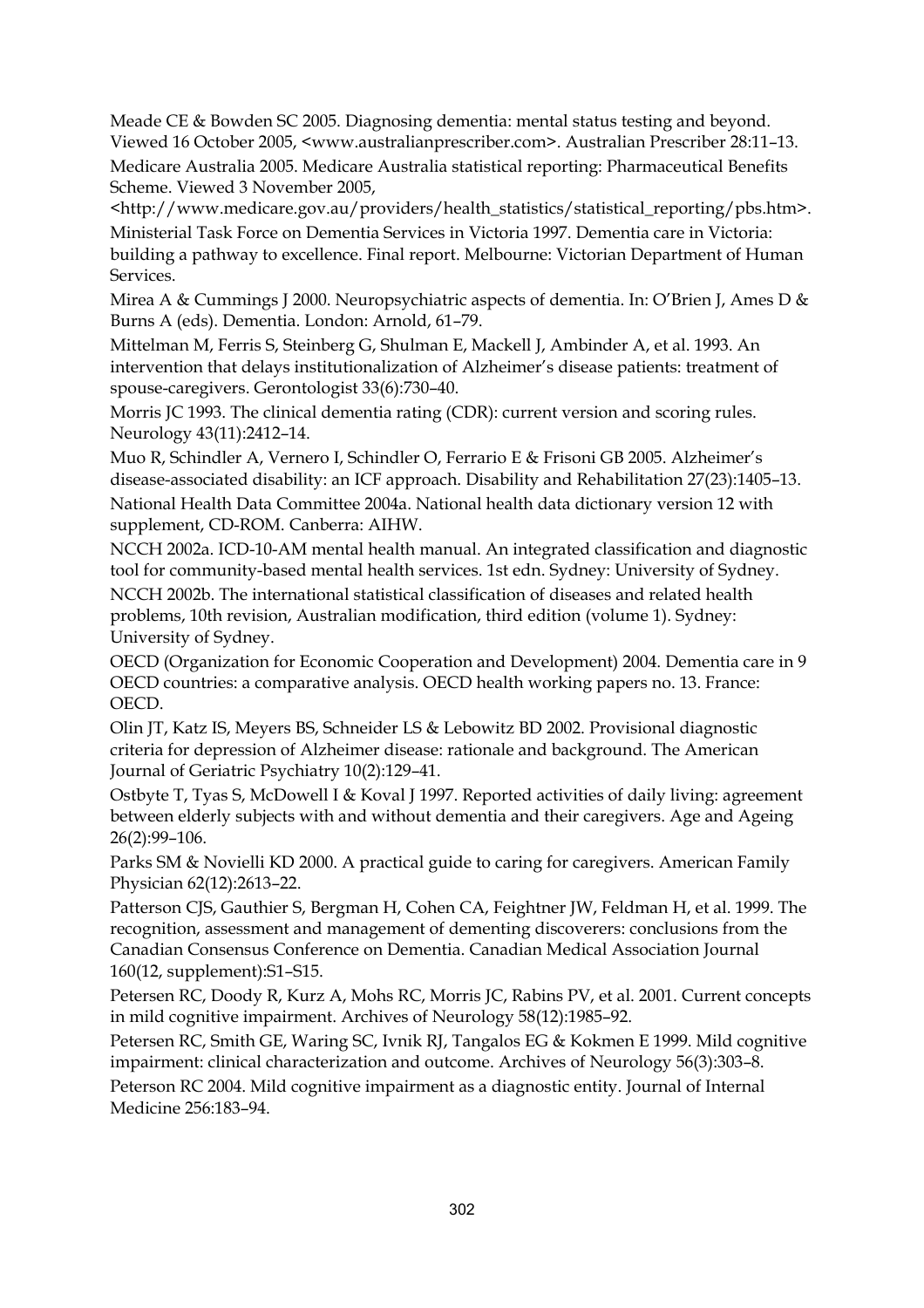Pioggiosi P, Forti P, Ravaglia G, Berardi D, Ferrari G & De Ronchi D 2003. Different classification systems yield different dementia occurrence among nonagenarians and centenarians. Dementia and Geriatric Cognitive Disorders 17:35–41.

Pond D & Brodaty H 2004. Diagnosis and management of dementia in general practice. Australian Family Physician 33(10):789–93.

Reisberg B, Ferris SH, de Leon MJ & Crook T 1982. The Global Deterioration Scale (GDS) for assessment of primary degenerative dementia. American Journal of Psychiatry 139:1136–9. Ritchie K, Artero S & Touchon J 2001. Classification criteria for mild cognitive impairment: a population-based validation study. Neurology 56:37–42.

Ritchie K & Kildea D 1995. Is senile dementia 'age-related' or 'ageing-related'? Evidence from meta-analysis of dementia prevalence in the oldest old. The Lancet 346(8980):931–4. Ritchie K, Kildea D & Robine JM 1992. The relationship between age and prevalence of senile dementia: a meta-analysis of recent data. International Journal of Epidemiology 21(4):763–9. Ritchie K & Touchon J 2000. Mild cognitive impairment: conceptual basis and current nosological status. The Lancet 355:225–8.

Robinson BC 1983. Validation of a caregiver strain index. Journal of Gerontology 38(3):344–8. Rocca WA, Hofman A, Brayne C, Breteler MMB, Clarke M, Copeland JRM, et al. 1991a. The prevalence of vascular dementia in Europe: facts and fragments from 1980–1990 studies. Annals of Neurology 30(6):817–24.

Rocca WA, Hofman A, Brayne C, Breteler MMB, Clarke M, Copeland JRM, et al. 1991b. Frequency and distribution of Alzheimer's disease in Europe: a collaborative study of 1980– 1990 prevalence findings. Annals of Neurology 30(3):381–90.

Rosen WG, Mohs RC & Davis KL 1984. A new rating scale for Alzheimer's disease. American Journal of Psychiatry 141:1356–64.

Roth M, Huppert FA, Tym E & Mountjoy CQ 1988. CAMDEX: the Cambridge Examination for Mental Disorders of the Elderly. Cambridge: Cambridge University Press.

Rowland JT, Basic D, Storey JE & Conforti DA 2006. The Rowland Universal Dementia Assessment Scale (RUDAS) and the Folstein MMSE in a multicultural cohort of elderly persons. International Psychogeriatrics 18(1):111–20.

Sachdev P 2000. Is it time to retire the term 'dementia'? Journal of Neuropsychiatry and Clinical Neurosciences 12(2):276–9.

Salmon JA, Murray CJL, Ustan B & Chatterji S 2002. Health state valuations in summary measures of population health. Research paper no. 01.21. Harvard Burden of Disease Unit. Sammut A 1996. The unique issues surrounding family care of a person with dementia: how would we fare? Towards a national agenda for carers: workshop papers. Aged and community care service development and evaluation reports no. 22. Canberra: Australian Government Publishing Service.

Schofield H, Bloch S, Herrman H, Murphy B, Nankervis J & Singh B (eds) 1998a. Family caregivers' disability, illness and ageing. St Leonards: Allen & Unwin and Victorian Health Promotion Foundation.

Schofield H, Bozic S, Hermann H & Singh B 1996. Family carers: some impediments to effective policy and service development. Australian Journal of Social Issues 31(2):157–72. Schofield H, Murphy B, Herrman HE, Bloch S & Singh BS 1998b. Carers of people aged over 50 with physical impairment, memory loss and dementia: a comparative study. Ageing and Society 18:355–69.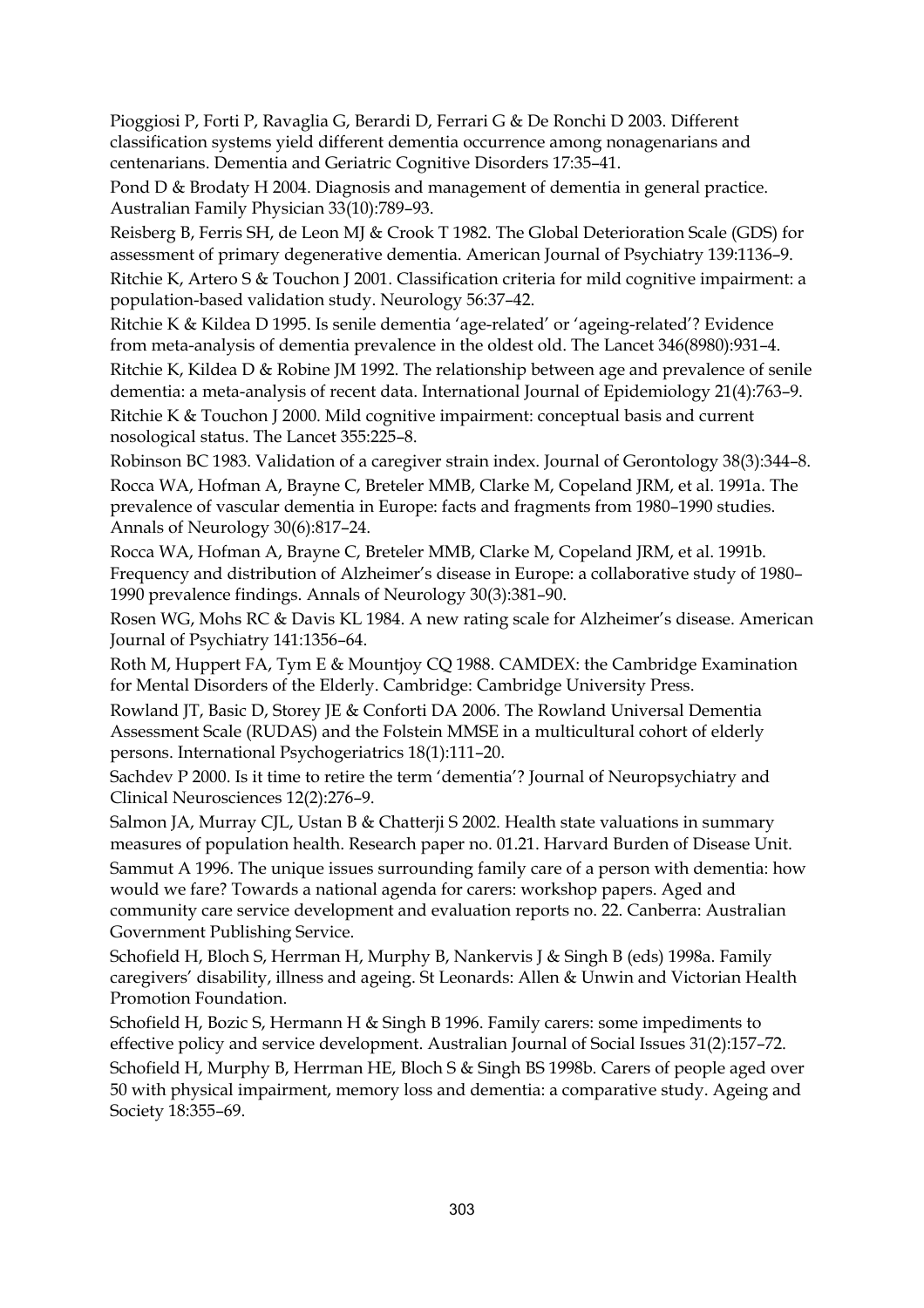Schofield HL, Herrman HE, Bloch S, Howe A & Singh B 1997. A profile of Australian family caregivers: diversity of roles and circumstances. Australian and New Zealand Journal of Public Health 21:59–66.

Schofield V 2001. Rituals of visiting people with dementia in residential care. Australasian Journal on Ageing 20(4):187–91.

Shields M 2004. Proxy reporting of health information. Health Reports 15(3):21–33.

Shores M, Ryan-Dukes P, Williams R, Mamerto B, Sadak T, Pascualy M, et al. 2004. Identifying undiagnosed dementia in residential care veterans: comparing telemedicine to in-person clinical examination. International Journal of Geriatric Psychiatry 19(2):101–8.

Simons LA, Simons J, McCallum J & Friedlander Y 2006. Lifestyle factors and risk of dementia: Dubbo study of the elderly. Medical Journal of Australia 184(2):68–70.

Sink KM, Covinsky KE, Barnes DE, Newcomer RJ & Yaffe K 2006. Caregiver characteristics are associated with neuropsychiatric symptoms of dementia. Journal of the American Geriatrics Society 54(5):796–803.

Storey JE, Rowland JTJ, Conforti DA & Dickson HG 2004. The Rowland Universal Dementia Assessment Scale (RUDAS): a multicultural cognitive assessment scale. International Psychogeriatrics 16:13–31.

Thompson E & Doll W 1982. The burden of families coping with the mentally ill: an invisible crisis. Family Relations 31:379–88.

Torti FM, Gwyther LP, Reed SD, Friedman JY & Schulman KA 2004. A multinational review of recent trends and reports in dementia caregiver burden. Alzheimer Disease and Associated Disorders 18:99–109.

Vernooij-Dassen M, Persoon J & Felling A 1996. Predictors of sense of competence in caregivers of demented persons. Social Science Medicine 43(1):41–9.

Victorian Government Department of Human Services 2004. A consultation paper on the dementia framework for Victoria, 2005 and beyond. Melbourne: Department of Human Services. Viewed April 2006, <http://www.health.vic.gov.au/agedcare/>.

Vitaliano PP, Young HM & Jusso J 1991. Burden: a review of measures used among caregivers of individuals with dementia. The Gerontologist 31:67–75.

Volicer L 2005. Caregiver burden in dementia care: prevalence and health effects. Current Psychosis & Therapeutics Reports 3:20–5.

Waite LM, Broe GA, Grayson DA & Creasey H 2001. Preclinical syndromes predict dementia: the Sydney older persons study. Journal of Neurology, Neurosurgery and Psychiatry 71:296–302.

Wancata J, Musalek M, Alexandrowicz R & Krautgartner M 2003. Number of dementia sufferers in Europe between the years 2000 and 2050. European Psychiatry 18:306–13.

Ward S, Opie J & O'Connor DW 2003. Family carers' responses to behavioural and psychological symptoms of dementia. International Journal of Geriatric Psychiatry 18:1007– 12.

WHO (World Health Organization) 1992a. International statistical classification of diseases and related health problems, 10th revision (volume 1). Geneva: WHO.

WHO 1992b. The ICD-10 classification of mental and behavioural disorders: clinical descriptions and diagnostic guidelines. Geneva: WHO.

WHO 1994. Constitution of the World Health Organization. Geneva: WHO.

WHO 2001. International classification of functioning, disability and health. Geneva: WHO.

WHO Collaborating Centre for Drug Statistics Methodology 1998. The Anatomical

Therapeutic Chemical classification system with Defined Daily Doses. Oslo: WHO.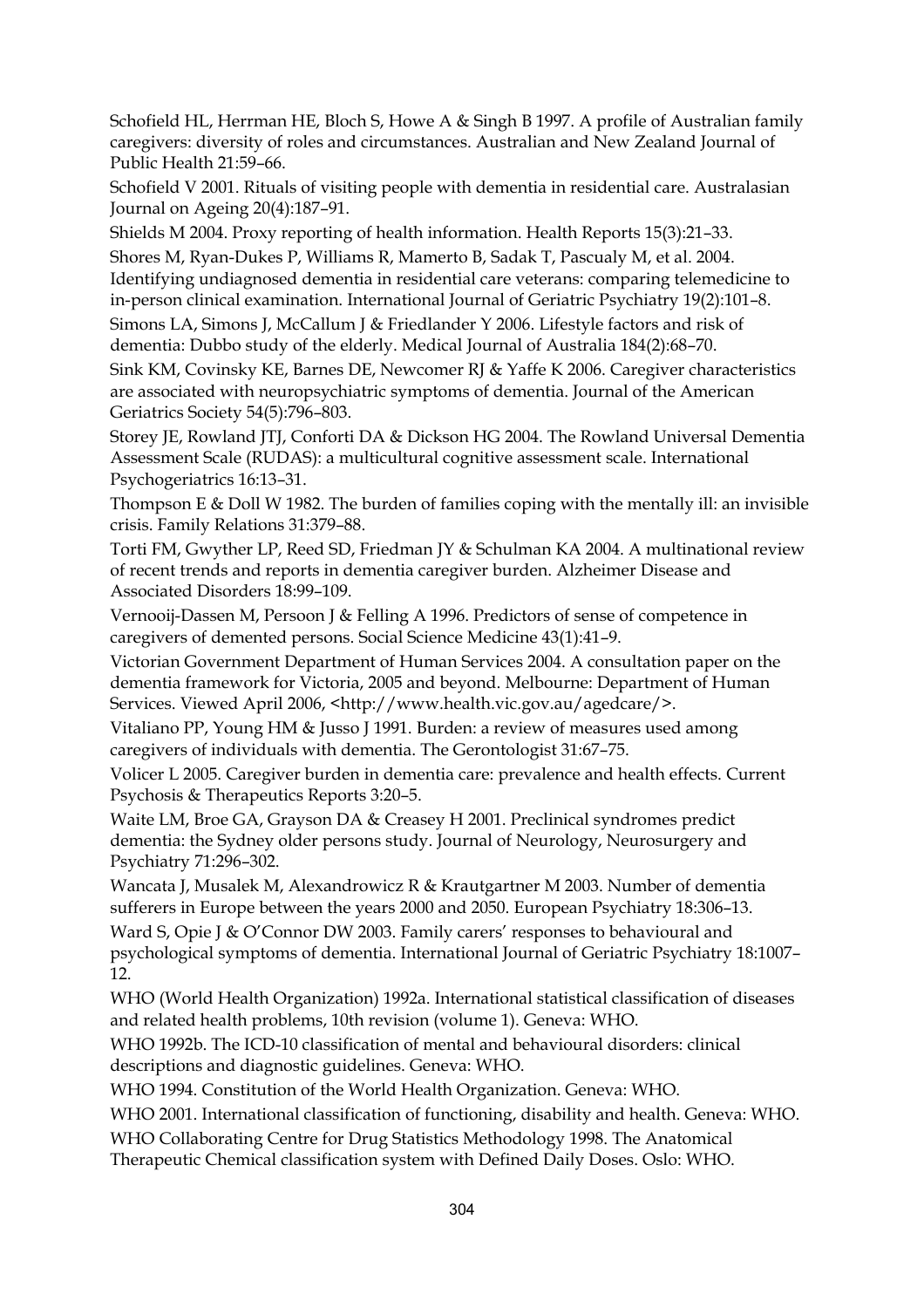Wilkinson D 2000. How effective are cholinergic therapies in improving cognition in Alzheimer's disease? In: O'Brien J, Ames D & Burns A (eds). Dementia. London: Arnold, 549–58.

Wilkinson D, Stave C, Keohane D, et al. 2004. The role of general practitioners in the diagnosis and treatment of Alzheimer's disease: a multinational survey. Journal of Internal Medicine Research 32:149–59.

Winblad B, Palmer K, Kivipelto M, et al. 2004. Mild cognitive impairment: beyond controversies, toward a consensus: report of the International Working Group on Mild Cognitive Impairment. Journal of Internal Medicine 256:240–6.

Yeatman R, Bennets K, Allen N, Ames D, Flicker L & Waltrowicz W 1993. Is caring for elderly relatives with depression as stressful as caring for those with dementia? A pilot study of Melbourne. International Journal of Geriatric Psychiatry 8:339–42.

Zarit S, Reever K & Bach-Peterson J 1980. Relatives of the impaired elderly: correlates of feelings of burden. The Gerontologist 20(6):649–55.

Zaudig M 1992. A new systematic method of measurement and diagnosis of 'mild cognitive impairment' and dementia according to ICD-10 and DSM-III-R criteria. International Psychogeriatrics 4(supplement 2):203–19.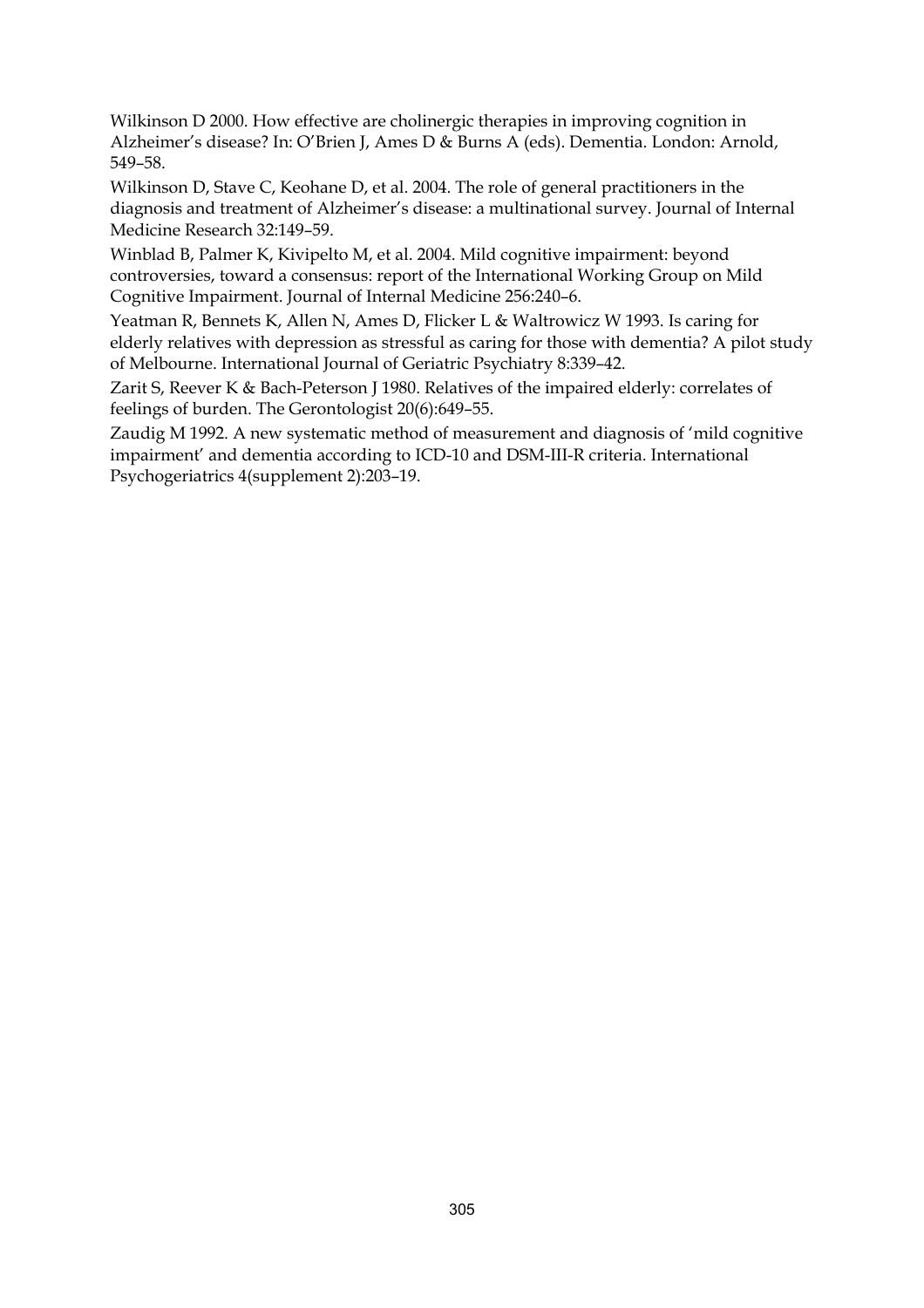## **List of tables**

| Table 2.1:  | Definition of mild cognitive disorder in the ICD and age-related cognitive    |
|-------------|-------------------------------------------------------------------------------|
| Table 2.2:  |                                                                               |
| Table 2.3:  | Summary of selected cognitive assessment and screening tools14                |
| Table 2.4:  |                                                                               |
| Table 2.5:  |                                                                               |
| Table 2.6:  | Comparison of classification of dementia in the ICD and DSM 27                |
| Table 2.7:  |                                                                               |
| Table 3.1:  | Summary of data items included across national collections50                  |
| Table 4.1:  | Prevalence rates for dementia estimated from various sources, 200354          |
| Table 4.2:  |                                                                               |
| Table 4.3:  | Prevalence of dementia in households and cared accommodation, 200357          |
| Table 4.4:  | Dementia rates from 1998 SDAC and 2003 SDAC, by age and residency58           |
| Table 4.5:  | Projected number of people with dementia, 2003 to 2031 59                     |
| Table 4.6:  |                                                                               |
| Table 4.7:  | Comparison of severity of dementia impact in the CDR and SDAC 61              |
| Table 4.8:  |                                                                               |
| Table 4.9:  |                                                                               |
| Table 4.10: |                                                                               |
| Table 4.11: | Death rates per 100,000 people with an underlying cause of dementia,          |
| Table 4.12: | Deaths and years of life lost due to dementia as underlying cause of death,   |
| Table 4.13: | The model used in the burden of disease analysis of dementia, definition      |
| Table 4.14: | Prevalent years of life lost to disability, by age, sex and residency, 200370 |
| Table 4.15: | Years of life lost, incident years of life lost to disability and disability- |
| Table 4.16: | Burden of dementia, disability-adjusted life years, projected to 2031 71      |
| Table 5.1:  | Dementia status of ACAP assessments and clients, July 2004 to March 200574    |
| Table 5.2:  | Care recipients registered with a CCRC, by dementia status, 2004-05 74        |
| Table 5.3:  | CACP and EACH clients with and without dementia, census periods, 200275       |
| Table 5.4:  |                                                                               |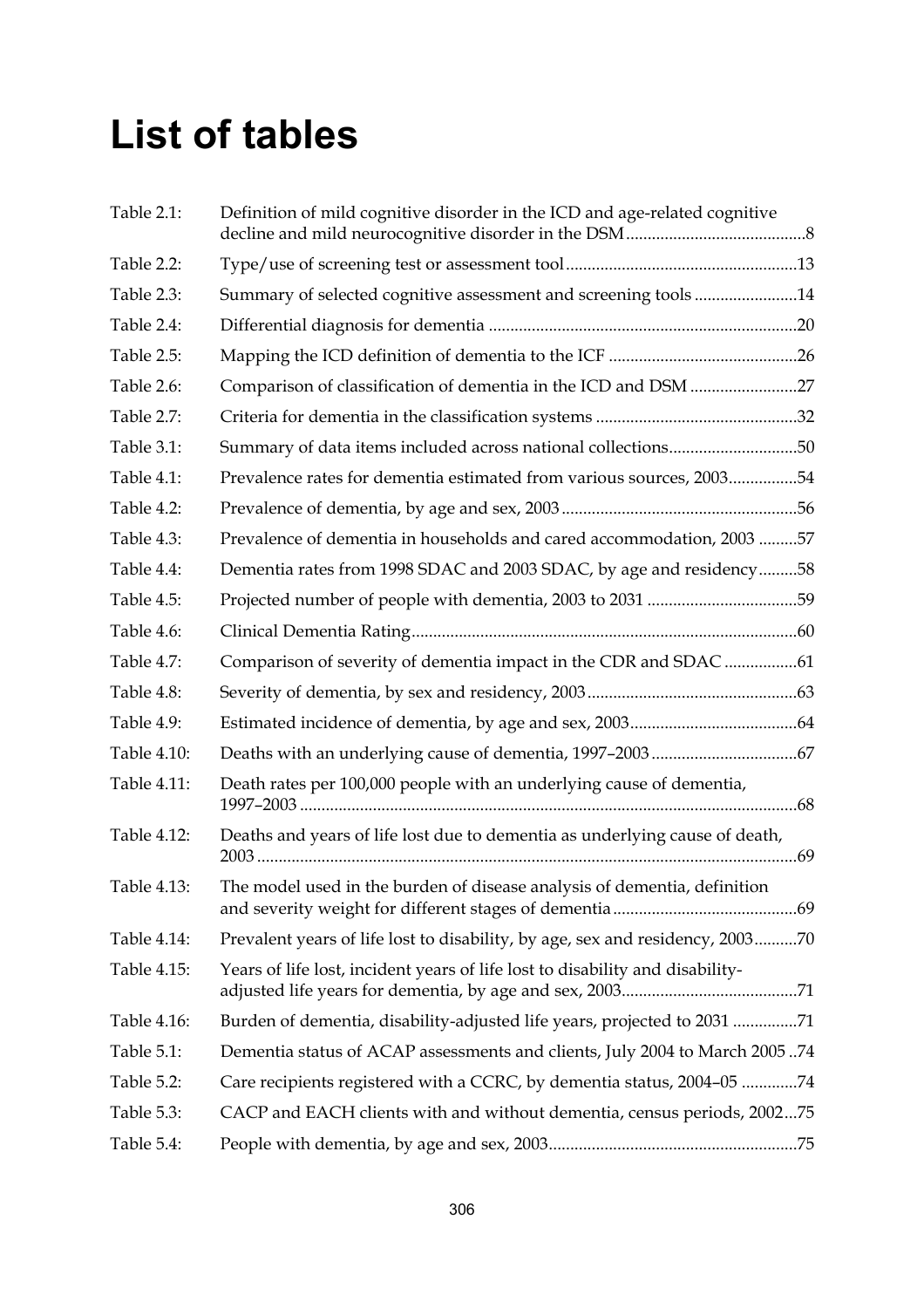| Table 5.5:  | ACAP clients with and without dementia, by sex and age at beginning of     |
|-------------|----------------------------------------------------------------------------|
| Table 5.6:  | CACP clients with and without dementia, by age and sex, census week        |
| Table 5.7:  | EACH clients with and without dementia, by age and sex, census week        |
| Table 5.8:  | Care recipients registered with a CCRC, by sex and dementia status,        |
| Table 5.9:  |                                                                            |
| Table 5.10: | Country of birth, by dementia status of ACAP client, July 2004 to March    |
| Table 5.11: | CACP clients with and without dementia, by country of birth, census week   |
| Table 5.12: | EACH clients with and without dementia, by country of birth, census week   |
| Table 5.13: | Indigenous status, by dementia status of ACAP client, July 2004 to March   |
| Table 5.14: | Care recipients registered with a CCRC, by Indigenous status and dementia  |
| Table 5.15: | CACP clients with and without dementia, by Indigenous status, census       |
| Table 5.16: |                                                                            |
| Table 5.17: | Usual accommodation setting at the time of ACAP assessment, by             |
| Table 5.18: | CACP clients with and without dementia, by accommodation type, census      |
| Table 5.19: | EACH clients with and without dementia, by accommodation type, census      |
| Table 5.20: | Living arrangements, by dementia status of ACAP client, July 2004 to       |
| Table 5.21: | CACP clients with and without dementia, by living arrangements, census     |
| Table 5.22: | EACH clients with and without dementia, by living arrangements, census     |
| Table 5.23: | Type of dementia, ACAP client with dementia, July 2004 to March 200587     |
| Table 5.24: |                                                                            |
| Table 5.25: | Severity of disability among older people with selected health conditions, |
| Table 5.26: | Need for assistance of people with dementia, by residency, 200393          |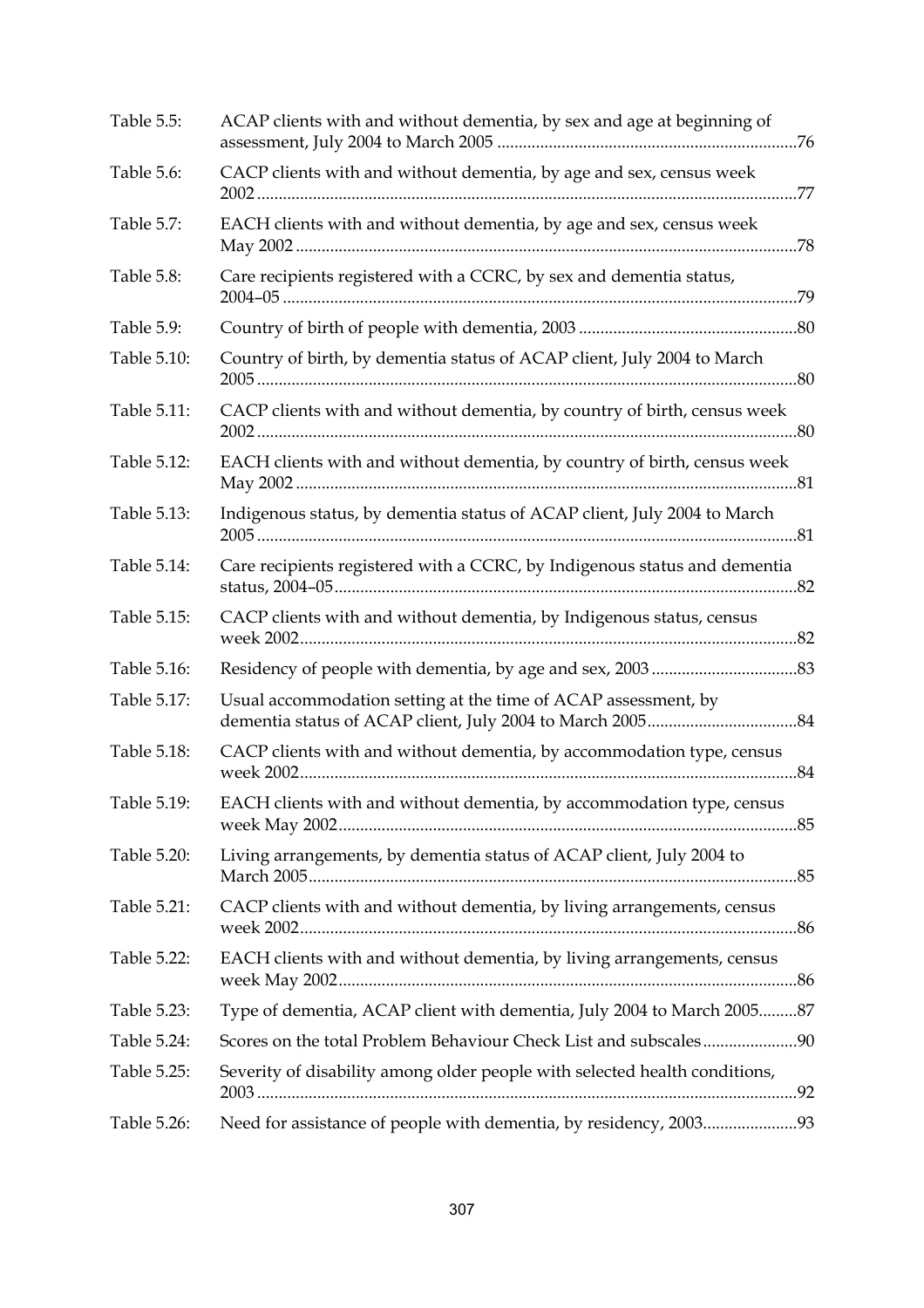| Table 5.27: | Activity limitations, by dementia status of ACAP client, July 2004 to March                                                                          |  |
|-------------|------------------------------------------------------------------------------------------------------------------------------------------------------|--|
| Table 5.28: | CACP clients with and without dementia, core activity in which assistance                                                                            |  |
| Table 5.29: | EACH clients with and without dementia, core activity in which assistance                                                                            |  |
| Table 5.30: | Number of personal activities in which CACP clients sometimes or always<br>need the assistance or supervision of another person, by dementia status, |  |
| Table 5.31: | Number of personal activities in which EACH clients sometimes or always<br>need the assistance or supervision of another person, by dementia status, |  |
| Table 5.32: |                                                                                                                                                      |  |
| Table 5.33: |                                                                                                                                                      |  |
| Table 5.34: | People with dementia, estimated number and percentage of people, by<br>stated need for assistance with cognition and emotions, 2003100               |  |
| Table 5.35: | People with dementia, estimated number and percentage of people with                                                                                 |  |
| Table 5.36: | Dementia status and challenging behaviour of care recipients registered                                                                              |  |
| Table 5.37: | Main condition of people with dementia, 2003 SDAC, July 2004 to March                                                                                |  |
| Table 5.38: | Source of assistance received by people with dementia living in                                                                                      |  |
| Table 5.39: | People with dementia living in households, whether need for assistance                                                                               |  |
| Table 5.40: | Source of current assistance with activities for ACAP clients, by dementia                                                                           |  |
| Table 5.41: | ACAP, CACP and EACH clients, by dementia status and carer                                                                                            |  |
| Table 5.42: | ACAP clients with and without dementia, by carer availability and sex,                                                                               |  |
| Table 5.43: | ACAP clients with and without dementia, by carer availability and age110                                                                             |  |
| Table 5.44: | CACP clients, by dementia status, carer availability and sex, census week                                                                            |  |
| Table 5.45: | CACP clients with and without dementia, by carer availability and age,                                                                               |  |
| Table 5.46: | EACH clients with and without dementia, by carer availability and sex,                                                                               |  |
| Table 5.47: | EACH clients with and without dementia, by carer availability and age,                                                                               |  |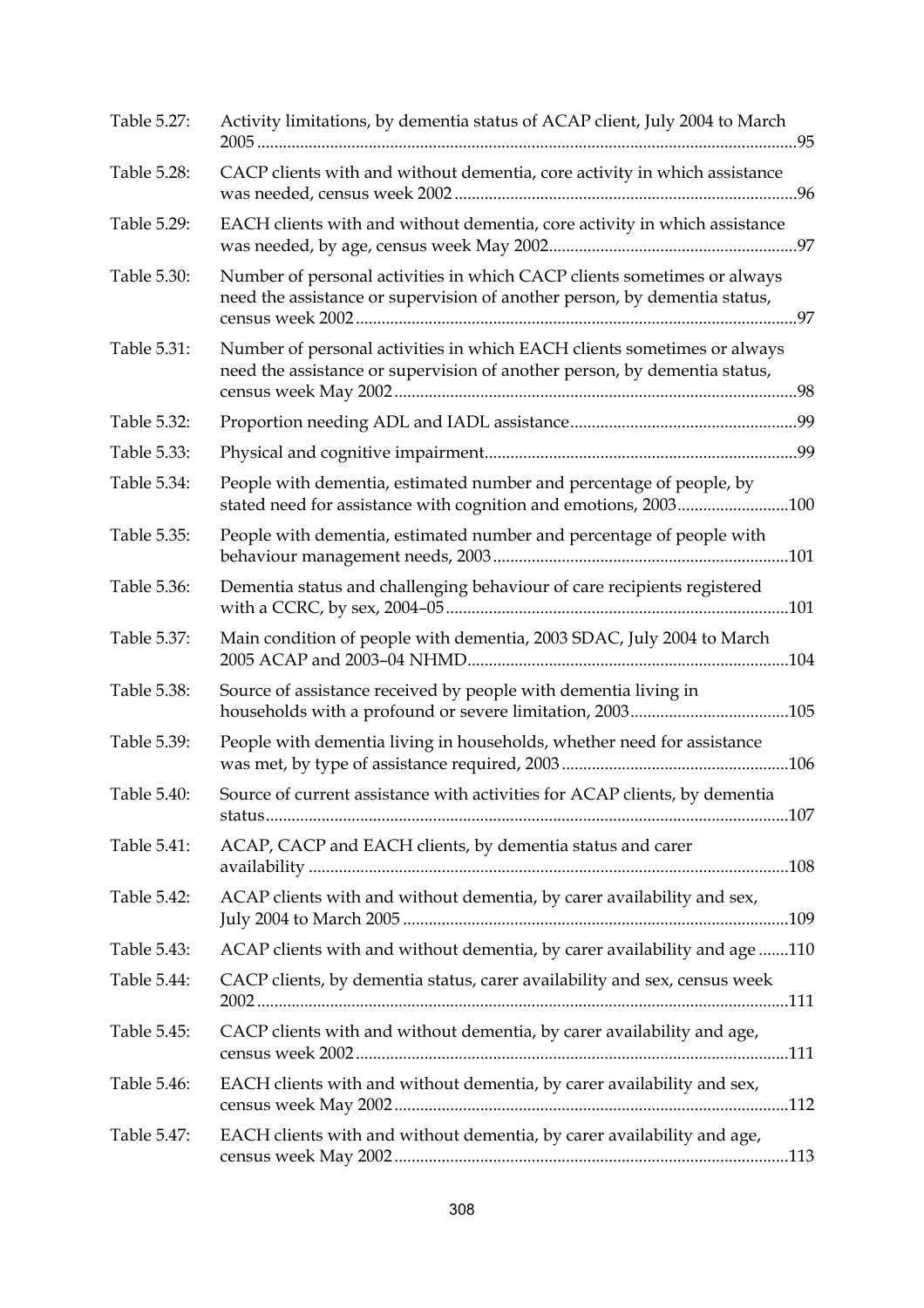| Table 6.1:  | Alzheimer's Australia DESP carer contacts and distinct people, by<br>dementia diagnosis status of person of concern, 2003-04121                   |  |
|-------------|---------------------------------------------------------------------------------------------------------------------------------------------------|--|
| Table 6.2:  | Carers assisted by a CCRC, by sex, Indigenous status and dementia                                                                                 |  |
| Table 6.3:  |                                                                                                                                                   |  |
| Table 6.4:  | Proportion of carers reporting causes of financial problems 128                                                                                   |  |
| Table 6.5:  |                                                                                                                                                   |  |
| Table 6.6:  | Relationship of carer to care recipient status: comparison across studies131                                                                      |  |
| Table 6.7:  | Relationship of carer to care recipient, by co-residency status of carer,                                                                         |  |
| Table 6.8:  | Frequency of personal and telephone contacts in the previous two weeks                                                                            |  |
| Table 6.9:  | Proportion of carers reporting conflict between children and parent with                                                                          |  |
| Table 6.10: | Comparison of informal support for carers of dependants with dementia-                                                                            |  |
| Table 6.11: | Respite care use at time of assessment and recommended respite care use,<br>ACAP clients, by dementia status, July 2004 to March 2005 144         |  |
| Table 6.12: | CACP care recipients with and without dementia, use of respite care, by                                                                           |  |
| Table 6.13: |                                                                                                                                                   |  |
| Table 7.1:  | Service categories and related programs reported in Chapter 7150                                                                                  |  |
| Table 7.2:  |                                                                                                                                                   |  |
| Table 7.3:  | Characteristics of the patients at dementia encounters, 1998-99 to 2003-04154                                                                     |  |
| Table 7.4:  | General practice service use for people managed for dementia, 2003-04 155                                                                         |  |
| Table 7.5:  | Most commonly prescribed medications, 2000-01 to 2003-04155                                                                                       |  |
| Table 7.6:  | Number of referrals by GPs to other health care providers for people                                                                              |  |
| Table 7.7:  | Number of referrals by GPs to other health care providers per 100 GP-<br>patient encounters for people managed for dementia, by type of referral, |  |
| Table 7.8:  | Number of pathology services requested by GPs for people managed for                                                                              |  |
| Table 7.9:  | Number of imaging services for people managed for dementia, by type of                                                                            |  |
| Table 7.10: | Number of PBS/RPBS prescriptions for dementia-specific drugs, 2002-03                                                                             |  |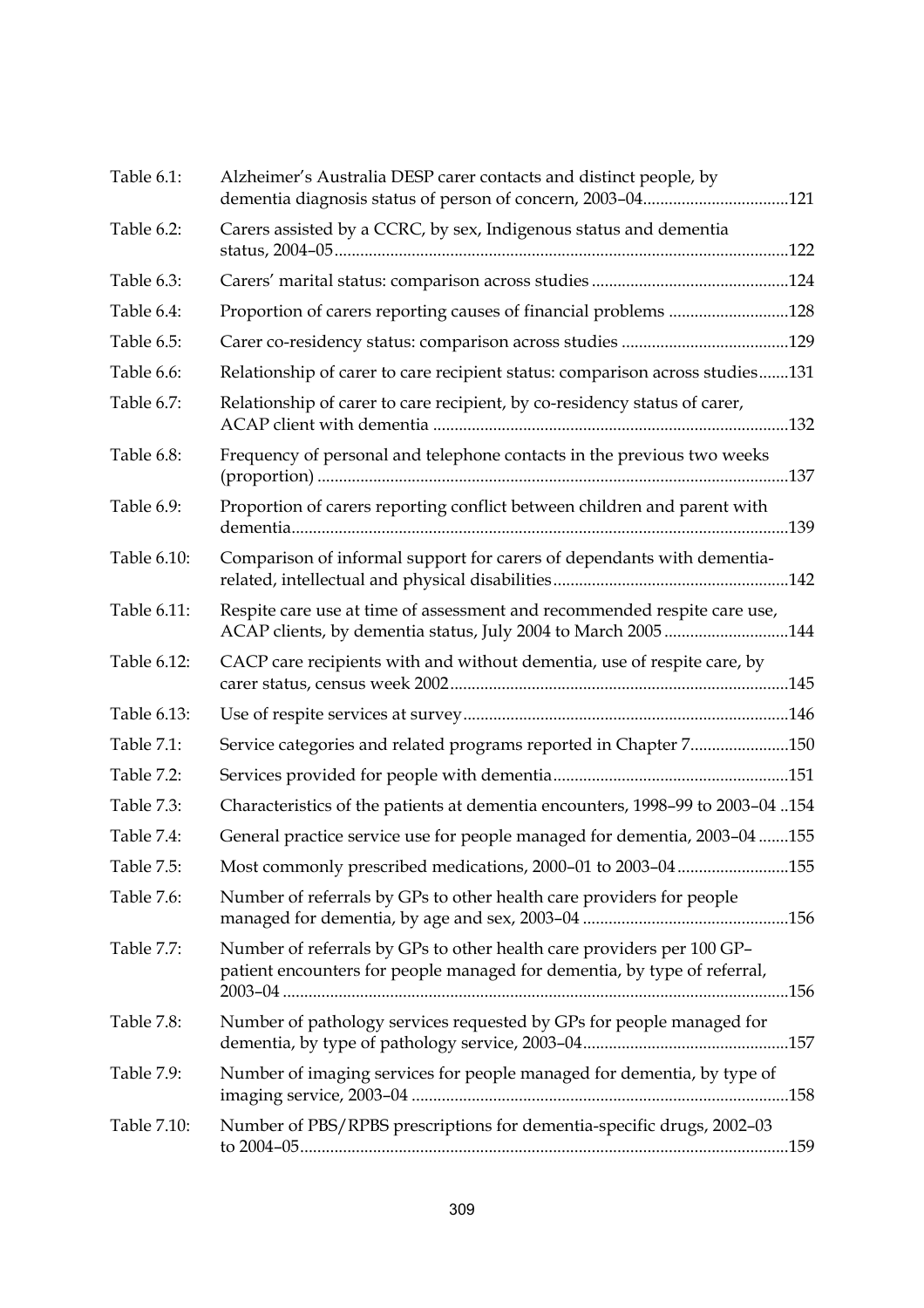| Table 7.11: | Number of prescriptions for dementia-specific drugs, by source, 2003-04 160                                                                             |
|-------------|---------------------------------------------------------------------------------------------------------------------------------------------------------|
| Table 7.12: | Reason for ending assessment, by dementia status of client, July 2004 to                                                                                |
| Table 7.13: | Usual and recommended accommodation setting, by dementia status of                                                                                      |
| Table 7.14: | ACAT assessment outcomes for long-term care setting, by usual<br>accommodation setting and dementia status of ACAP client, July 2004 to                 |
| Table 7.15: | Usual and recommended government program support, by dementia<br>status of ACAP client living in the community, July 2004 to March 2005166              |
| Table 7.16: | Dementia Education and Support Program contacts and distinct people of                                                                                  |
| Table 7.17: | CACP and EACH clients with and without dementia, census periods,                                                                                        |
| Table 7.18: | CACP clients with and without dementia, number of clients by age and                                                                                    |
| Table 7.19: | Mean and median service units (hours or number of events), by type of<br>assistance received by CACP clients with and without dementia, census          |
| Table 7.20: | Number and percentage of CACP clients with and without dementia, by                                                                                     |
| Table 7.21: | Amount of assistance for CACP clients with and without dementia, by                                                                                     |
| Table 7.22: | EACH clients with and without dementia, number of clients, by age group                                                                                 |
| Table 7.23: | Average weekly hours of assistance and number of events, by type of                                                                                     |
| Table 7.24: | EACH clients with and without dementia, types of therapies and ancillary<br>services provided, by carer status, census week May 2002175                 |
| Table 7.25: | Carers assisted by, and care recipients registered with, a CCRC, by sex and                                                                             |
| Table 7.26: | Co-resident primary carers of people with dementia living in households,<br>estimated number of carers, by recent use of respite care services, 2003178 |
| Table 7.27: | Dementia and Alzheimer's disease in residential aged care, by RCS                                                                                       |
| Table 7.28: | Separations with principal diagnosis of dementia, by age and sex,                                                                                       |
| Table 7.29: | Age-specific rates of hospital separation with a principal diagnosis of                                                                                 |
| Table 7.30: | Length of hospital stay, patient days and separations, by dementia                                                                                      |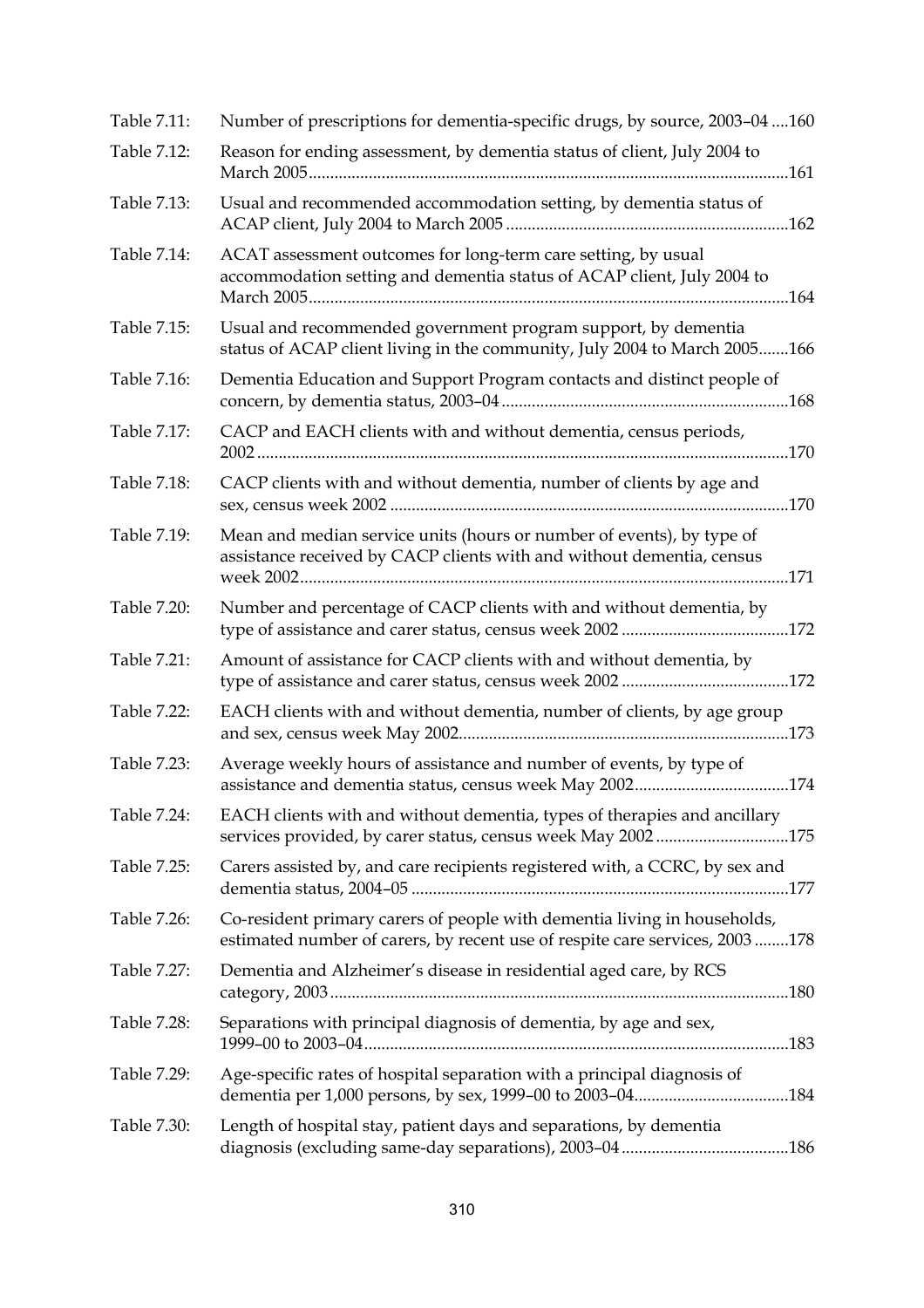| Table 7.31: | Separations with a principal or additional diagnosis of dementia, by age and                                                                    |
|-------------|-------------------------------------------------------------------------------------------------------------------------------------------------|
| Table 7.32: | Age-specific rates of hospital separation with a principal or additional<br>diagnosis of dementia per 1,000 persons, by age and sex, 1999-00 to |
| Table 7.33: | Length of stay, by principal diagnosis (ICD-10-AM chapter) for all<br>separations that included a diagnosis of dementia, 2003-04190             |
| Table 8.1:  | Health and aged care system expenditure for dementia and Alzheimer's<br>192                                                                     |
| Table 8.2:  | Comparison of the Multiple conditions cost allocation method with the                                                                           |
| Table 8.3:  | Comparison of residential aged care expenditure allocation using the                                                                            |
| Table 8.4:  | Number of conditions in residential aged care, by modelled RCS level,                                                                           |
| Table 8.5:  | Number of conditions for permanent residents for whom the main<br>condition is dementia or Alzheimer's disease, by modelled RCS level,          |
| Table 8.6:  | Condition groups for medical conditions from the SDAC196                                                                                        |
| Table 8.7:  | The amount of basic funding, by condition groups and modelled RCS                                                                               |
| Table 8.8:  | Expenditure for dementia in residential aged care where dementia is                                                                             |
| Table 8.9:  | Funding for care due to dementia and other conditions in residential aged                                                                       |
| Table 8.10: | Funding allocated to dementia and Alzheimer's disease in residential aged                                                                       |
| Table 8.11: | Hospital expenditure due to a principal diagnosis of dementia or<br>Alzheimer's disease during a hospital stay, 1999-00 to 2003-04202           |
| Table 8.12: | Hospital expenditure due to any diagnosis of dementia or Alzheimer's                                                                            |
| Table 8.13: | Hospital costs allocated to dementia, by number of separations and<br>bed-days where dementia or Alzheimer's disease is recorded as a           |
| Table 8.14: | Out-of-hospital medical expenditure for dementia and Alzheimer's                                                                                |
| Table 8.15: | Benefit paid for dementia-specific drugs on the PBS and RPBS prescribed                                                                         |
| Table 8.16: | PBS/RPBS benefit paid for drugs prescribed to manage dementia by GPs,                                                                           |
| Table 8.17: |                                                                                                                                                 |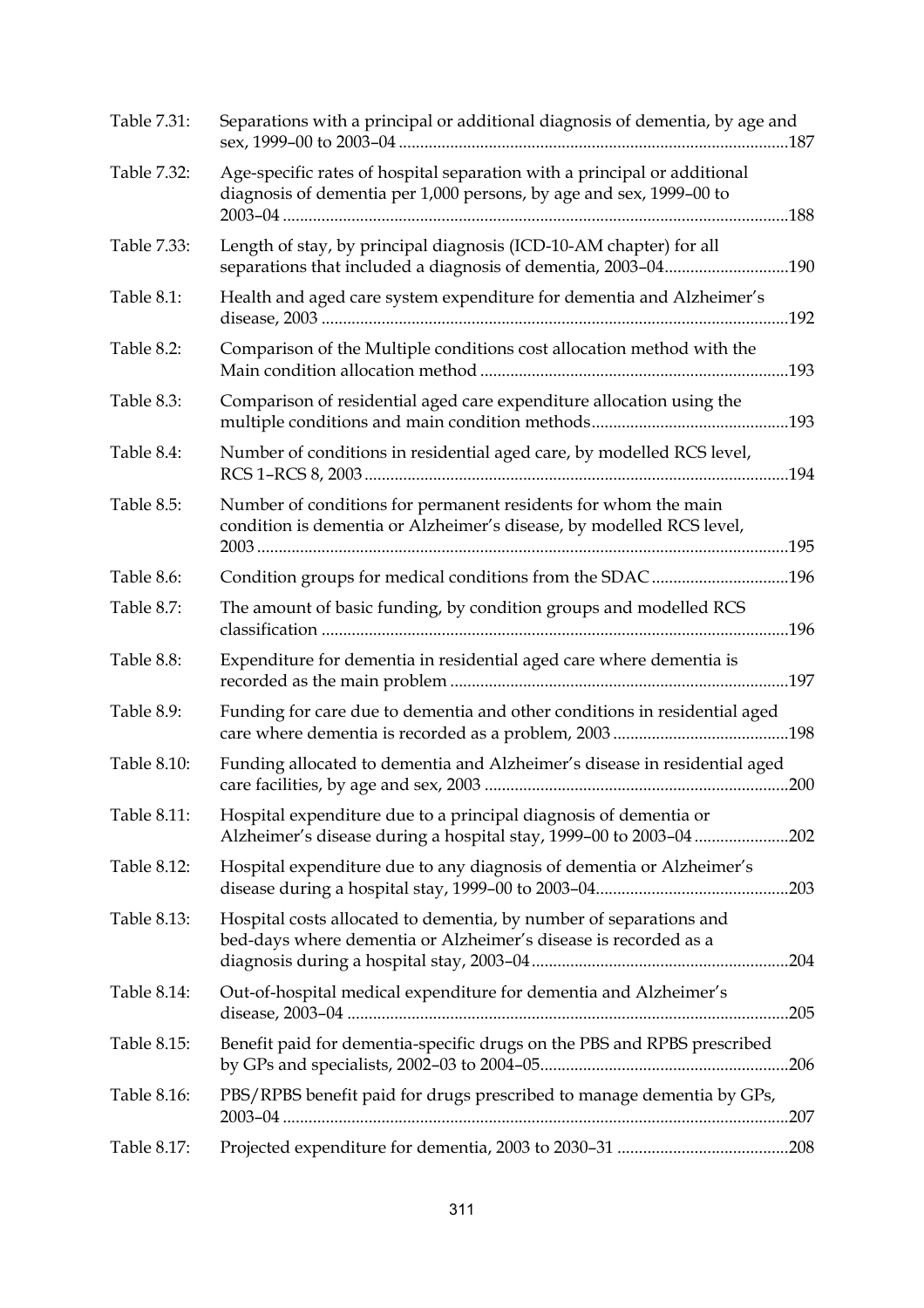| Table 11.1:   | Number and type of data items used to identify people with dementia                                                                                             |  |
|---------------|-----------------------------------------------------------------------------------------------------------------------------------------------------------------|--|
| Table 11.2:   |                                                                                                                                                                 |  |
| Table 11.3:   | Comparison of data sources collecting core information about carers231                                                                                          |  |
| Table 11.4:   | Mapping of dementia-related data items in Australian dementia-relevant                                                                                          |  |
| Table 11.5:   | Mapping of dementia-related data items in Australian dementia-relevant                                                                                          |  |
| Table 11.6:   | Mapping of dementia-related data items in Australian dementia-relevant                                                                                          |  |
| Table 11.7:   | Mapping of dementia-related data items in Australian dementia-relevant                                                                                          |  |
| Table 11.8:   | Mapping of dementia-related data items in Australian dementia-relevant                                                                                          |  |
| Table 11.9:   | Mapping of dementia-related data items in Australian dementia-relevant                                                                                          |  |
| Table 11.10a: | Mapping of dementia-related data items in Australian dementia-relevant<br>collections: Impact of caring role (number of care recipients)239                     |  |
|               | Table 11.10b: Mapping of dementia-related data items in Australian dementia-relevant<br>collections: Impact of caring role (frequency and duration of care) 240 |  |
| Table 11.10c: | Mapping of dementia-related data items in Australian dementia-relevant                                                                                          |  |
|               | Table 11.10d: Mapping of dementia-related data items in Australian dementia-relevant<br>collections: Impact of caring role (carer health and wellbeing) 242     |  |
| Table 11.10e: | Mapping of dementia-related data items in Australian dementia-relevant<br>collections: Impact of caring role (formal and informal support)243                   |  |
|               |                                                                                                                                                                 |  |
| Table 12.2:   |                                                                                                                                                                 |  |
| Table A5.1:   | Summary of published Australian studies: age and sex distribution of care                                                                                       |  |
| Table A6.1:   | Summary of published Australian studies: methodology271                                                                                                         |  |
| Table A6.2:   | Summary of published Australian studies: age and sex distribution of                                                                                            |  |
| Table A7.1:   | Usual and recommended accommodation setting of ACAP clients, by                                                                                                 |  |
| Table A7.2:   | Government community program support at time of assessment and<br>recommended government program support, by dementia status of ACAP                            |  |
| Table A8.1:   | Condition weights for each ABS CURF code applied to SDAC data for<br>allocation of residential aged care funding allocation to conditions278                    |  |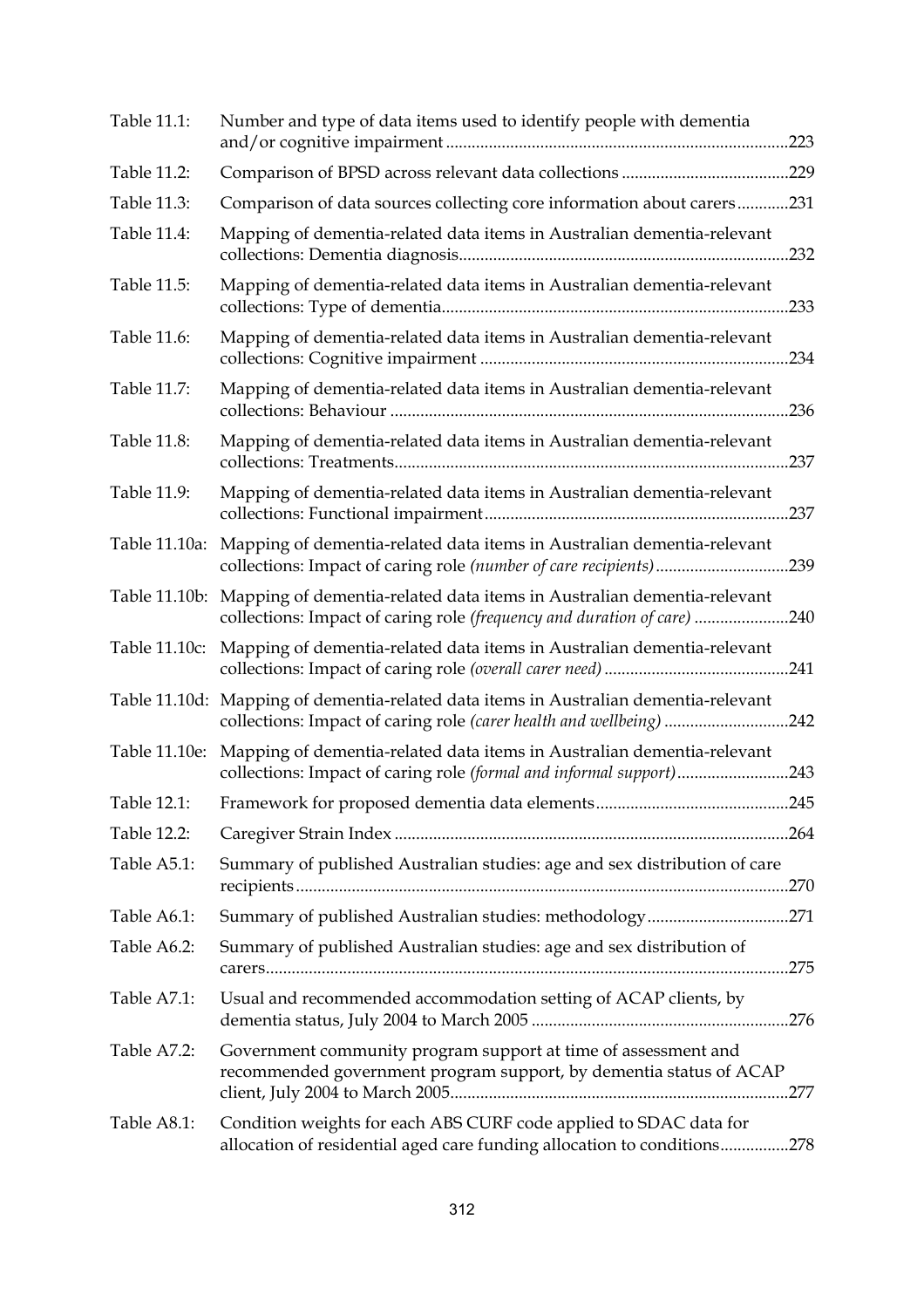|              | Table A11.1: Mapping of dementia-related data items in Australian dementia-relevant<br>collections: Impact of caring role (carer health and wellbeing) 280 |      |
|--------------|------------------------------------------------------------------------------------------------------------------------------------------------------------|------|
| Table A11.2: | Mapping of dementia-related data items in Australian dementia-relevant<br>collections: Impact of caring role (income and financial situation) 281          |      |
| Table A11.3: | Mapping of dementia-related data items in Australian dementia-relevant                                                                                     |      |
| Table A11.4: | Mapping of dementia-related data items in Australian dementia-relevant                                                                                     |      |
| Table A11.5: | Mapping of dementia-related data items in Australian dementia-relevant<br>collections: Impact of caring role (social support and relationships) 286        |      |
| Table A11.6: | Mapping of dementia-related data items in Australian dementia-relevant                                                                                     |      |
|              | Table A11.7: Mapping of dementia-related data items in Australian dementia-relevant                                                                        |      |
| Table A12.1: | Collection matrix for Challenging behaviour and Frequency of                                                                                               | .289 |
|              |                                                                                                                                                            | .290 |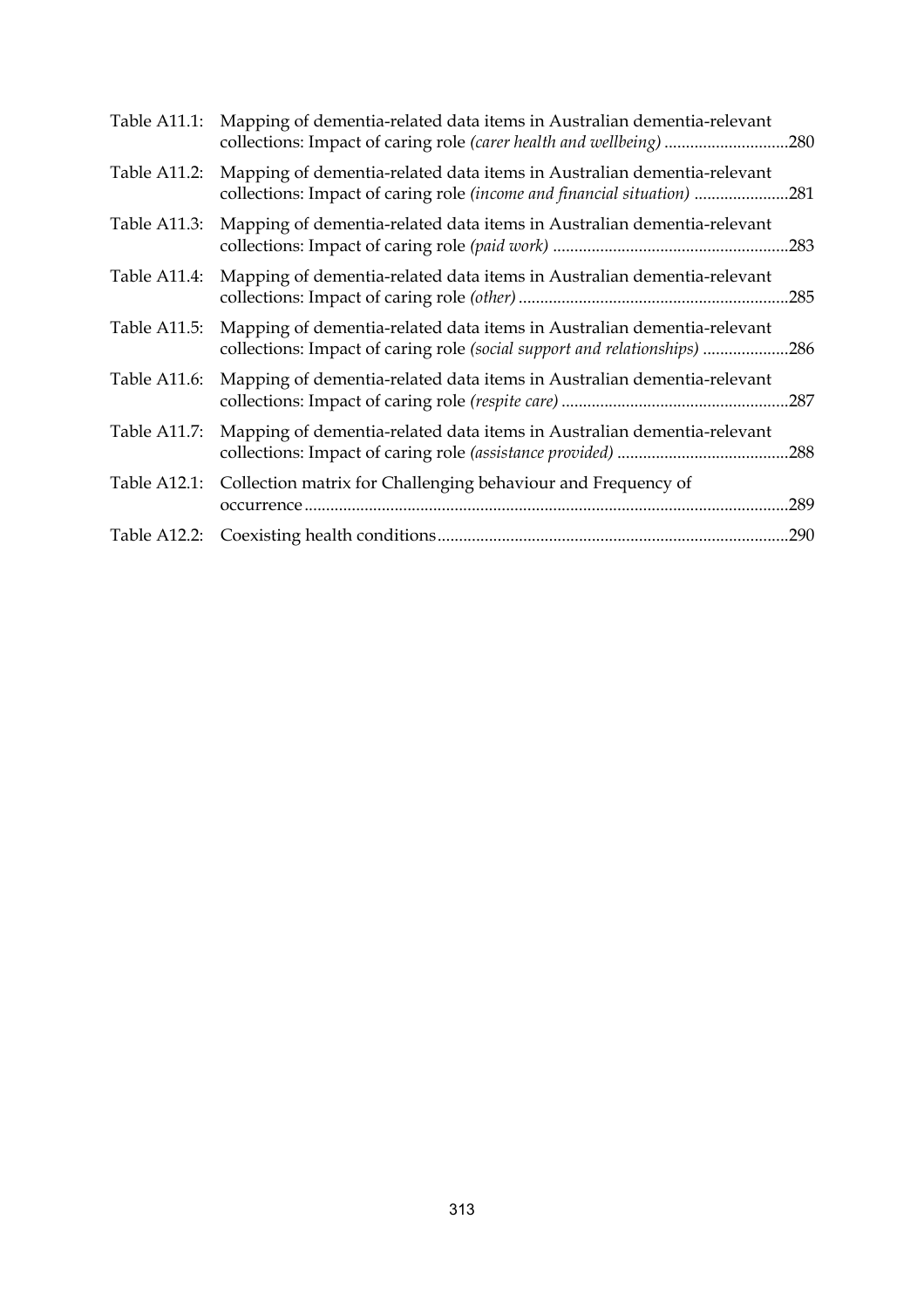# **List of figures**

| Figure 2.1:  |                                                                                                                                                                                                                            |
|--------------|----------------------------------------------------------------------------------------------------------------------------------------------------------------------------------------------------------------------------|
| Figure 2.2:  |                                                                                                                                                                                                                            |
| Figure 2.3:  | Subjects identified as having dementia according to various diagnostic                                                                                                                                                     |
| Figure 4.1:  | Change in prevalence (numbers and standardised rates) for dementia, 2003                                                                                                                                                   |
| Figure 5.1:  | Seven-tiered model of management of behavioural and psychological                                                                                                                                                          |
| Figure 5.2:  | Need for assistance and difficulty with activities, people with dementia in                                                                                                                                                |
| Figure 5.3:  | Proportion of ACAP clients with activity limitations, by dementia status,                                                                                                                                                  |
| Figure 5.4:  | CCRC care recipients, distribution of levels of support required for BPSD,                                                                                                                                                 |
| Figure 6.1:  | Carer-care recipient interactions in the 2003 SDAC CURF 117                                                                                                                                                                |
| Figure 6.2:  | Primary carer-care recipient interactions in the 2003 SDAC CURF121                                                                                                                                                         |
| Figure 6.3:  | Age distribution of carers of people with dementia contacting Alzheimer's                                                                                                                                                  |
| Figure 7.1:  | Usual and recommended government community program support, by<br>dementia status of ACAP client, July 2004 to March 2005165                                                                                               |
| Figure 8.1:  | Distribution of expenditure, by condition groups according to main<br>condition for people with dementia in residential aged care198                                                                                       |
| Figure A8.1: | Derivation of the condition list from the condition group variable for a<br>residential aged care resident with dementia or Alzheimer's disease, one<br>or more mental health problems, one or more communication problems |